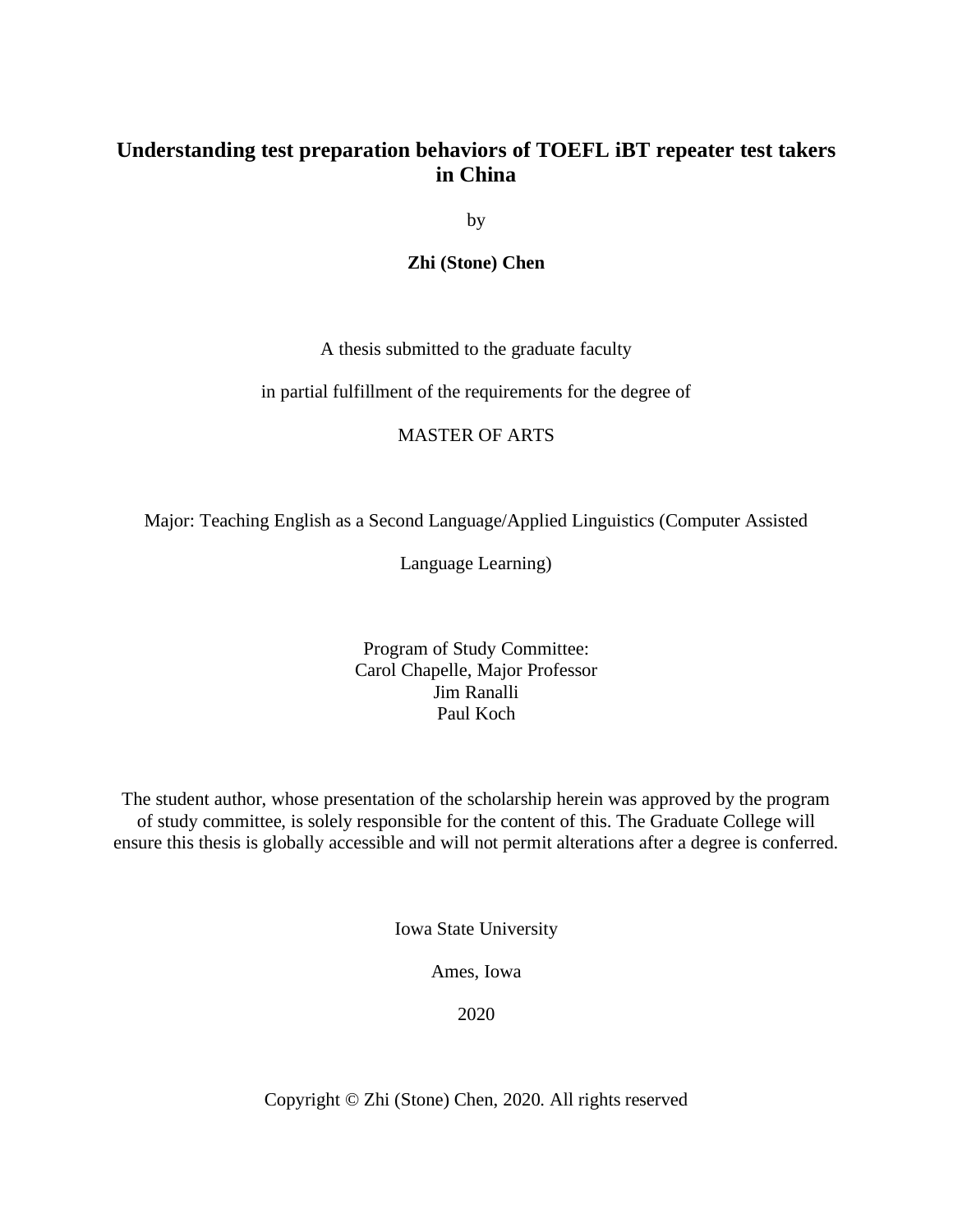# **TABLE OF CONTENTS**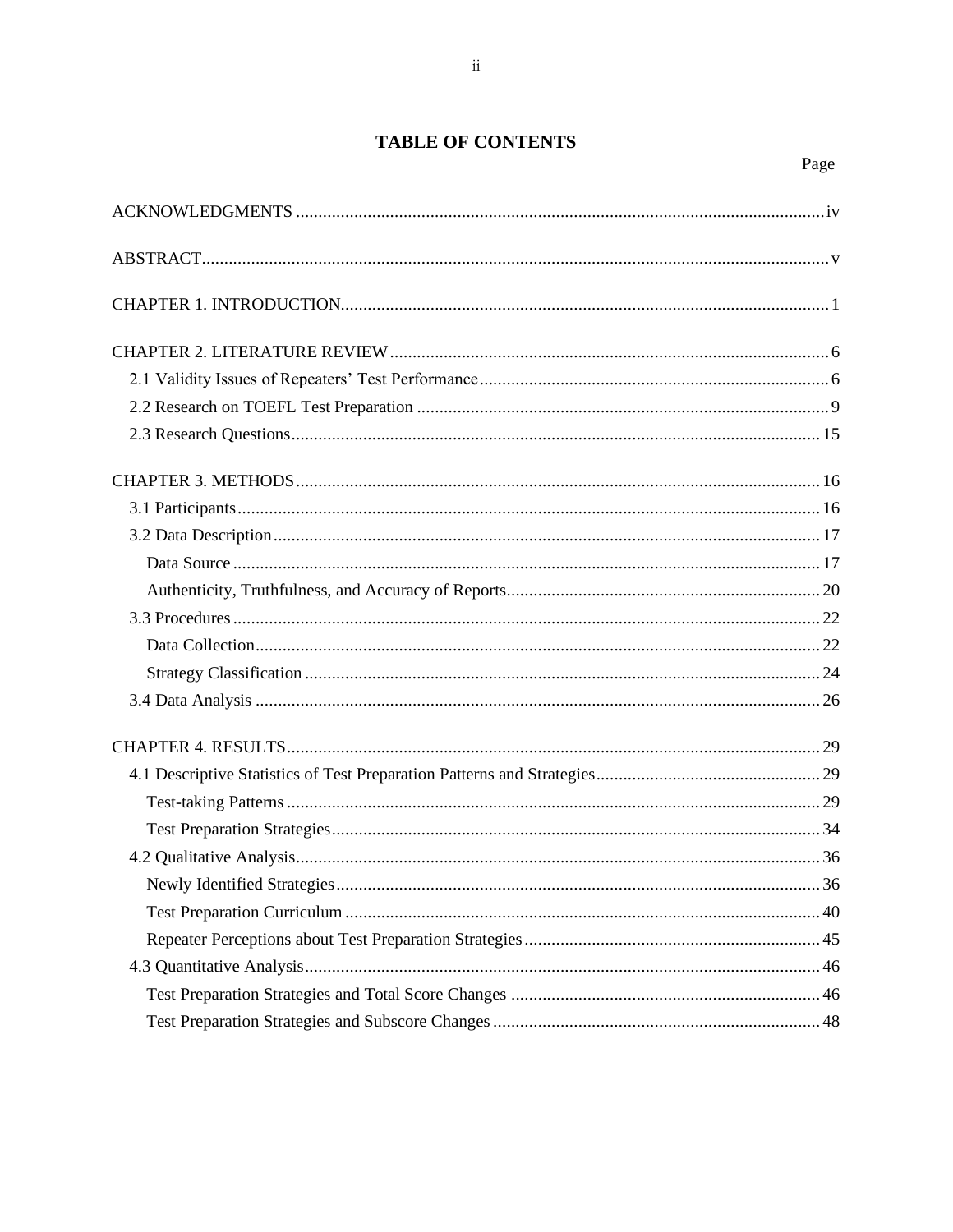<span id="page-2-0"></span>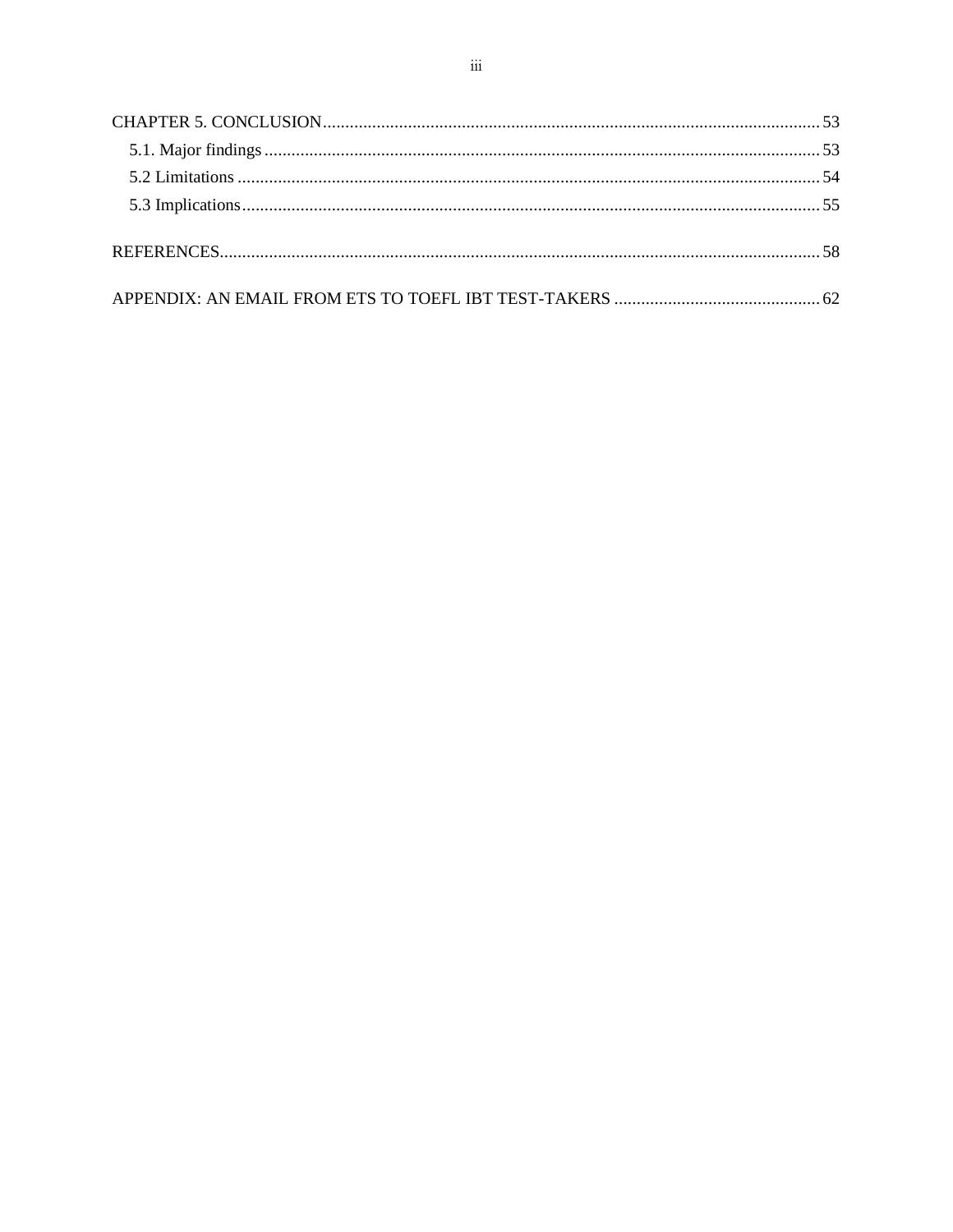# **ACKNOWLEDGMENTS**

I would like to first thank my committee chair Dr. Carol Chapelle for all of your guidance and patience throughout this project and its many drafts. Thank you as well to my committee members Dr. Jim Ranalli and Dr. Paul Koch for your support and valuable input during my defense.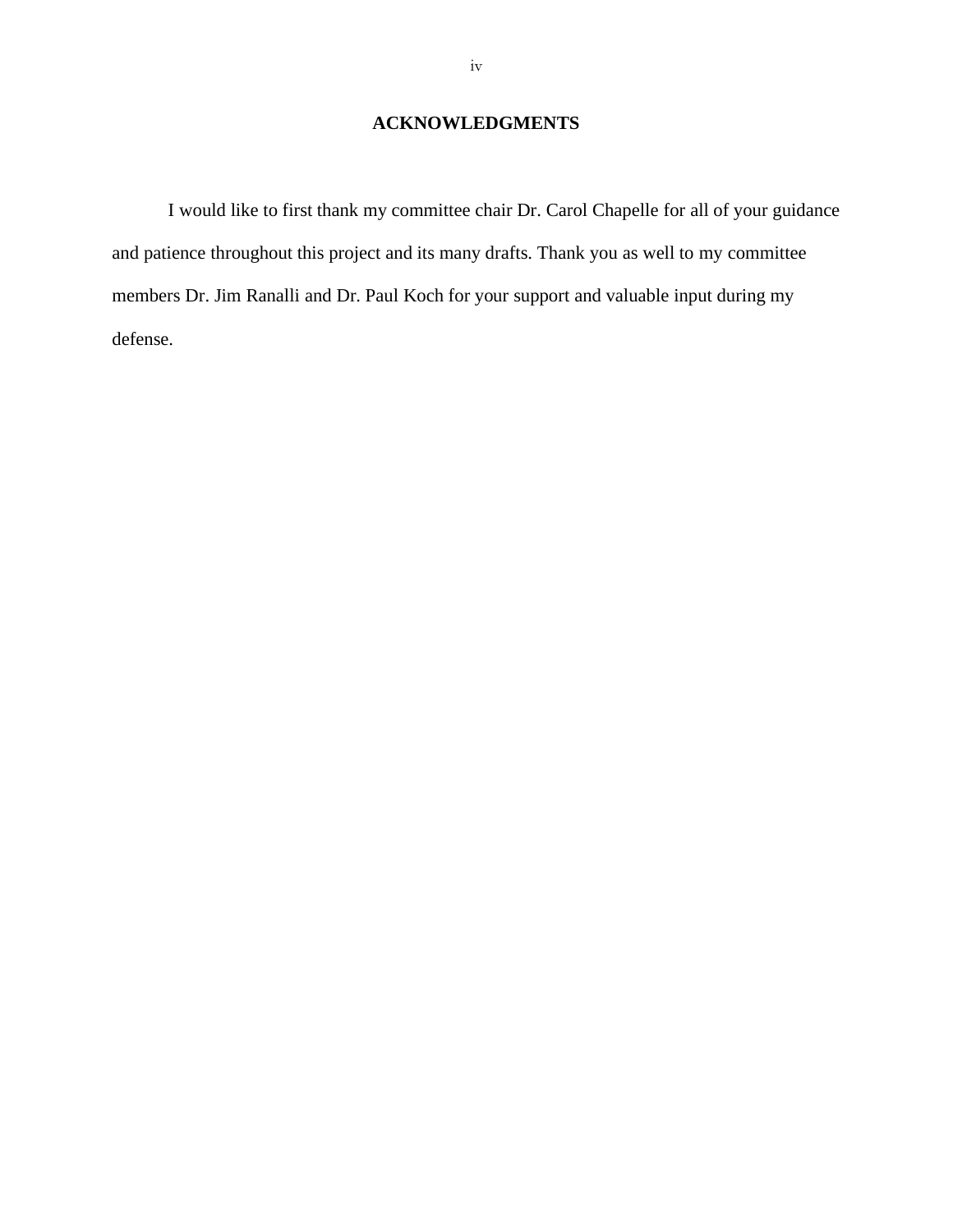### **ABSTRACT**

<span id="page-4-0"></span>Individuals who take the TOEFL test more than once are called TOEFL repeaters. TOEFL repeaters' test preparation behaviors are under studied and there is a lack of understanding about the interpretation of repeaters' multiple test scores. This study investigated TOEFL iBT (Internet-based test) repeaters' test preparation strategies and explored the relationship between repeaters' test preparation strategies and their test performance. TOEFL iBT repeaters who received satisfactory scores in the repeated test often share their test preparation experience in TOEFL-related online discussion forums. In this study, 170 Chinese TOEFL iBT repeaters' test preparation experience posts were manually collected from a major TOEFL test online discussion forum. The repeaters' test-taking behaviors, test-preparation strategies, and the implementation of strategies were presented by statistical and qualitative analyses. Using repeaters' test score changes as the outcome variable, this study ran simple and multiple regression analyses to find the relationship between repeaters' test preparation strategies and their test score improvements in the repeated tests. The results suggest that memorizing TOEFL vocabulary, getting feedback on output samples, speed listening, practicing TOEFL Practice Online (TPO), and shadow speaking are strong predictors of repeaters' test score gains. The findings may contribute to the understanding of the test preparation behaviors of the TOEFL iBT repeaters and provide relevant evidence to the support of the validity argument of the TOEFL iBT test. Implications of how the findings may benefit test takers, test users, and test developers of the TOEFL iBT test are also discussed.

v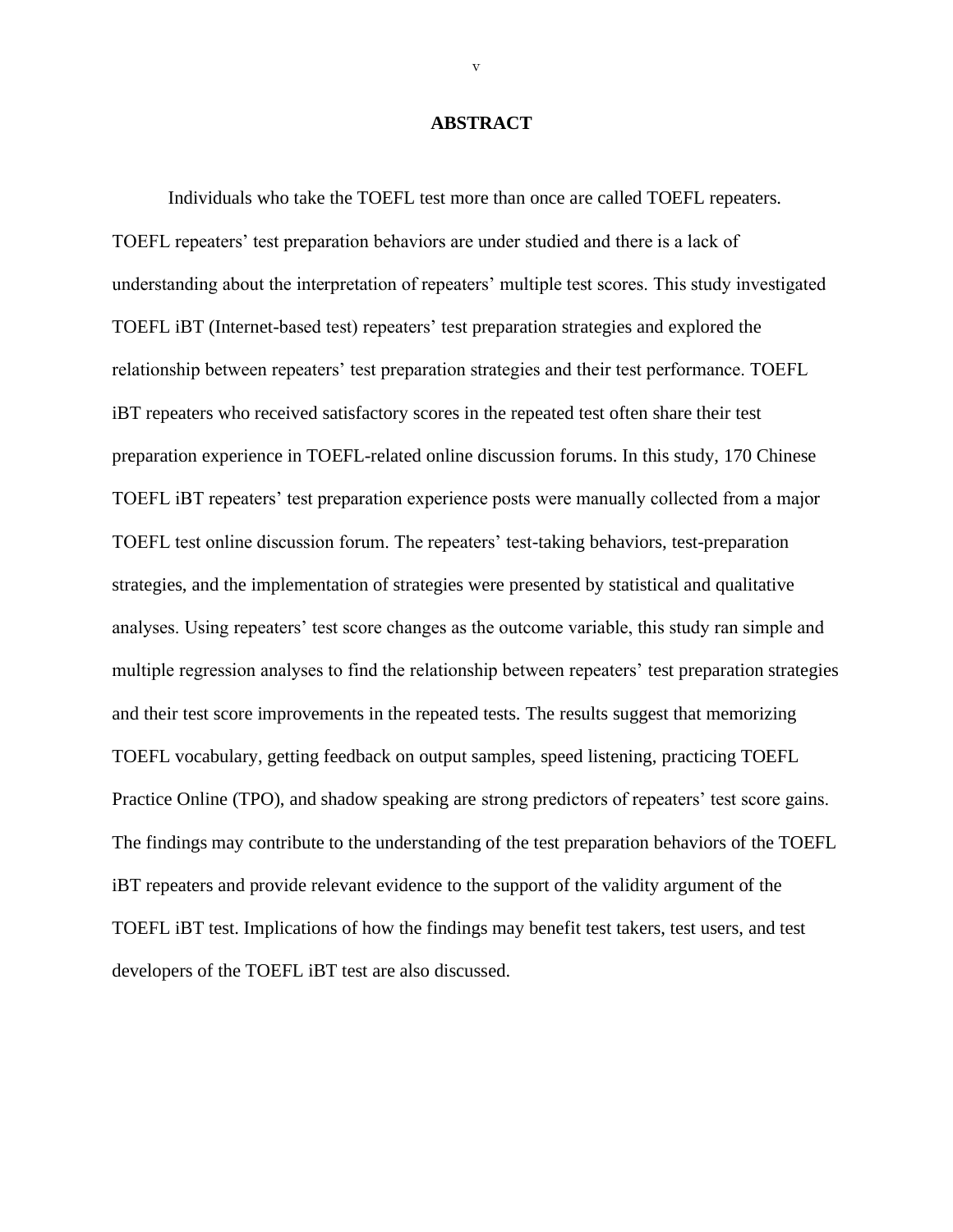#### **CHAPTER 1. INTRODUCTION**

<span id="page-5-0"></span>The Test of English as a Foreign Language (TOEFL) exam is currently the most widely used English language proficiency test in the world for admitting international students into universities in English-speaking countries (Get the TOEFL Test Advantage, 2020). Many TOEFL test takers take the test multiple times hoping to improve their test scores. These test takers are called TOEFL repeaters. TOEFL repeaters make up a large proportion of the TOEFL population (Barkaoui, 2017). Wilson (1987) reports that among 221,744 candidates who took the TOEFL test between July 1977 and June 1980, 28% took the test more than once. An Educational Testing Service (ETS) survey of 14,593 test-takers who took the TOEFL iBT test in 2010 showed that 40% of them were repeaters (Liu, 2014). Many repeaters retake the test soon after their previous test. An ETS research report shows that around 10% of all TOEFL iBT test takers repeated the test during eight months in 2007 and about half of those repeaters retook the test within 30 days (Zhang, 2008).

The number of TOEFL repeaters has been increasing in the past decade due to growth in both the demand for the test and the ability of the businesses and institutions to increase the available supply. The demand for taking the TOEFL iBT test has been rising rapidly since more young people in developing countries are planning on entering universities in the USA and Canada than in the past. This is especially true in countries like China. In 2008 over 10% of the worldwide TOEFL population of one million were in China (Lin, 2008). The number of TOEFL iBT test-takers in China increased by 19% in the year 2011 and 32% in 2012, respectively (Yu et al., 2017). By 2012, China reached number one in the total number of TOEFL test takers in the world (Dai, 2016). In 2014, the number of TOEFL test takers in China represented about 20% of the TOEFL iBT test population (Liu, 2014).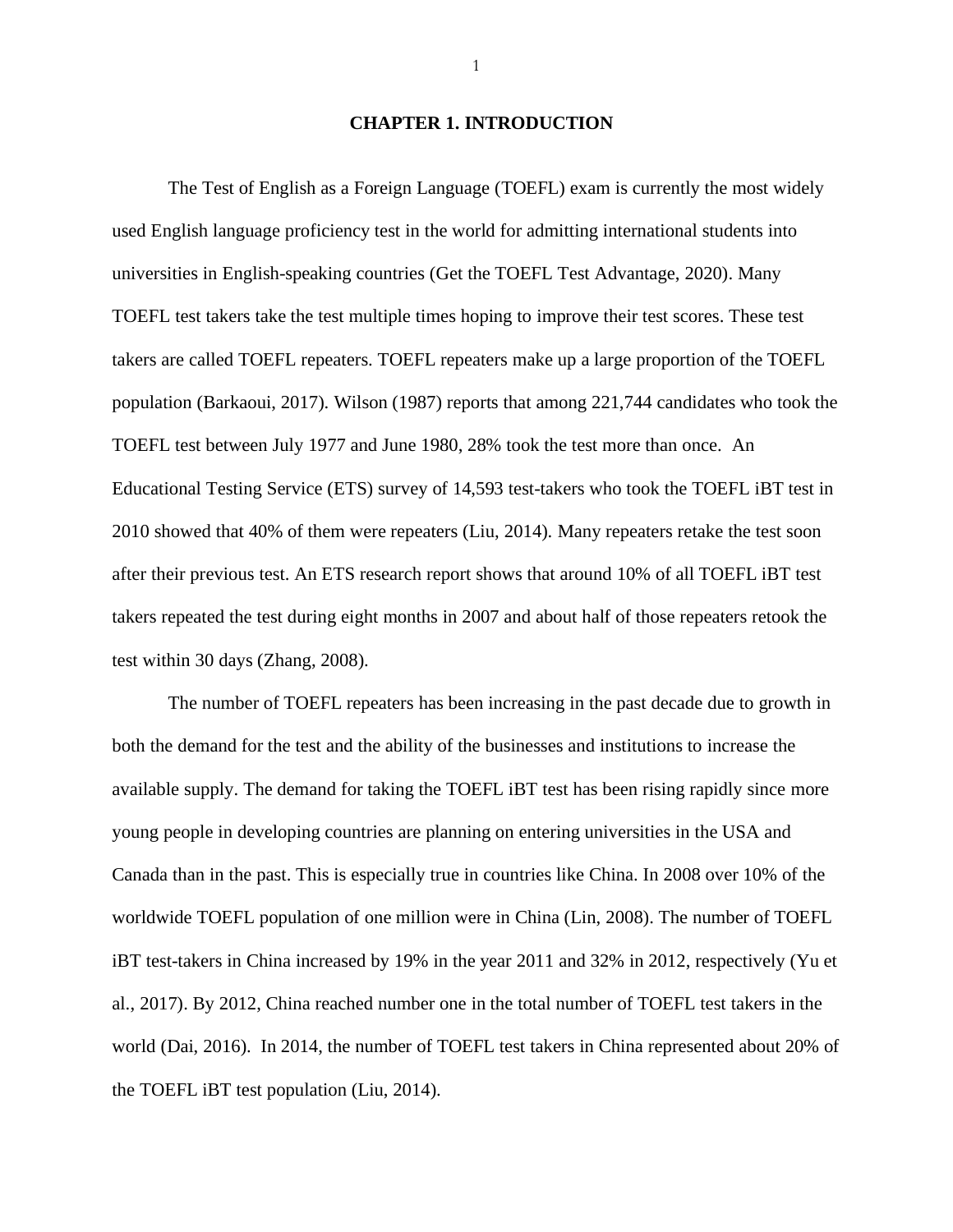To meet the growing demand for TOEFL, the supply of the TOEFL iBT test administrations has increased along with the steady expansion of internet-based language testing centers. According to the International Education Industry Research Report (2019), the number of TOEFL iBT test centers in China increased from 38 in 2013 to 47 in 2019. With adequate capacity to expand, testing companies have been continuously loosening the restrictions on retaking the test. For example, ETS has recently reduced the waiting time requirement before repeating the TOEFL test from 12 days to only three days and ETS no longer imposes restrictions on the total number of times a test taker can repeat the test. Seemingly, testing companies have been encouraging test takers to retake the tests. For example, some test takers in China report that they received emails (See Appendix) from ETS encouraging them to retake the TOEFL iBT test soon after they had received their latest test scores.

Since English language proficiency tests are the gatekeepers for international students entering English-speaking universities, obtaining a satisfactory English language proficiency test score is a major hurdle that young students must clear. Because of this, many test takers in China retake the TOEFL test more than twice before achieving test scores that they deem "good" for academic program applications and they often spend many months in the process of completing these multiple test attempts (Ma, 2017). When many candidates decide to repeat the TOEFL iBT test and can retake the same test as often as they want with few restrictions, issues regarding the validity of the interpretation of repeaters' test scores arise. The validity argument for interpretation and use of the TOEFL iBT as outlined by Chapelle (2008) does not consider the fact that scores may have resulted from repeated test taking under current conditions. Moreover, factors contributing to the score gains of TOEFL repeaters are not well understood.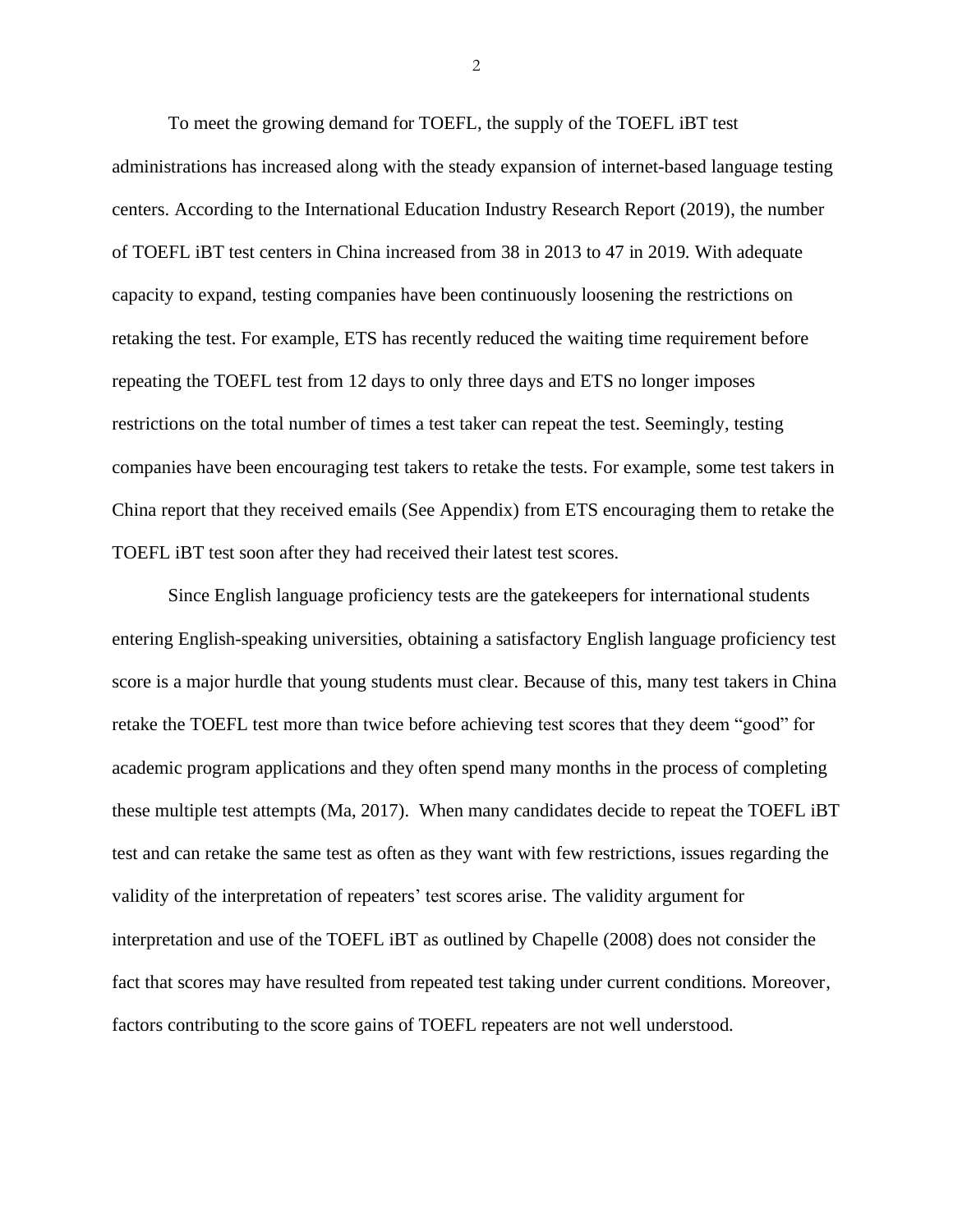Gaining knowledge about TOEFL iBT repeaters' test preparation behaviors will benefit all stakeholders in this high-stakes language assessment. TOEFL test developers are concerned with whether the score increases of TOEFL iBT repeaters represent improvement in their language ability. TOEFL test users need to know if the improved scores are good indicators of university applicants' English ability to determine if applicants meet the language requirements for university admissions. TOEFL test takers care about effective test preparation strategies that can help them improve test performance. TOEFL iBT repeaters' test preparation behaviors are currently under investigated and the questions addressing validity issues associated with test preparation are rarely studied in the Second Language (L2) assessment field.

Studies on factors that contribute to repeaters' test-score improvement are also scarce. One major reason for the lack of research in this area is the limited availability of valid data on test repeaters and their preparation strategies. Understanding the effects of the TOEFL iBT repeaters' test preparation requires getting access to both quantitative and qualitative information on repeaters' test preparation behaviors between the different test occasions. However, such information is not readily available and is very difficult to obtain. Barkaoui (2017) stated in his review of TOEFL repeaters' test performance that: "Unfortunately, there is little to no research or data available on the numbers and characteristics of repeaters of English language proficiency tests" (p. 420). Additionally, information on students' behaviors outside the classrooms is also very difficult to collect. To better understand repeater behaviors, researchers need to find alternative ways to collect sizable qualitative and quantitative data that contains information about repeaters' language proficiency profiles and test preparation practices that can be linked to their test performance on different test occasions.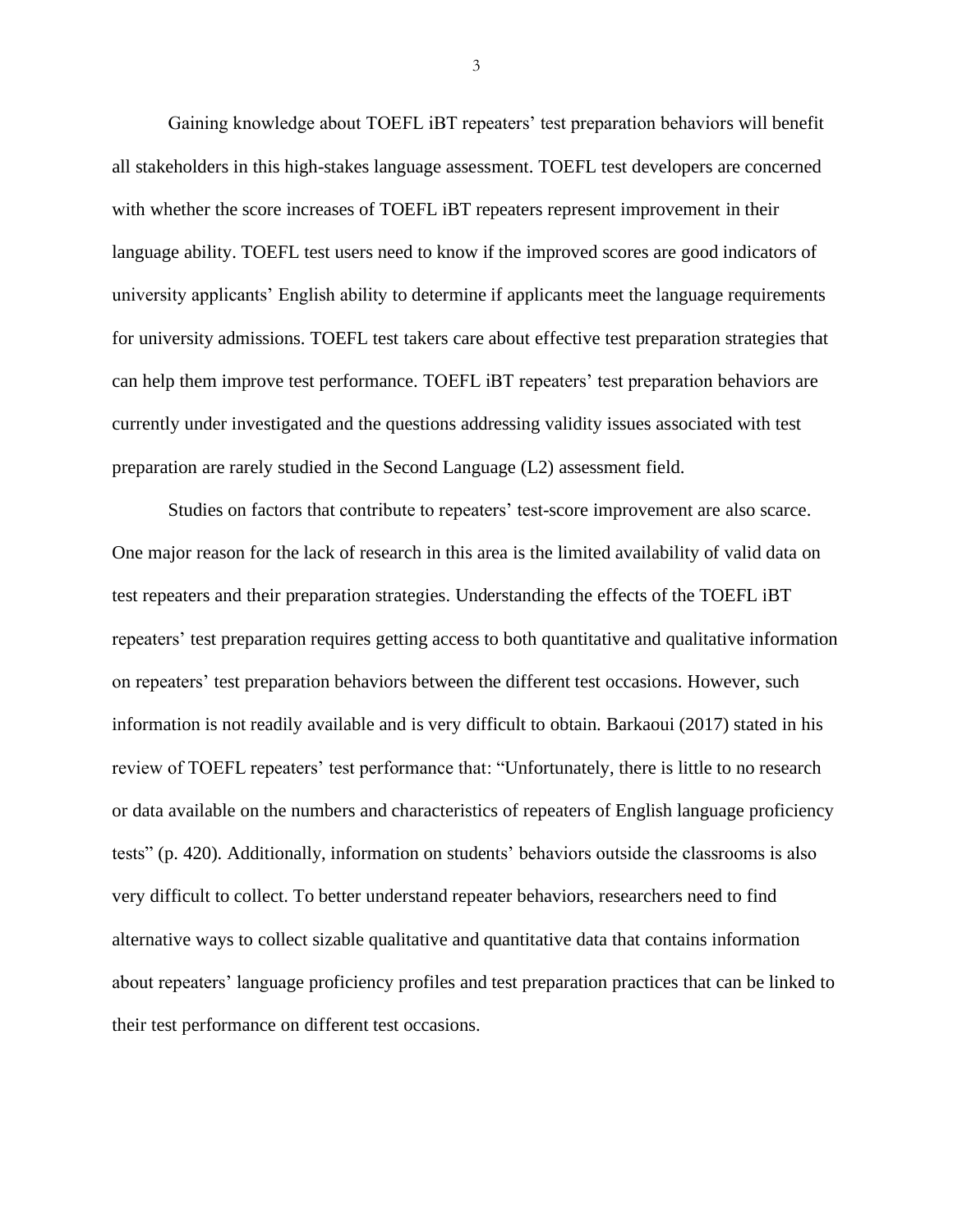In China, such data linked to TOEFL iBT scores is made publicly available by the many Chinese TOEFL iBT test takers who write reports about their test preparation experience and share their information on TOEFL test discussion forums. A TOEFL discussion forum contains a large number of discussion threads. Each discussion thread is a collection of posts focused on a discussion topic initiated by the first post (also called the original post) of a thread. A TOEFL iBT test taker's test preparation experience report is typically the original post of a discussion thread and is often tagged as "TOEFL Test Tips" or "TOEFL Preparation Experience" by the forum administrators to facilitate searching. Research shows that many TOEFL test takers in China read test preparation reports and use some of the strategies recommended in these reports in their test preparation (Ma, 2017; Yu et al., 2017). Among these TOEFL iBT test preparation reports, about one quarter were written by TOEFL iBT repeaters. For example, of the 1,100 TOEFL iBT test preparation experience reports posted on the Chasedream TOEFL discussion forum (http://forum.chasedream.com) by August 2019, over 300 were repeater reports. The repeater reports contain information about test dates, the test takers' total scores and subscores of multiple test events, as well as detailed descriptions of the test preparation materials and preparation strategies used during their test preparation. In this study, I collected TOEFL iBT repeaters' test preparation reports from the Chasedream TOEFL discussion forum, extracted information about the test preparation strategies used by repeaters, and conducted qualitative and quantitative analyses to learn repeaters' test preparation behavior.

This thesis detailing the motivation, methods, and results of the analysis is composed of five chapters with the present introduction as Chapter 1. Chapter 2 reviews the TOEFL test preparation related literature. Chapter 3 describes the methodology used in this study. Chapter 4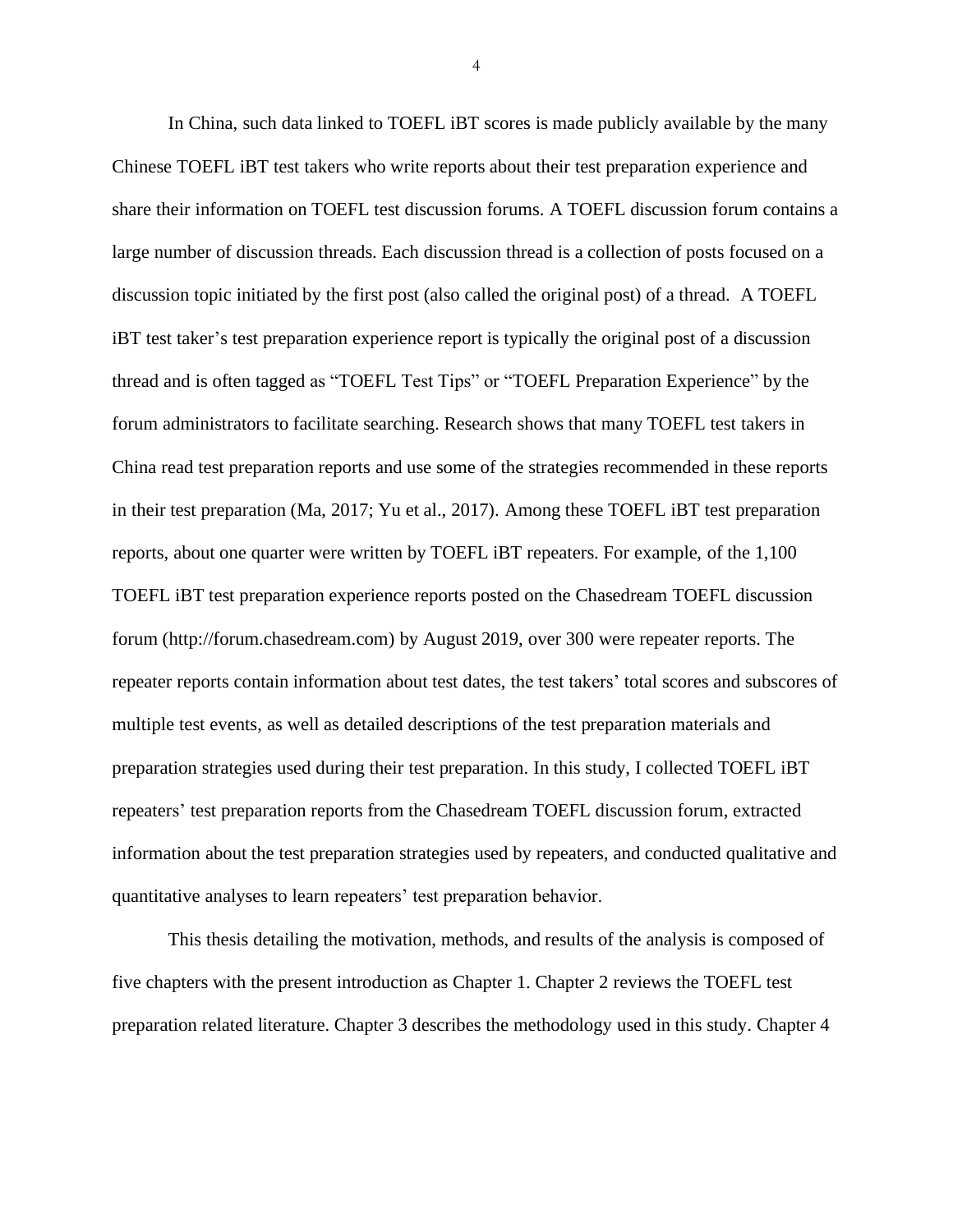presents the quantitative and qualitative findings of this study. Finally, Chapter 5 is the discussion of the findings, the implications, and limitations of the study.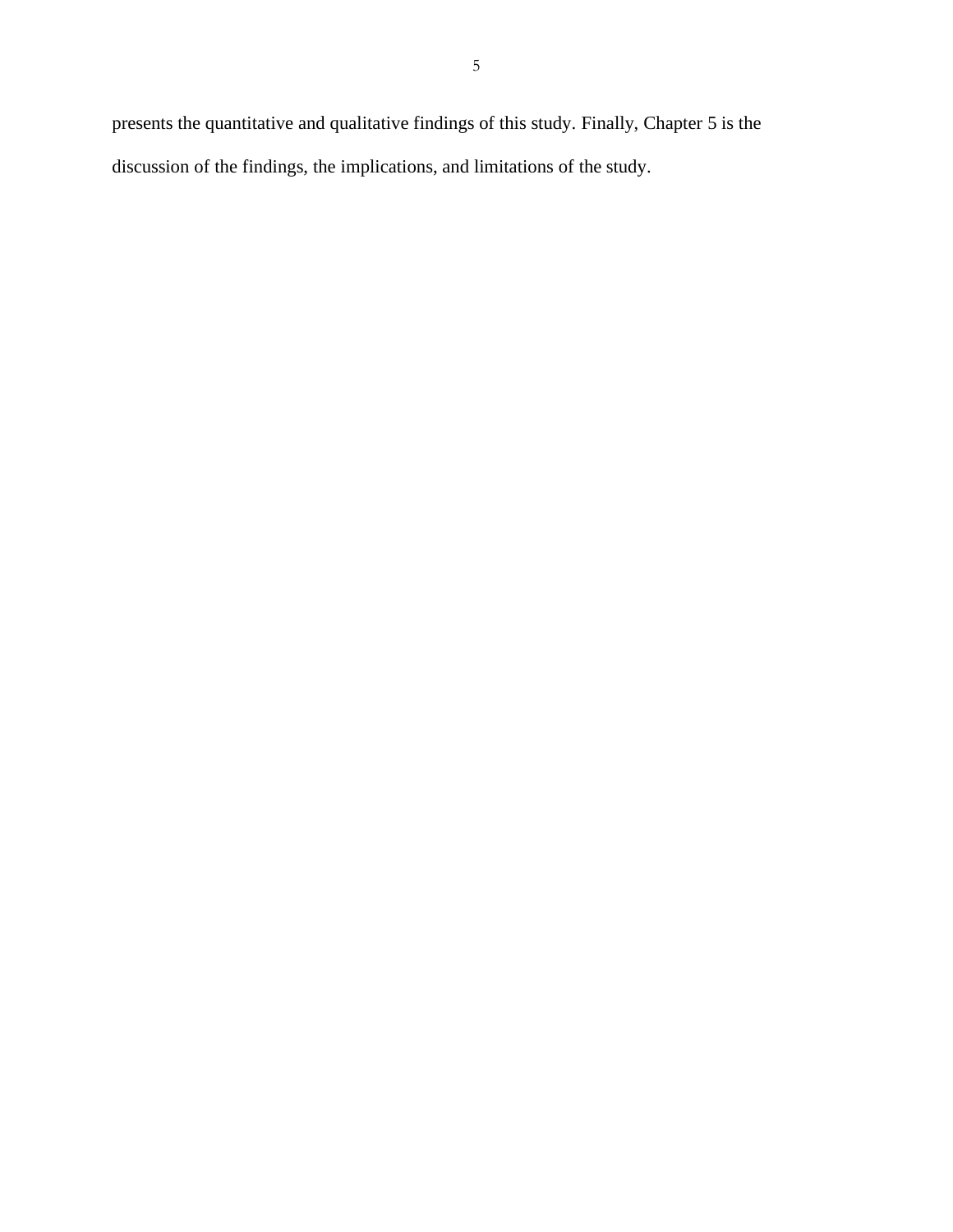#### **CHAPTER 2. LITERATURE REVIEW**

<span id="page-10-0"></span>The present chapter gives an overview of previous research related to the topic of TOEFL test preparation and TOEFL repeaters. The validity issues of TOEFL repeaters' test performance are addressed in the first section. Next, the research on TOEFL test preparation is described. Finally, the research questions developed to guide this study are presented.

### **2.1 Validity Issues of Repeaters' Test Performance**

<span id="page-10-1"></span>The validity of a language proficiency test refers to the degree to which empirical evidence and theoretical rationales support the adequacy and appropriateness of interpretations and actions based on test scores (Messick, 1989, p.6). The fundamental validity question about interpretation is whether the test scores reflect the test takers' language proficiency. It is essential to examine the extent to which test scores capture the learning effects that may differ by English language programs and English learners themselves (Chapelle, Enright, & Jamieson, 2008). The multiple test scores of TOEFL repeaters challenge the validity of the TOEFL iBT test. For TOEFL iBT test repeaters who obtained higher test scores in the repeated test, the critical issue is whether the increased test scores reflect an improvement in their English language proficiency. The validation process should therefore provide evidence that higher scores obtained by repeaters after their first scores actually reflect higher language proficiency as opposed to other factors.

A warrant is a statement which expresses a "rule for inferring claims of a certain kind from data of a certain kind" (Kane, 2013, p. 12). The generalization inference of the validity argument is based on the warrant that observed scores are estimates of the expected scores a test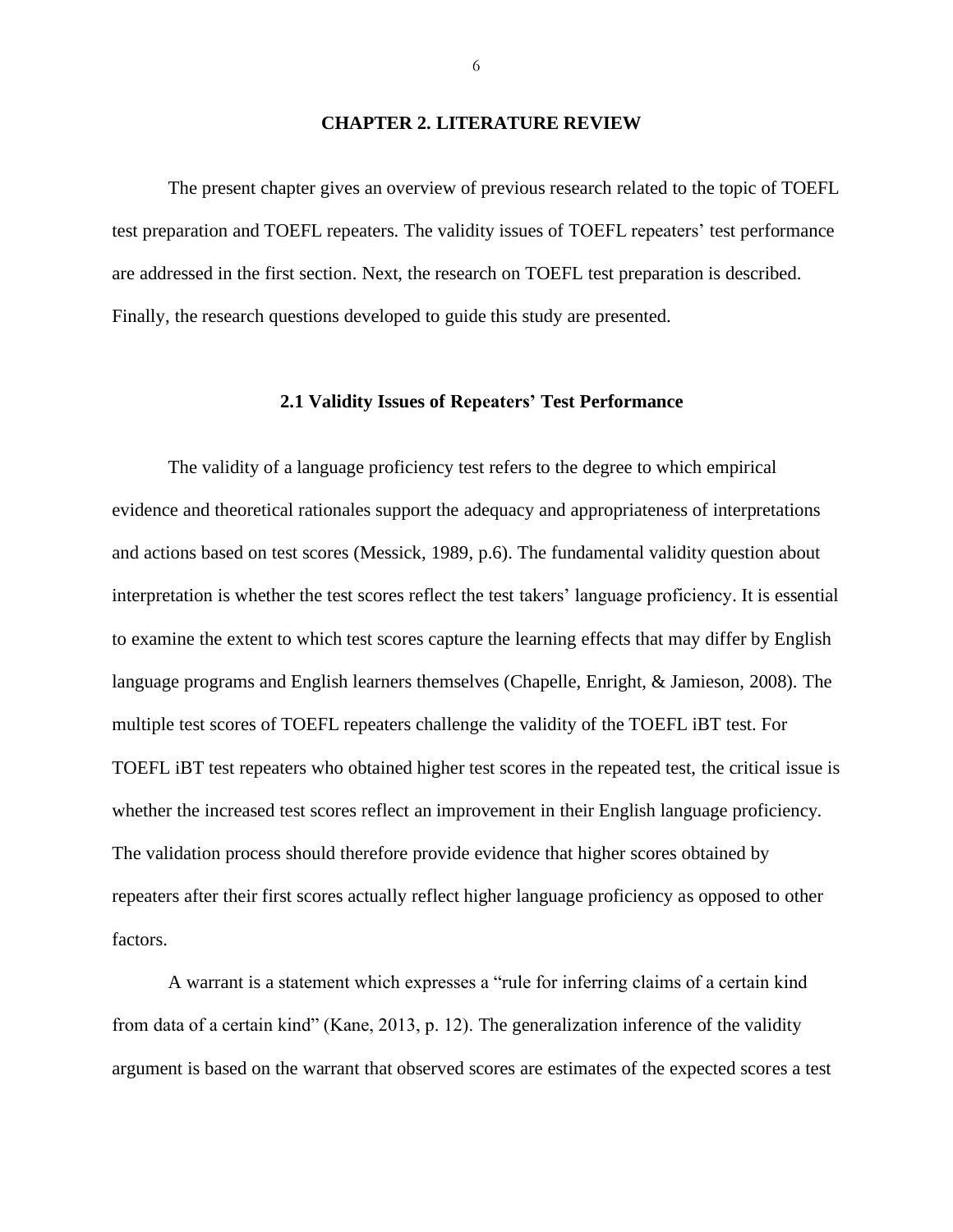taker would obtain on parallel versions of tasks and test forms and across administration and rating conditions (Chapelle, 2008). Evidence to support this inference should demonstrate that repeaters' multiple test scores obtained from different test occasions are generalizable and reliable. To address this issue, ETS researcher Zhang (2008) studied the performance of 12,385 test takers who repeated the TOEFL iBT within 30 days. The researcher used a 30-day time window for the data selection criteria based on the assumption that test-takers' L2 ability was not likely to change in such a short period of time and that the changes in scores would be mostly due to factors related to the test reliability. The findings show that changes in repeaters' test scores were very small (average 3.74 points of total scores) across different test occasions within the studied period, and the researcher concluded that the results support the generalization inference for the TOEFL iBT test. No other studies regarding the generalization inference concerning the repeating of the TOEFL iBT test were found in current literature.

The explanation inference of TOEFL iBT concerns the meaning of the TOEFL iBT test scores. Its warrant rests on the assumption that test scores vary depending on test takers' English language proficiency which was demonstrated in their test performance (Chapelle, 2008). With respect to repeaters' scores, studies supporting this inference would need to provide evidence that repeaters' score increases on test occasions after the first are mainly due to changes in the improvement of test-takers' L2 ability instead of construct-irrelevant factors (e.g., test preparation related to their previous test taking experience, or test-taking skills). Some constructirrelevant factors lead to testwiseness, which is referred to by researchers as "using of one's knowledge of test formats and other peripheral information to answer test items" (Cohen, 2012, p. 97). Testwiseness has been measured in terms of the number of times the test was taken previously and the length of the interval between tests (e.g., Green, 2005; Wilson, 1987).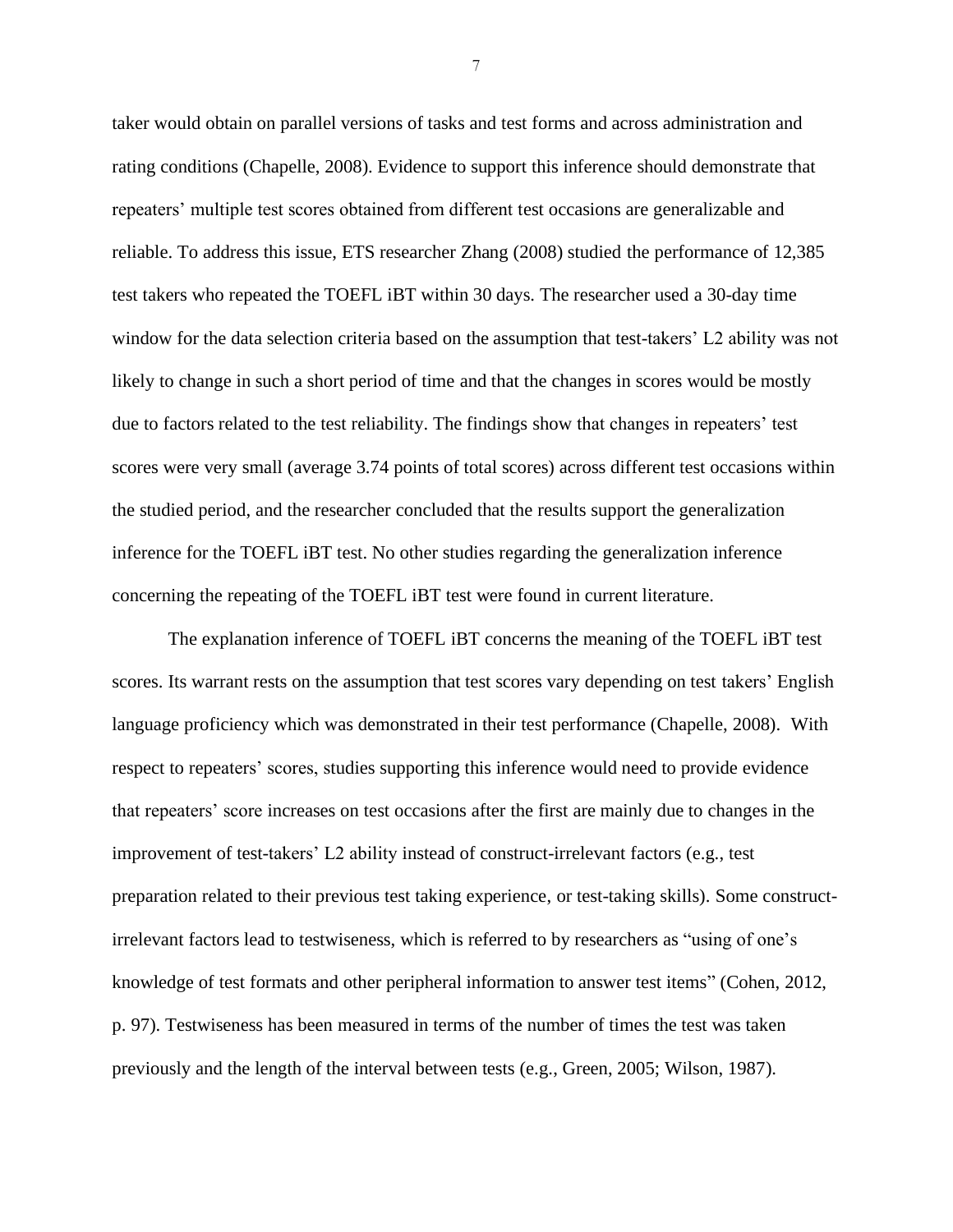Testwiseness encompasses factors such as previous exposure to the test format and reduced anxiety (Messick & Jungeblut, 1981), memory of previous test item responses (Kulik, Kulik, & Bangert, 1984), and enhanced test-taking strategies (Sackett, Burris, & Ryan, 1989). Some researchers use the term 'practice effects' to describe testwiseness and suggest that the increase in test scores may attribute to the prior exposure to identical test or alternative forms of a test under the standardized conditions rather than true changes in the ability being measured (Cliffordson, 2004). Testwiseness should be seen as a concern when the TOEFL iBT is taken by repeaters who have had previous exposure to the test format and thus might have gained more testwiseness than first-time test takers. Questions concerning the repeater's performance and the explanation inference remain largely unanswered or discussed in key literature in this field and no pertinent empirical studies are currently exploring such issues.

The extrapolation inference refers to predictions of how the expected score is to be interpreted as an indication of performance that the individual would receive in the target domain. It is based on the warrant that the construct of academic language proficiency, as assessed by the TOEFL iBT test, accounts for the quality of English language performance in the target domain, such as English-medium institutions of higher education (Chapelle, 2008). Backing for this inference is found in evidence that test scores can be related to other criteria of language proficiency in academic contexts. For example, evidence would show TOEFL iBT scores to distinguish as predicted among groups of students who had been placed into different levels of language classes after the admission decisions made by universities. Evidence for such distinctions has been found (Chapelle, 2008). Alternatively, using placement test scores rather than placements, Kokhan and Lin (2014) investigated the coefficients between repeaters' multiple scores (the lowest, the most recent, the highest and self-reported scores) and the ESL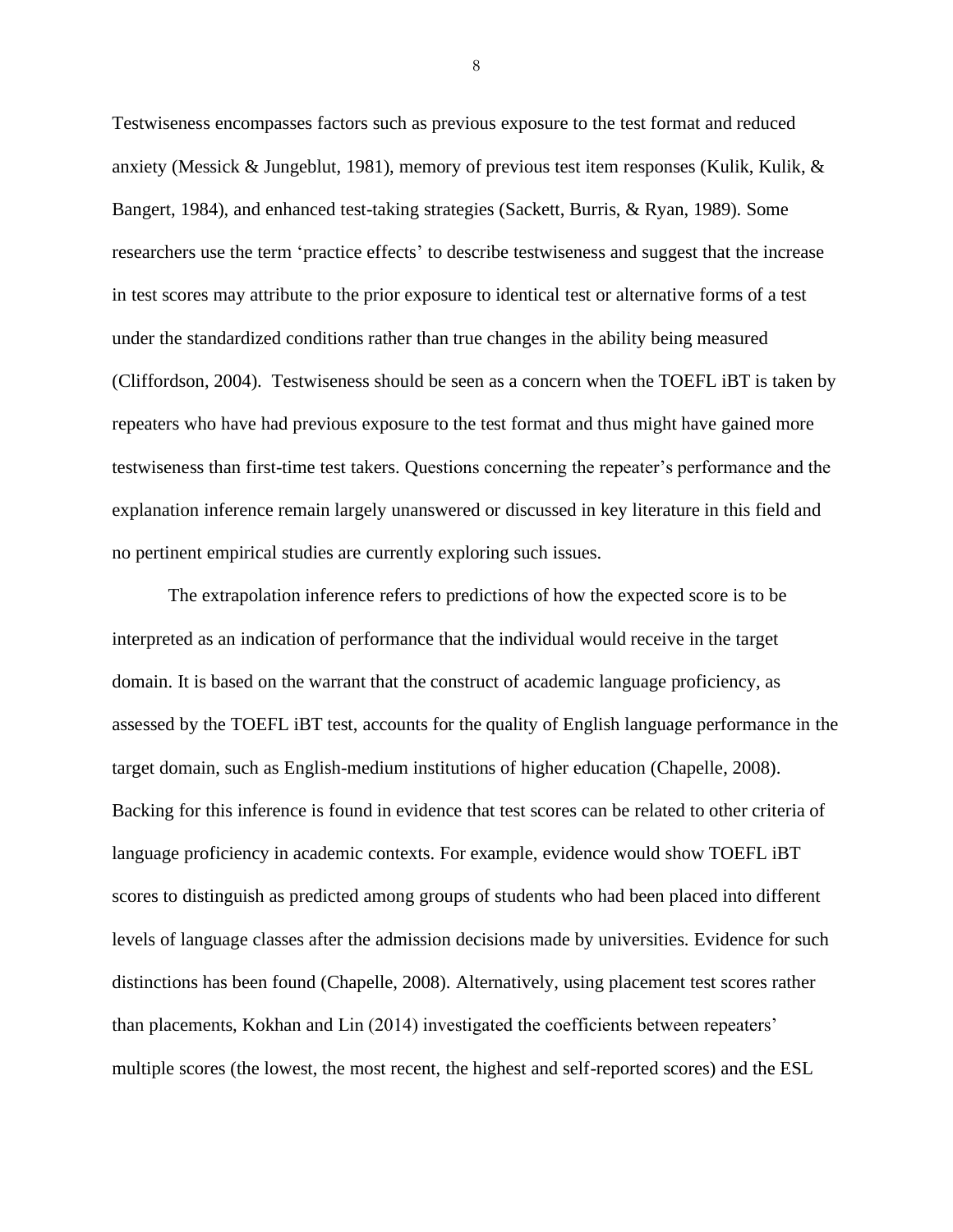placement scores on newly enrolled international students by the University of Illinois at Urbana-Champaign. They found none of these scores had any predictive power to the placement test scores, although repeaters' self-reported highest scores had a relatively stronger association with the ESL placement results. Studies in this area are very scarce and many questions remained unanswered.

#### **2.2 Research on TOEFL Test Preparation**

<span id="page-13-0"></span>Test preparation refers to "any intervention procedure specifically undertaken to improve test scores, whether by improving the skills measured by the test or by improving the skills for taking the test, or both" (Messick, 1982, p. 70). In the context of the language testing, test preparation is generally explored regarding the influence of testing on teaching and learning (e.g., Alderson & Hamp-Lyons, 1996; Elder & O' Loughlin, 2003). Research on language test preparation courses has mainly revolved around the washback effect (e.g., Messick, 1996) and often involves test-related practices and curriculum that have been developed for language test candidates, test-specific training courses, and language learning and test-taking strategies used by test candidates (Green, 2007).

From the high-stakes language testing test takers' perspective, the major goal of the test preparation is to obtain a high score on the upcoming test. Test takers are willing to acquire any type of skills in test preparation that can help them achieve this goal, regardless of whether such skills focus on language learning or test taking. This is particularly true among Chinese test takers. China is a highly exam-oriented society and preparation for high-stakes tests is rooted in Chinese culture, even to the extent that test preparation is a nationally-accepted educational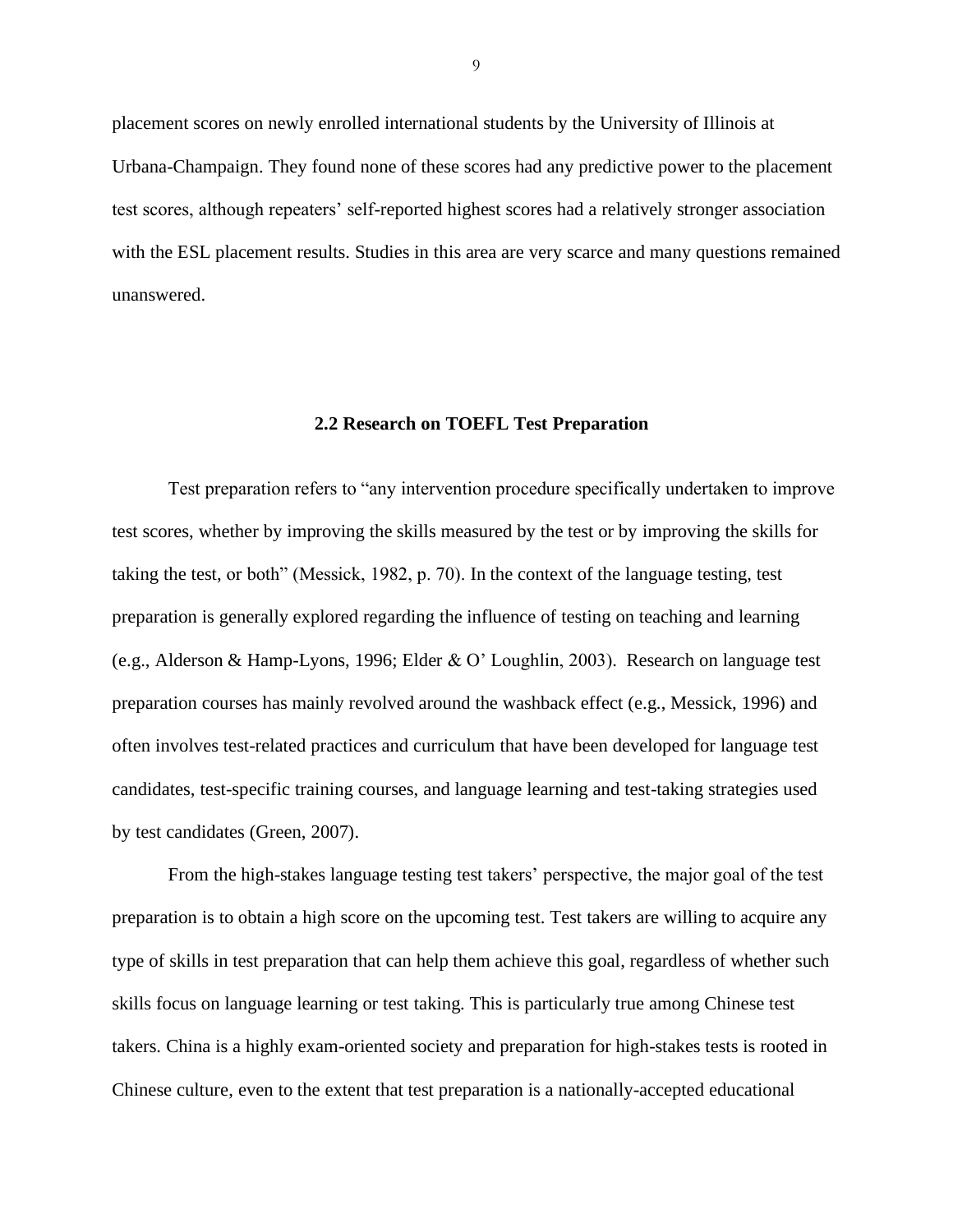phenomenon (Yu & Jin, 2014). Studies have found that many prospective Chinese students take language testing preparation courses for the purpose of getting scores necessary to meet language requirements for university admissions (Alderson & Hamp-Lyons, 1996). Furthermore, it is a common belief among test takers and test trainers in China that both language ability and testtaking skills determine the final score. Therefore, coaching in test preparation courses generally incorporates both language learning and test-taking strategies to help the candidate better prepare for the upcoming test and accordingly improve their test scores (Ma, 2017). Preparation training for high-stakes English tests has become a fast-growing and profitable industry in China since the early 1990s (Matoush & Fu, 2012). New Oriental Education (NYSE: EDU), for example, has reportedly trained 70% of Chinese students prior to their entering universities in the USA and Canada before 2010, with the majority of such students having taken TOEFL preparation courses (Tang, 2010).

Traditionally, TOEFL test preparation was predominantly conducted in the form of "coaching," with test takers enrolling in test preparation courses where trainers coach them on test-relevant learning materials and test-taking skills. Studies on TOEFL test preparation courses often find limited effects on total score gains in the TOEFL tests. For example, Bachman, Davidson, Ryan, and Choi (1995) investigated the effect of a First Certificate in English (FCE) preparation course on both FCE and TOEFL tests and found that the preparation course had very little impact on the TOEFL scores. Ward and Xu (1994) investigated a 6-week training course on the summarization skills used in the TOEFL test and found that students had a 0.5 standard deviation score gain on TOEFL scores. Liu (2014) conducted an online survey of 14,593 Chinese test takers and found a correlation between attending training school and improvement in TOEFL iBT scores; however, researchers concluded that the contribution of 1.86 points to the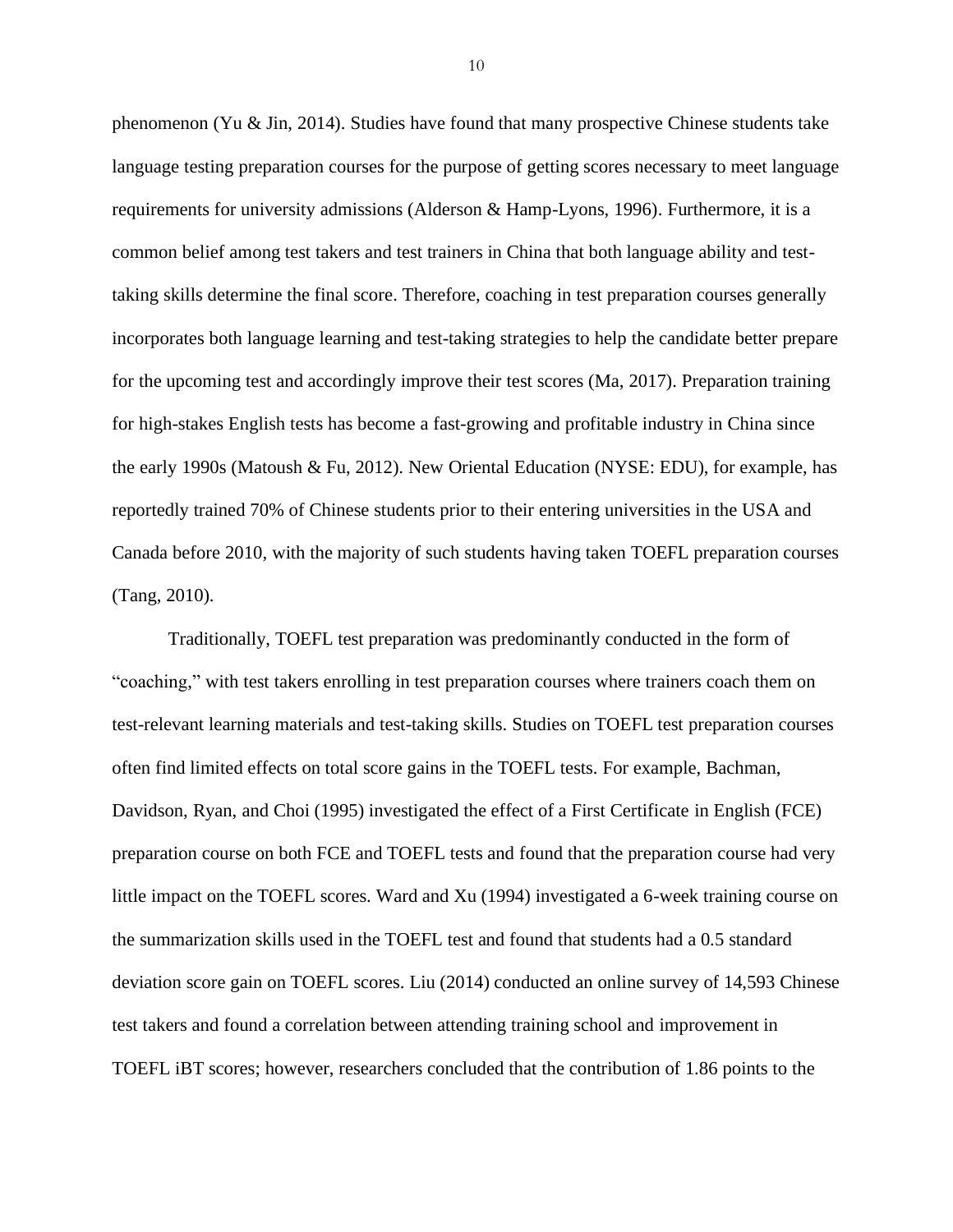total test score was a very small effect. Ling, Powers, and Adler (2014) used TOEFL iBT practice test scores pre-test and post-test to compare the score improvements between two groups of students who received English language instructions and TOEFL iBT preparation courses in China and the United States respectively. The researchers found moderate score gains among students in China but substantial score gains among students in the USA, and the researchers believed that the score gains in their study captured students' learning effects that supported the validity argument for TOEFL iBT scores. The study also showed that students in the USA have greater score gains in writing and speaking, while students in China gained more in reading and listening scores. Yu et al. (2017) studied Chinese TOEFL iBT test takers who attended test preparation schools and also found a weak relationship between the test preparation training and the test performance.

With the development of modern technology and the wide adaptation of the new internetbased test format over the last decade, a question one may ask is whether taking courses in coaching schools is still the typical way to prepare for the TOEFL iBT. Chapelle (2008) argued that "as computer-assisted language assessment has become a reality, test takers have needed to reorient their test preparation practices to help them prepare for newest items" (p. 127). Indeed, along with the affordance of personal computers and internet access, test candidates' test preparation behaviors have greatly evolved, especially among the test takers in China. Anecdotal evidence suggests that in the past decade, more and more Chinese TOEFL iBT test takers use new technologies to help them prepare for the TOEFL iBT. For example, on a popular Chinese software portal pc6.com, there are 43 TOEFL iBT preparation software programs and mobile apps available for the public to download for free. The top TOEFL preparation mobile app *XiaoZhan TOEFL* has accumulated 10 million registered users since 2011 (zhan.com, 2020).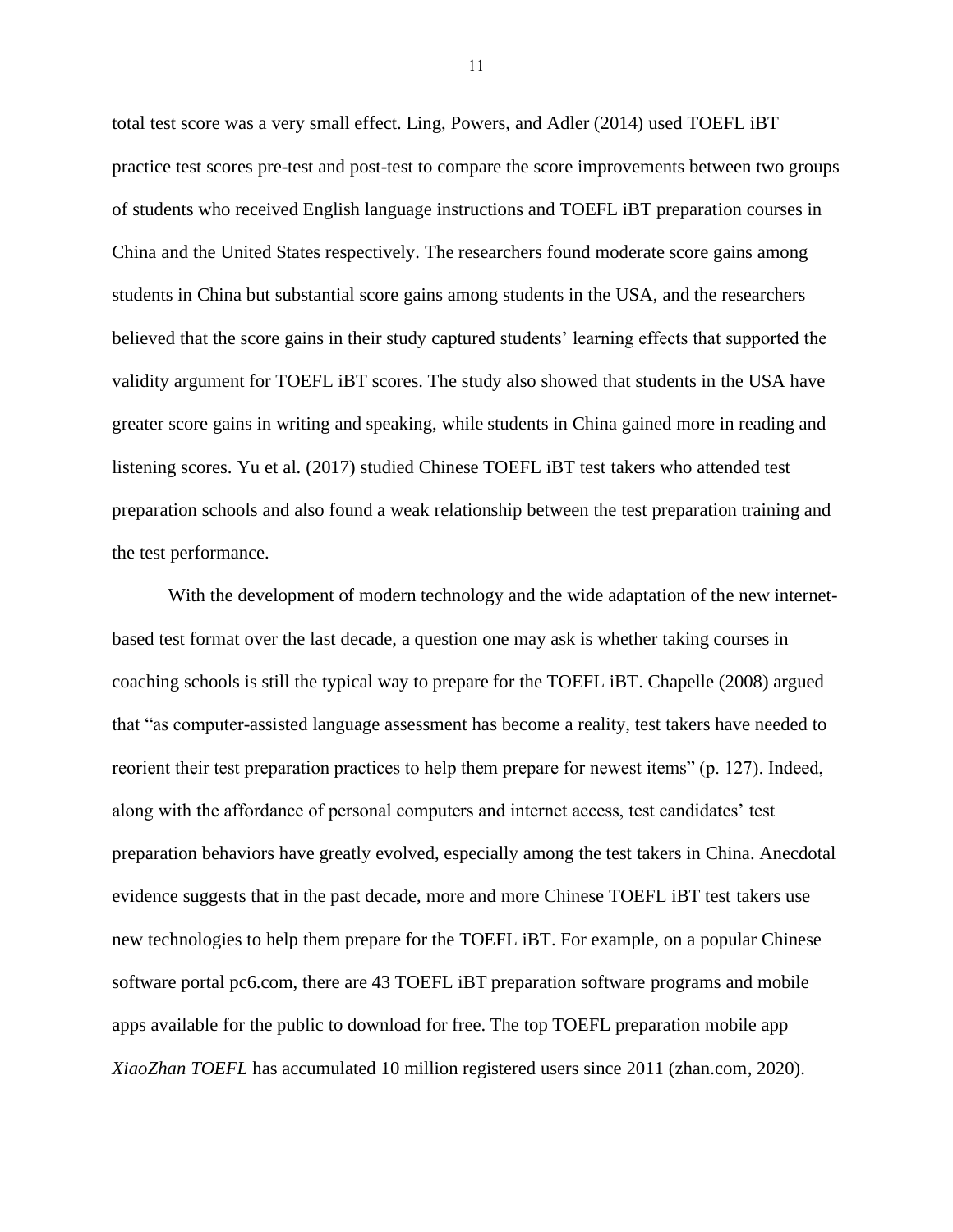Most of these computer software programs and mobile apps have functions for multiple skills including practicing listening, speaking, reading, and writing. Some applications include new features such as multi-speed playback functions to facilitate intensive listening exercises and spaced learning models loaded with TOEFL vocabulary lists. Official and third-party TOEFL iBT simulation software is also widely available for candidates to practice TOEFL iBT simulation exams.

Apart from using software programs and mobile apps, test candidates' approach to test preparation has also changed dramatically. Many test takers now form online learning communities instead of attending coaching schools. A survey of Chinese students' TOEFL iBT test preparation experience found that, apart from getting preparation materials and exchanging test-taking experiences on TOEFL test-taking discussion forums, many test candidates form online learning communities within the discussion forums where participants share resources and motivate, coach, support and help each other (Ma, 2017). Common goals of learning, mutual support, and shared values and experiences bond members of learning communities (Jonassen, Peck & Welsion, 1999). Also, learning communities offer both instrumental help and emotional support to their members (Bruckman, 2006). Research finds that TOEFL test candidates use interactions in the online learning community as a way to reduce stress and to get encouragement from others, and many learning group participants motivate each other when their peer members express frustration or face difficulties (Ma, 2017).

Previous research on TOEFL test preparation focused more on coaching and curriculum and there were few studies on the candidate's test preparation behaviors such as the test taker's thought processes and their choice of test preparation strategies. Furthermore, there have been few studies focusing on analyzing these test-taking behaviors. In recent years, studies have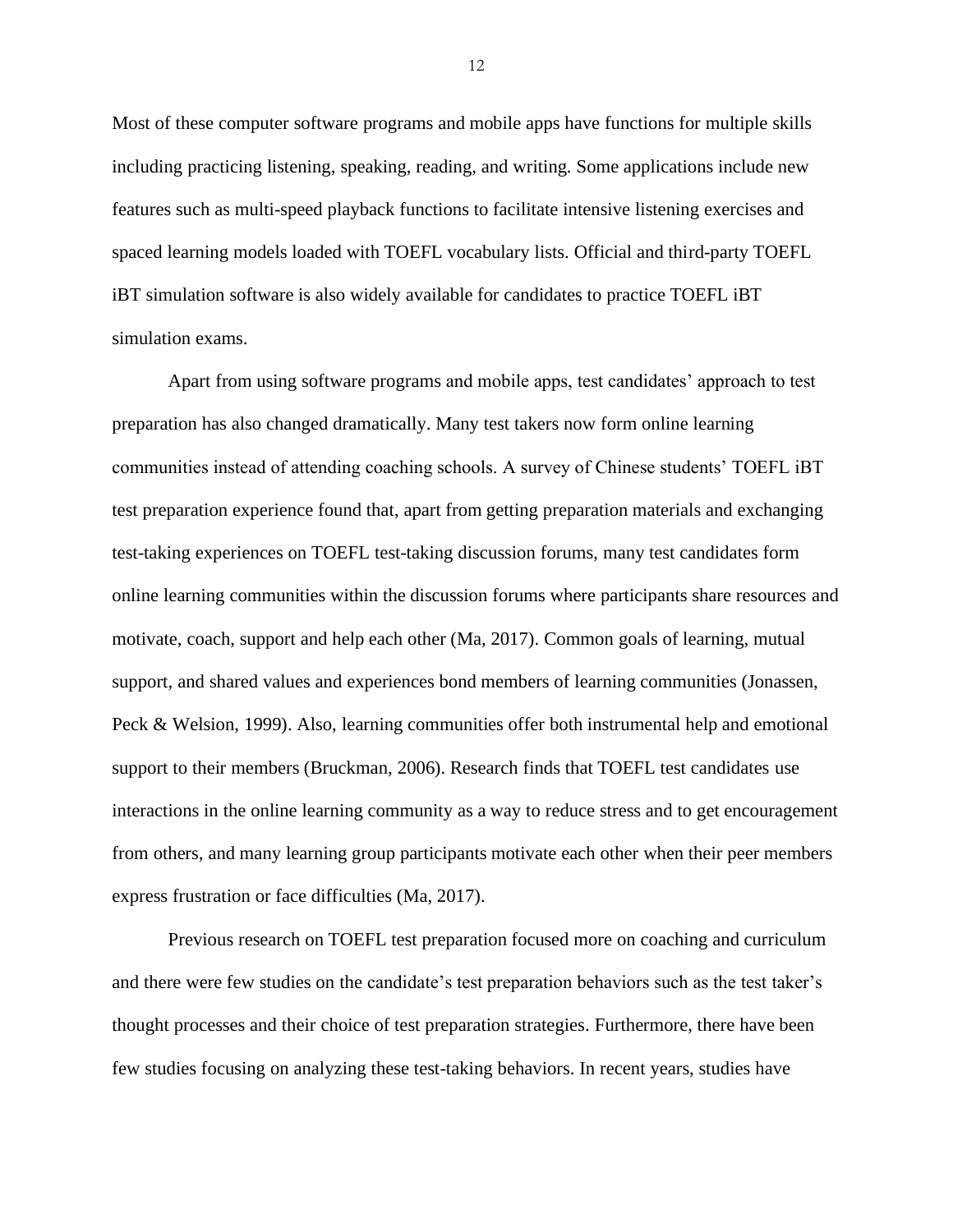focused on test preparation strategies for test takers who prepare for the test both inside and outside of training schools. Building on the frameworks of previous research on test preparation strategies, Liu (2014) categorized TOEFL iBT test takers' test preparation strategies into two main types according to their different focuses: (a) general English learning strategies that aim to improve test takers' English ability as well as test performance, and (b) content-based testspecific preparation targeting the TOEFL iBT test. Based on a total of 14,584 email survey responses from Chinese TOEFL test takers, the researcher identified nine general English learning strategies (e.g., reading English books and watching English movies) and 19 testspecific preparation strategies (e.g., memorize TOEFL vocabulary lists) used by test takers. Using participants' Chinese College English Band-4 (CET4) exam scores as the control for their prior English proficiency level, the researcher ran multiple regression analyses to investigate the relationships between 28 individual test preparation strategies and the TOEFL iBT test scores. The finding was that writing emails, letters, and diaries; practicing speaking at English Salons; and reading books and magazines were positive predictors of both the total scores and subscores in the general English learning strategies category. For the content-based test-specific strategies category, although some strategies were found to be effective, they were identified as being domain-specific, meaning they were only positively correlated to each subskill section. With the exception of speaking, only vocabulary memorization and TOEFL Practice Online (TPO) appeared to be effective in predicting both the total score and subscores. Although several of these two types of strategies were statistically significant in predicting improved test scores, the researcher concluded that the increase in score points was very small. Regarding the test-taker status, the samples in this study contained both first-time test takers and repeaters; however, the repeaters' specific test preparation strategies were not separated from those of the first-time test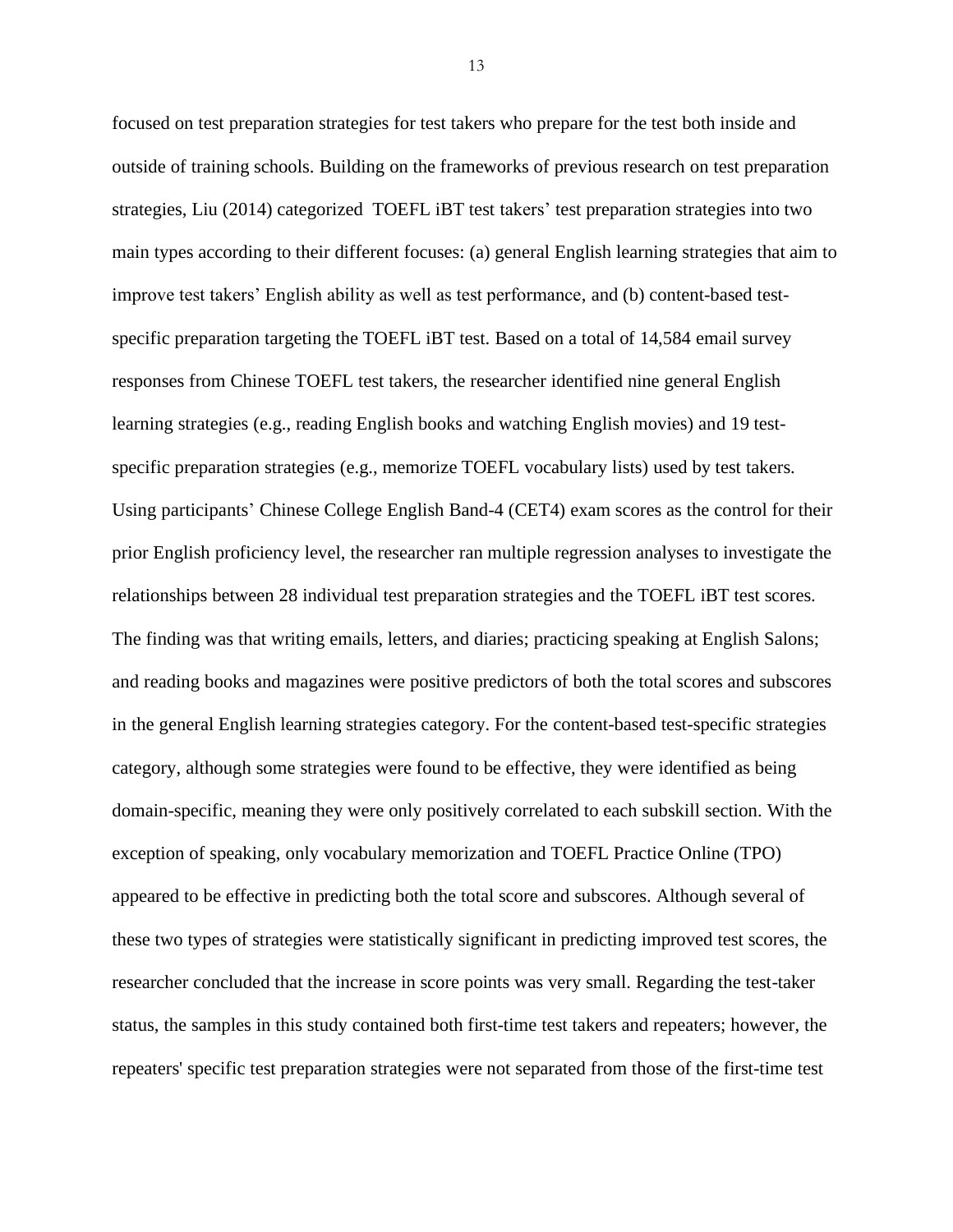takers. Furthermore, the relationships between repeaters' test preparation strategies and their test score improvements were not investigated.

In another recent study on the TOEFL test preparation strategy, Yu et al. (2017) investigated Chinese test candidates' test preparation strategies and their TOEFL iBT speaking subscore gains. The researchers collected 1,514 questionnaires from both teachers and test takers, with questions covering speaking task activities as well as materials, courses, teaching, and learning strategies used in the test preparation for the speaking tasks. The researchers listed 17 test preparation activities in the questionnaire and asked the participants to answer how often they used each activity during test preparation based on a 5-point scale (5 points for very often and 1 point for never). Using the frequency points of the 17 test preparation activities as values of the independent variables and the test performance as dependent variable in the simple regression analyses, the researchers found that only the TOEFL Practice Online (TPO) activity seemed to be a strong predictor for students' TOEFL iBT speaking test scores. The researchers concluded that, although both teachers and learners have a high agreement in terms of the usefulness of test preparation activities, the results showed only a weak relationship between test preparation and test performance. However, the researchers acknowledged the limitation of missing the multiple regression analysis due to a lack of score improvement information from participants in this study.

The above mentioned two studies investigated test preparation strategies used by TOEFL test takers in general but did not distinguish first-time test takers from repeaters. One recent survey study on the Chinese high-stakes English language test preparation phenomena included a small subset of TOEFL iBT repeaters (Ma, 2017). Through classroom observations and interviews with 18 test takers and eight teachers, the researcher found that repeaters focused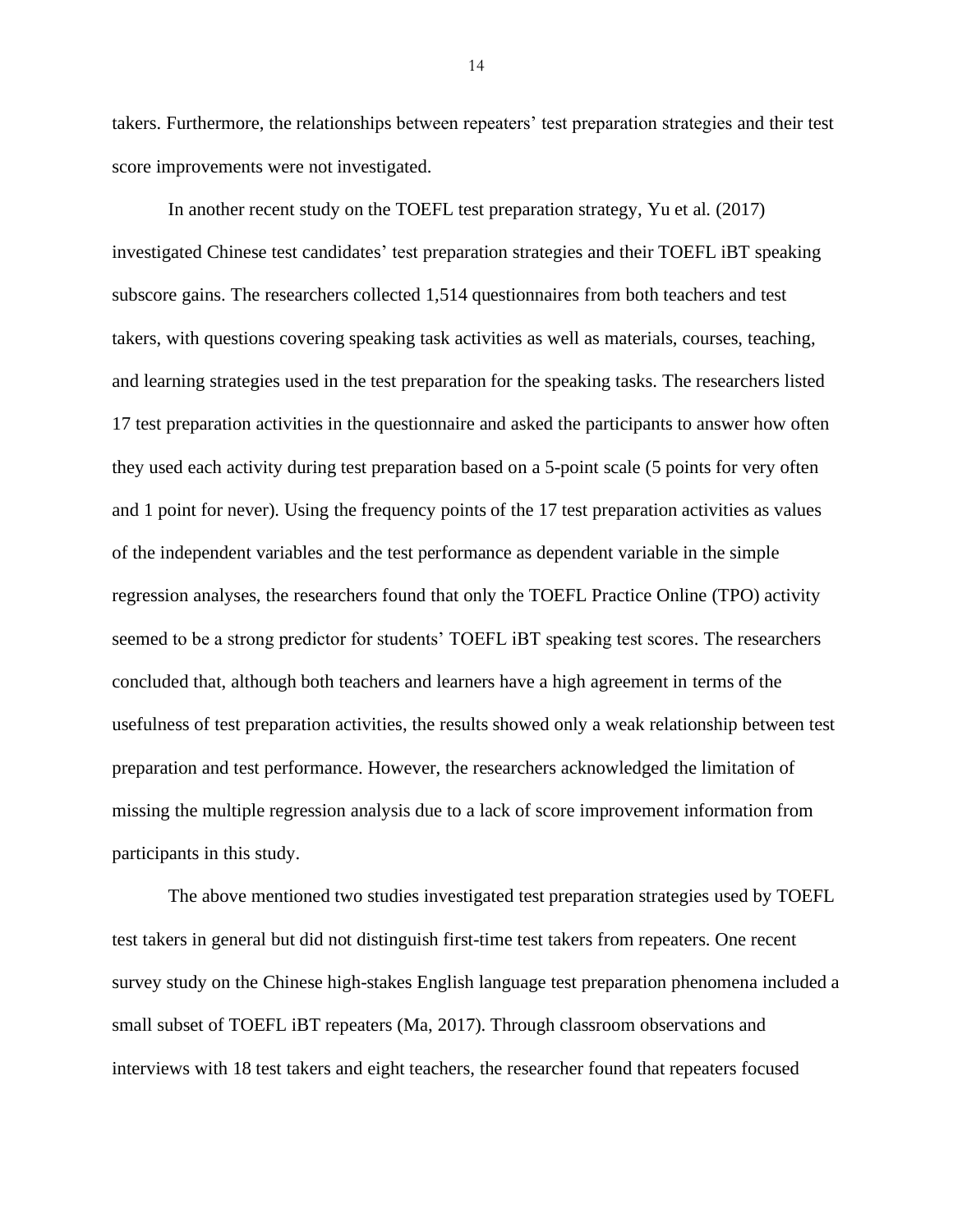more on improving English skills than first-time test takers. They hypothesized that the previous failed test attempts made repeaters redirect their focus to language learning and such behavior might contribute to their increased test scores later on. However, the author did not provide empirical evidence on the relationship between repeaters' test preparation strategies and score gains, nor did the author explore how repeaters used preparation strategies during their test preparation.

## **2.3 Research Questions**

<span id="page-19-0"></span>The lack of studies on language test repeaters' test preparation is a notable research gap. Barkaoui (2017) in his review of repeaters' performance on second language testing calls for "more research on the attributes and performance of repeaters of L2 proficiency test to inform the validity arguments to these tests, test score users, and test validation and L2 acquisition research in general" (p. 420). This study is a response to this call for research.

This study aims to answer the following research questions about the test preparation behaviors of TOEFL iBT repeaters in China:

1, What kind of test-taking patterns do Chinese TOEFL iBT repeaters have?

2. What test preparation strategies did TOEFL iBT repeaters in China use and how were the strategies implemented during test preparation?

3. What is the relationship between the test preparation strategies and TOEFL iBT test score improvement?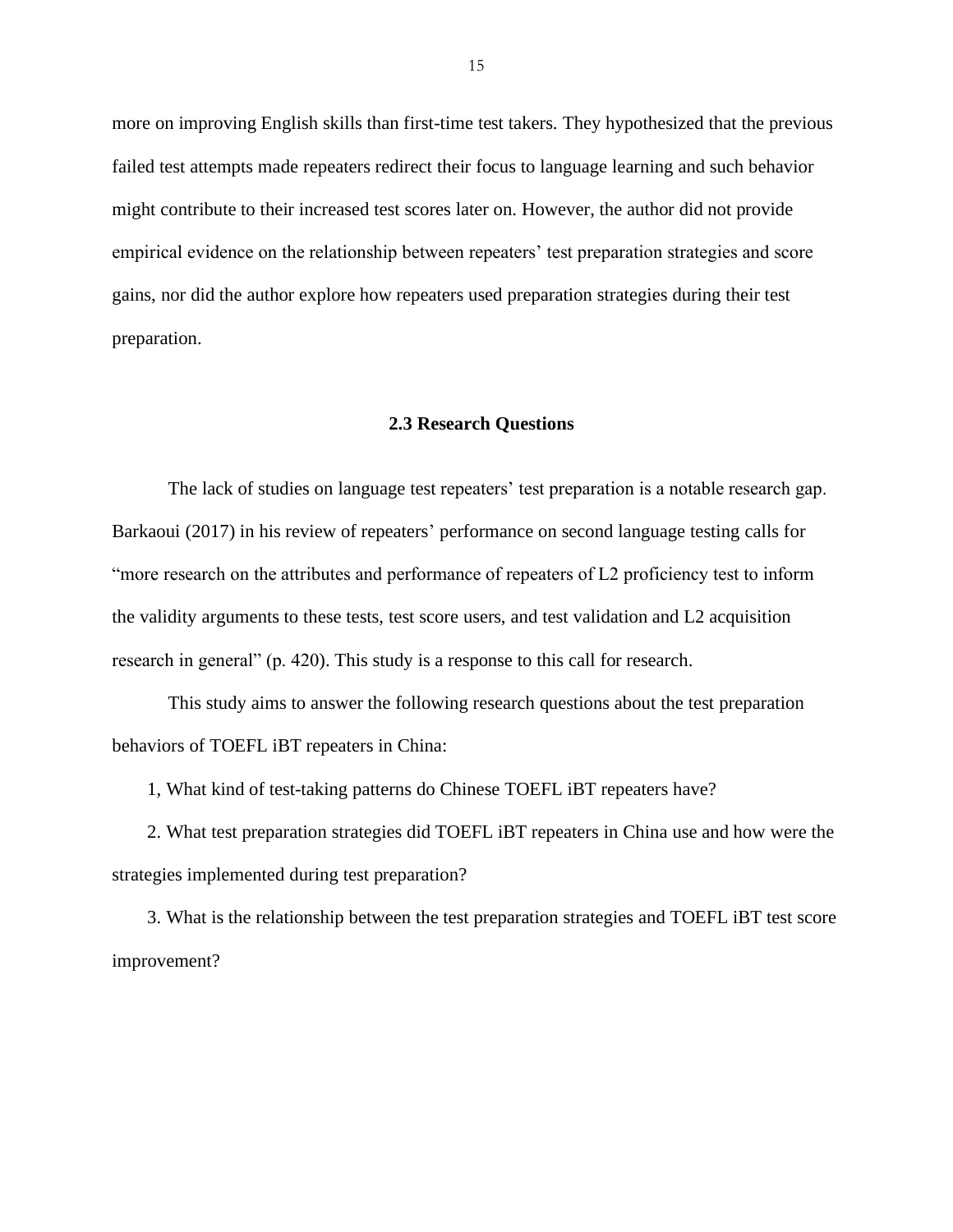# **CHAPTER 3. METHODS**

<span id="page-20-0"></span>The methods used in this study were designed to overcome the limitations of previous research by examining the descriptions of TOEFL preparation strategies and test scores volunteered by participants in an online discussion forum on TOEFL test taking. Quantitative and qualitative approaches were taken in the analysis of information and test scores reported by the TOEFL iBT repeaters to address the stated research questions regarding test preparation strategies and the relationship between repeaters' test preparation strategies and test performance in the repeated tests. This chapter describes the participants, data description, procedures and the data analysis.

### **3.1 Participants**

<span id="page-20-1"></span>The sample in this study includes 170 individual TOEFL iBT repeaters who took their repeated TOEFL iBT tests between July 1, 2006 and June 30, 2019 and posted their test preparation experience reports on the TOEFL iBT discussion forum of the Chasedream website (http://forum.chasedream.com). All the discussion messages posted on the Chasedream forum are publicly accessible and free to download by forum visitors. However, only registered forum members can upload materials and publish posts on the forum. The forum membership registration is free for anyone with a valid email address.

Chinese TOEFL test takers who received satisfactory scores often voluntarily write and post their test preparation experience on TOEFL topic related online forums. The TOEFL discussion forum on Chasedream had over 1,100 test preparation experience reports posted by TOEFL iBT test takers from the beginning of 2003 till the end of 2019. Among all the test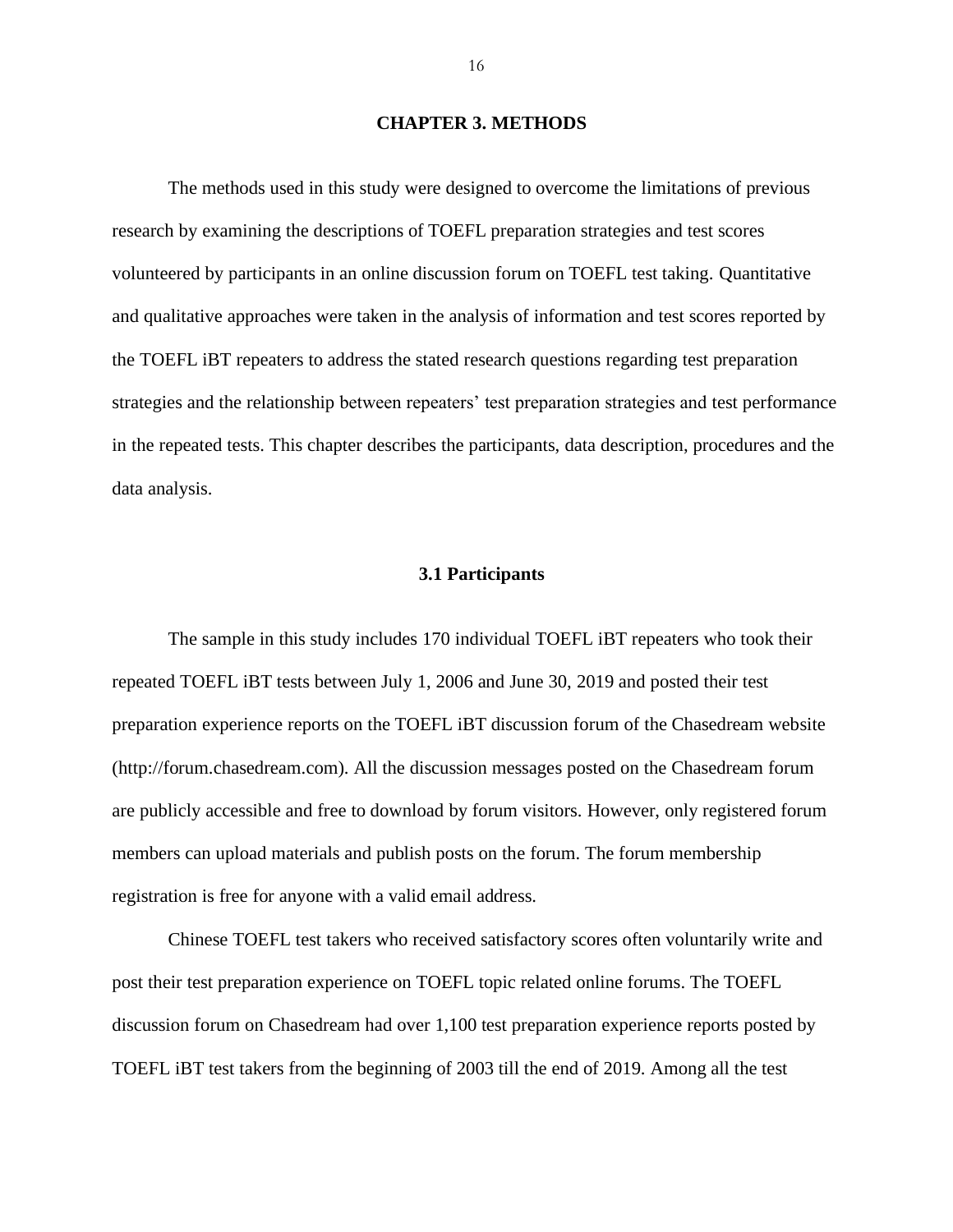preparation experience reports on the Chasedream forum, 32% were written by TOEFL iBT repeaters. The percentage of reports written by repeaters was similar to the previous research that found 28% to 40% of all TOEFL test takers were repeaters (Wilson 1987 and Liu 2014). However, candidates who posted their test preparation experience on the internet might have different characteristics from those who did not. For example, TOEFL repeaters with improved test scores might be more willing to report their test preparation experience than repeaters who did not improve their test performance. Therefore, the participants in this study are likely be more representative of those TOEFL repeaters in China who made satisfactory improvements in test performance as opposed to the general TOEFL repeater population. However, given that the goal of this study is to investigate test preparation strategies and their relationships with test score improvements, the samples selected in this study may be good representatives of the target of interests, i.e., the TOEFL iBT repeaters who successfully improved their test scores.

The demographic information shows that among the 170 TOEFL iBT repeaters, 82 took the test only twice, 88 took the test more than two times, and only nine repeaters attended coaching schools during their test preparation for the repeated tests. Most repeater reports in this study contain other background information such as testing dates, scores of multiple tests, and information about coaching school attendance. However, gender and educational background information was rarely disclosed in the repeater reports.

#### **3.2 Data Description**

#### <span id="page-21-1"></span><span id="page-21-0"></span>**Data Source**

This project collected data from the TOEFL test discussion forum on the Chasedream website. Chasedream is a study-abroad portal that serves as a free information hub for Chinese students to find information about overseas university programs, English proficiency tests, and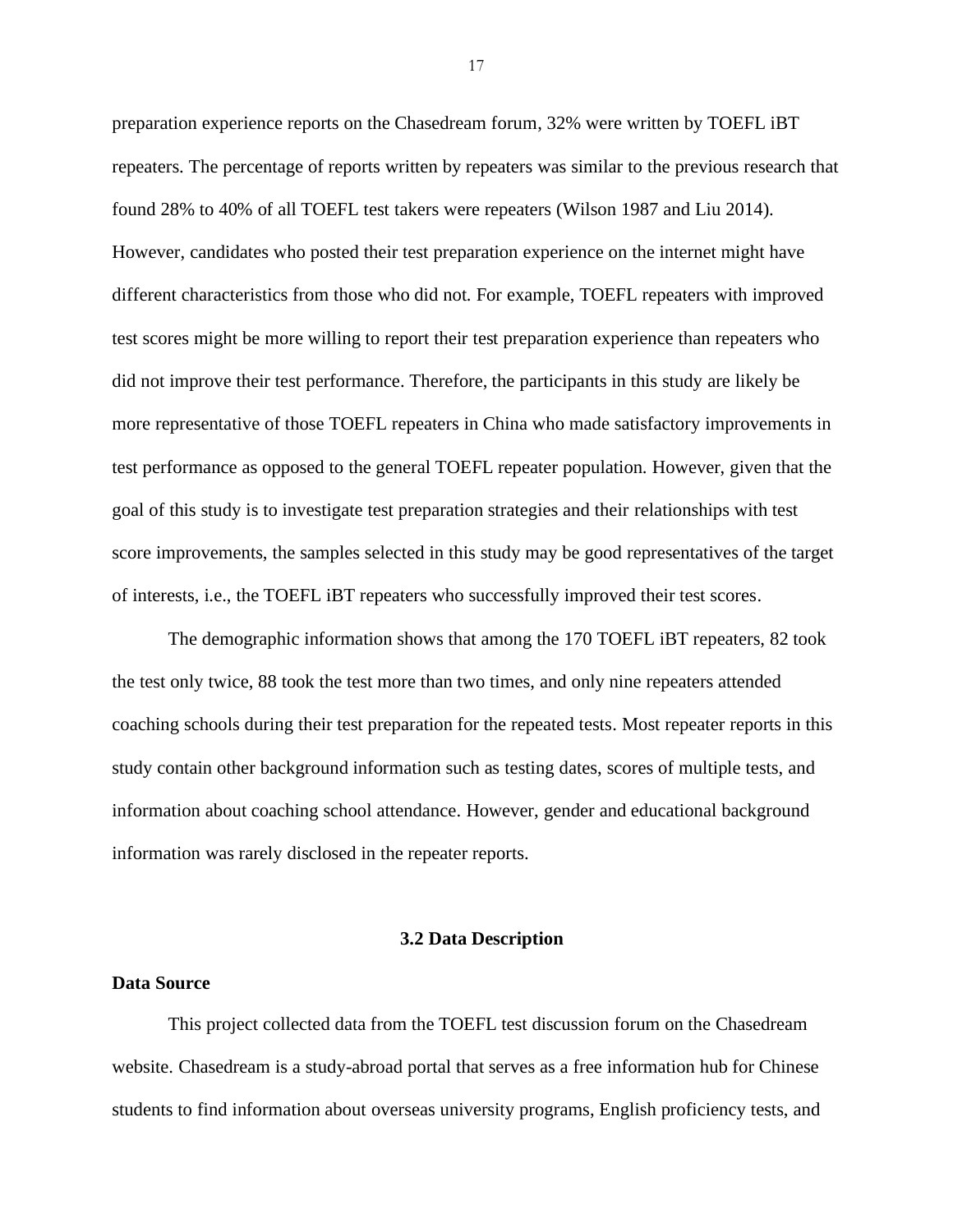graduate admission tests. The portal runs its business by charging advertisement fees from clients such as universities, study-abroad service agencies, travel agencies, law firms, and language training schools (Advertising Service, 2004). The TOEFL test discussion forum in Chasedream is famous for its large number of TOEFL test-related discussion threads. From the portal's launching in 2003 until the end of 2019, its TOEFL discussion forum had accumulated over 55,000 TOEFL test-related discussion threads containing 1.08 million in-thread posts. These TOEFL test preparation discussion threads were grouped in the subforum tagged "TOEFL Preparation Tips." There were over 1,100 TOEFL preparation discussion threads on the forum. Among them, 350 were written by TOEFL repeaters. The TOEFL repeater reports on Chasedream usually attract a lot of attention from TOEFL test candidates. For example, among the top 30 most viewed test preparation reports on the forum, 21 (70%) were written by TOEFL iBT repeaters. The comments in the follow-up posts to these repeater reports showed that both first-time test takers and repeaters alike read and responded to the repeater reports. For example, a repeater report titled "The Journey from Scored 55 to 100 -Where there's a will, there is a way," posted in 2012, had attracted over 150,000 views and 2,400 responses from both first-time test takers and repeaters.

The repeater reports on Chasedream have an average length of 2,400 Chinese words. All reports were retrieved from https://forum.chasedream.com which were identifiable by their forum member ID. I have translated all example repeater report quotations from Chinese into English. Most of the TOEFL iBT repeater reports on Chasedream are written in an essay style with a similar writing structure. A typical repeater report begins with the dates, total scores, and all four subscores (reading, listening, speaking, and writing) of the repeater's most recent test event, as well as information on all previous test attempts. Many repeaters explicitly explained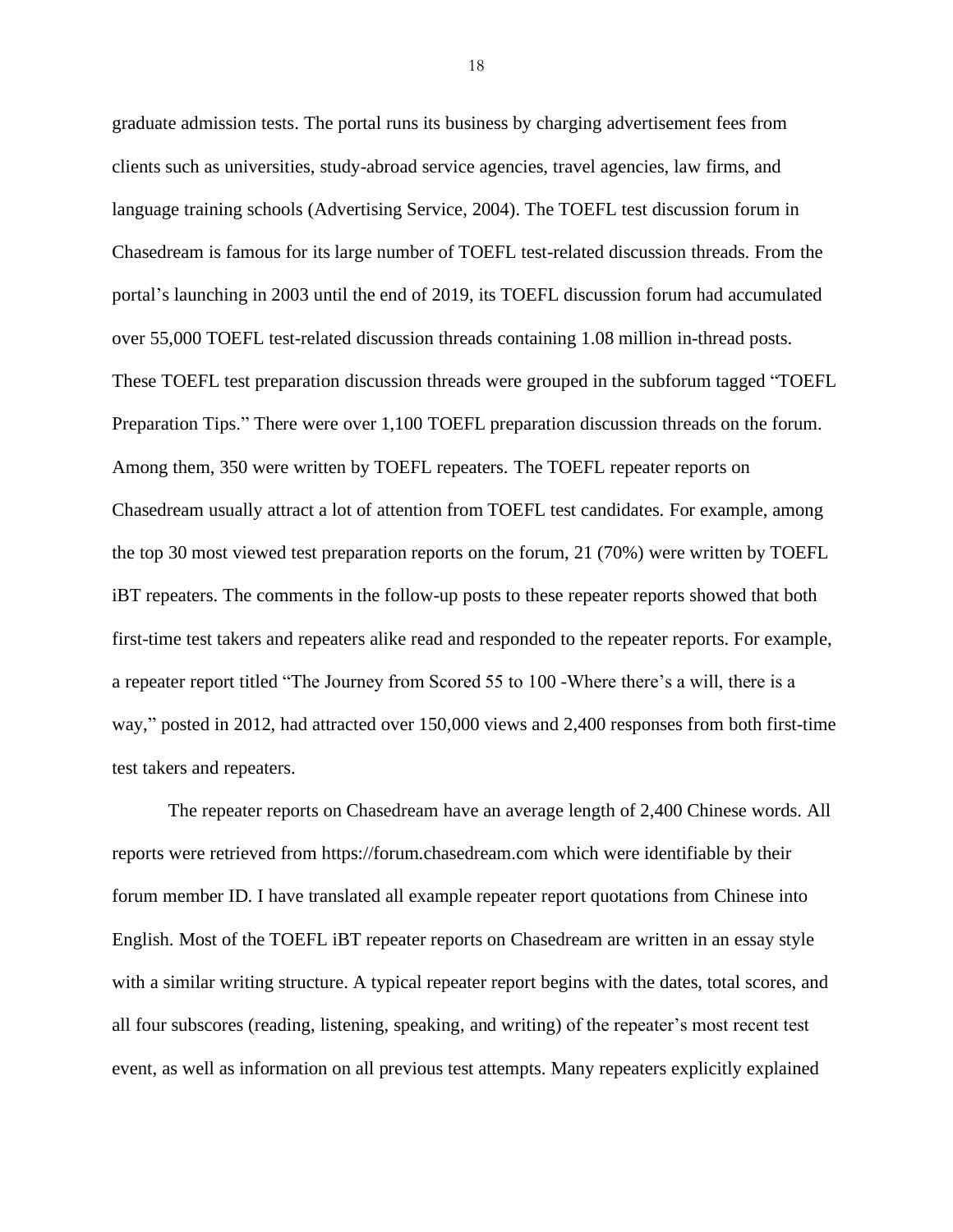the purpose of writing such a report in the introduction section. Example (1) shows the introduction section of a repeater report titled "From 72 to 120. Listening from 18 to 29. Old Student Made a Leap in 17 days."

*(1) Date 4/20: Reading 18, Listening 18 Speaking 15 Writing 21 Total 72; Date 5/18: Reading 27, Listening 29 Speaking 20 Writing 24 Total 100. Finally, after a two-day delay, the scores are released at 7:00 am today. I did not have a good sleep for three days. The moment I saw my score report, I almost burst into tears. 100, not a high score, but it was a big leap for me. From the preparation of my GMAT test to my TOEFL test, all my test preparation materials, all the test preparation strategies of former test-takers, came from Chasedream, my dearest, most selfless Chasedreamers had given me so much help. Today, let me repay all of you with something to help you win* (Sunsissy, 2013)*.*

After the introduction section, most repeaters begin to describe the strategies they used during their preparation for the most recent test. All test preparation strategies are introduced in the sequence of subskills: reading, listening, speaking, and writing. This follows the same sequence as the sections in the TOEFL iBT test. Usually, the authors elaborate more on the section where they performed well or made the most score gains. The following paragraph (2) was the listening subskill section written by a repeater who scored 29 on the listening section in the repeated test:

(2) *Summary of listening preparation steps: 1), Complete one volume of TPO, check your answers. 2), Identify 2-3 paragraphs that you made the most mistakes or contained parts that you did not understand, listen sentence by sentence at 120% of normal speed, or the fastest speed that you can handle. If you felt lost after several runs, then reduce the speed*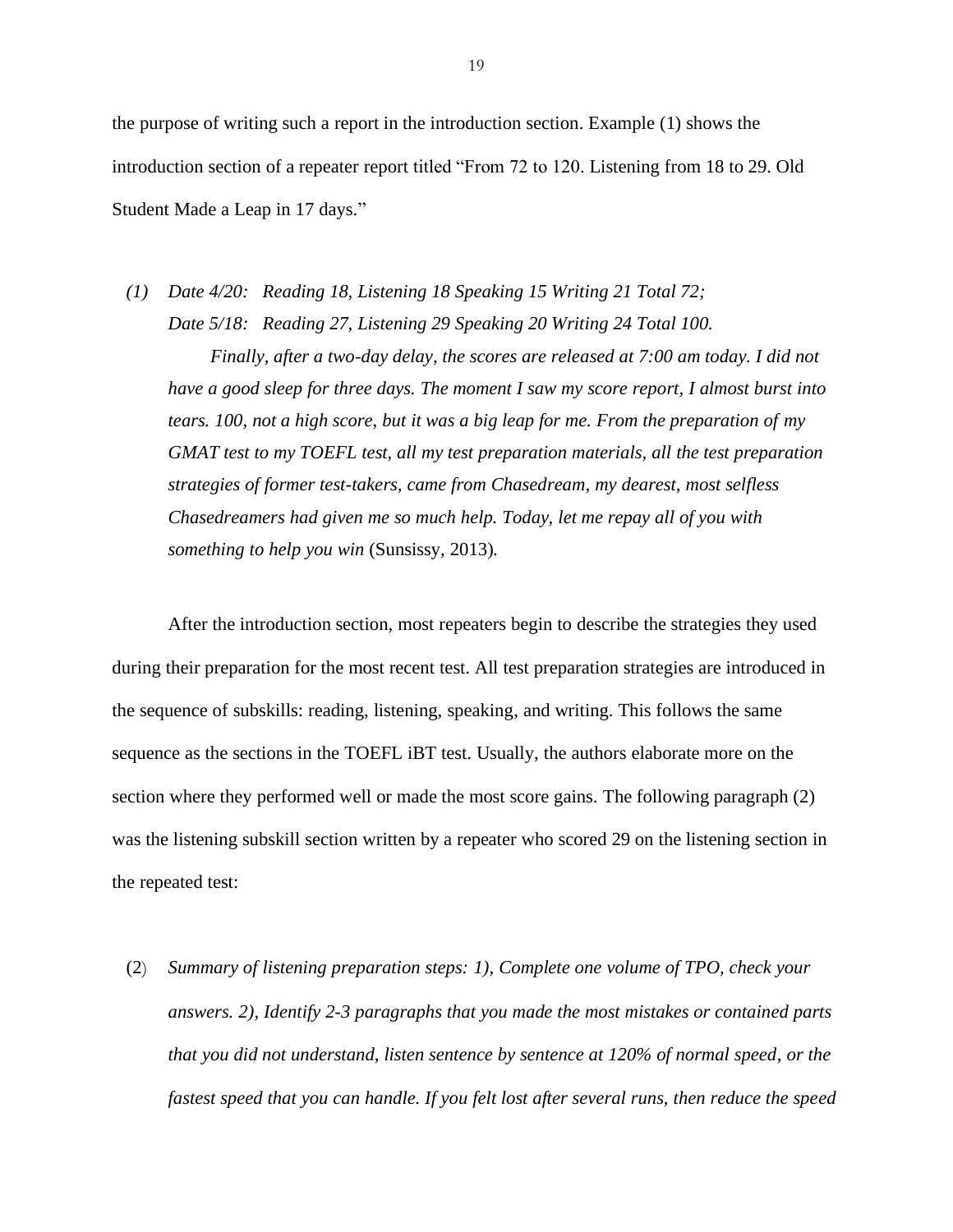*and listen repeatedly. Anyway, the key is repetition. This might be very boring, but sometimes learning is a physical exercise, you have to keep going. If you can, you are deserved to get higher scores than others. 3), Use the same 2-3 paragraphs, read the text, find out the question patterns, analyze the structure of the transcript, and learn the general structure of the listening texts. 4), Repeat the above steps, and do more TPO volume. Among the 20 TPO volumes I completed (volume 10-30), 10 of them were practices with the above steps* (sherry, 2013).

### <span id="page-24-0"></span>**Authenticity, Truthfulness, and Accuracy of Reports**

The repeater reports in this study may have relatively a high degree of authenticity for several reasons. First, there are no incentives for post owners to make false claims about the test preparation strategies they used. According to the User Agreement of Chasedream, members cannot conduct any business through the forum and posts were not allowed to contain any promotions or advertisements. So, there was no financial gain for report authors. Second, the report authors have no intentions to attract viewers by boosting the test scores in their reports. All forum members are anonymous, and the respond posts in the threads show that many report authors do not revisit the thread after posting their TOEFL test preparation reports. The following example (3) showed that the author of a repeater report did not revisited his or her test preparation thread until three years later:

(3) *PS: Three years have passed, today, during the coffee break at work in the afternoon, I suddenly thought about the post I wrote three years ago. I haven't visited Chasedream for 2 years. To my surprise, I saw over 1,000 responses in the thread. I was so excited and, at the same time, extremely happed that I was able to offer some encouragement to*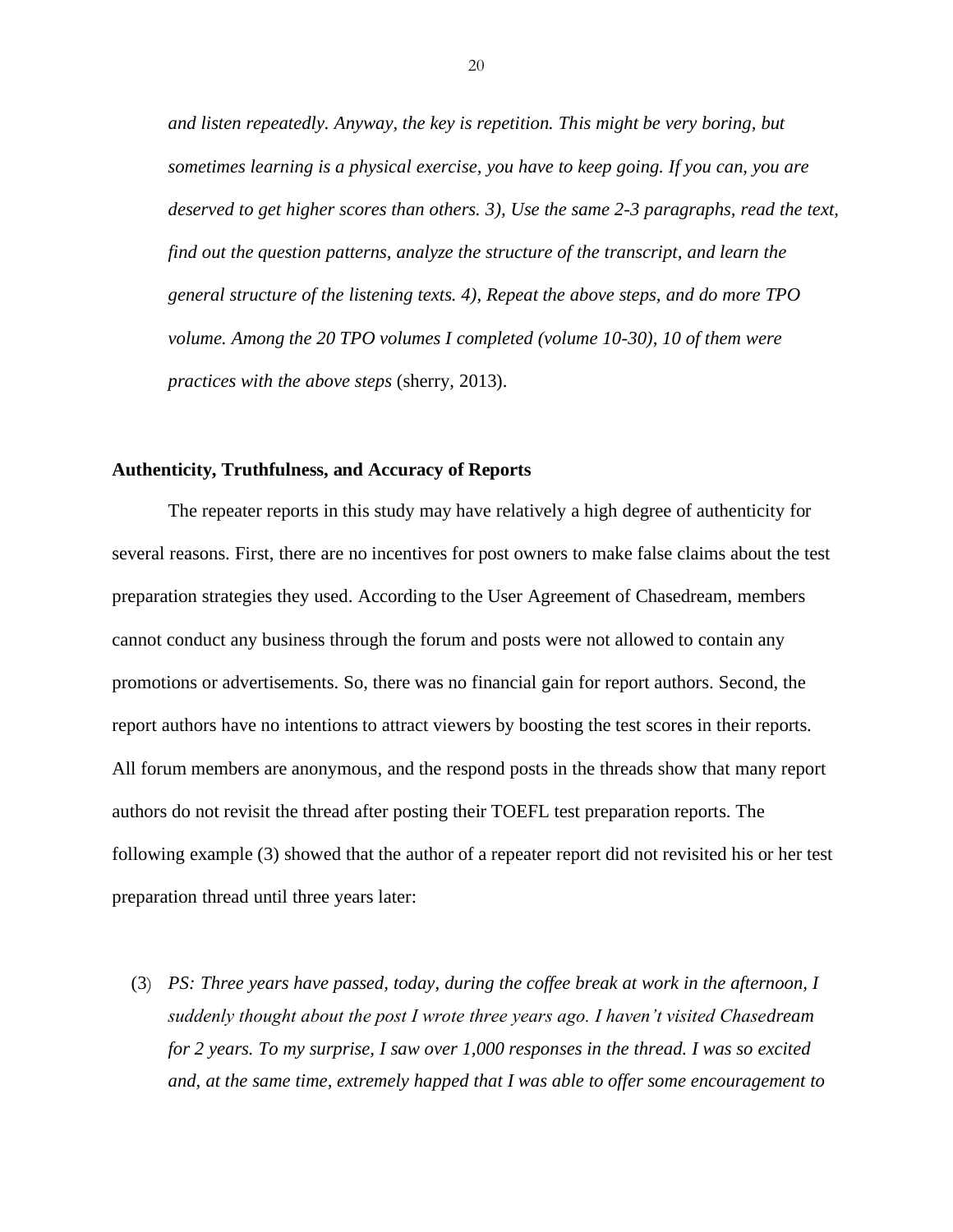*my "sisters and brothers in arms", who are still fighting at the front line of the goingabroad battles. Your thread owner (me) is working at KPMG at Washington DC now. I have grown from a naïve student to someone who achieves his dream through years of struggles; only myself know how hard it had been and what it took to get here. As time goes by, we all have higher goals to reach. Unfortunately, I cannot offer further help to you, my brothers and sisters, on your preparation of the TOEFL or GRE/GMAT tests. After soon many years, I had forgotten how. But, all TOEFL and GRE/GMAT test-takers are family. If any of you Chasedream members come to study in DC, contact me by my WeChat ID XXX. Studying abroad is very challenging. I hope I can continue to provide more help to my dear brothers and sisters* (Ikangning, 2014).

What supports the truthfulness of the information in these reports is the motivation for writing the test preparation reports. Most authors clearly stated that the purpose of composing the report was to repay the help they received from other forum members by helping others. For example, "to repay all of you with something to help you win" (Ex.1) and "offer some encouragement" (Ex.3). The popular "wanting by helping" mentality (Converse, Risen & Carter, 2012) among young people in China motivates many Chinese TOEFL test takers to provide truthful information in their test preparation reports. Many test takers in China believe that sharing test-taking tips is a good deed that will bring luck or good karma to their own journey of pursuing personal goals (Xie, 2010; Ding, 2017). Among the 170 repeaters in my sample, 30% explicitly expressed that they hoped their reports would "bring back good luck" if the strategies they provided in the reports could help others. Some repeaters even wrote such an intention in their post titles. For example, a repeater report titled "First Battle 95, Second Battle 108. Share My Experience to Help You and Bring Me Luck" was tagged as one of the most liked repeater posts in the forum. Although we have no way to confirm the authenticity of the information in the reports, it is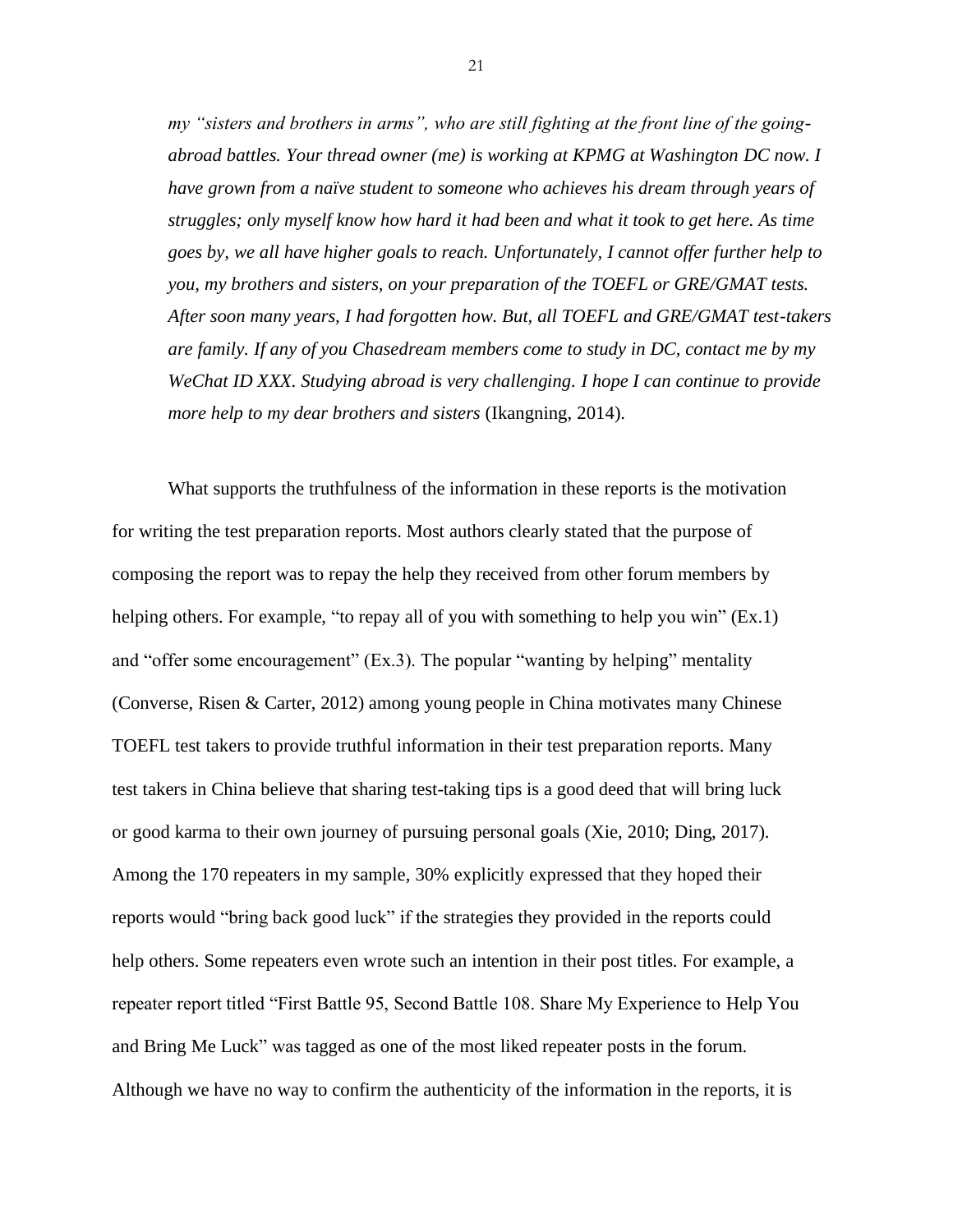reasonable to assume such motivations support the authenticity of the information in the reports. The strong motivation to help others also drives the report authors to provide detailed information at their best, as we see in the above example (2) with elaborated descriptions of the preparation strategies for listening.

The scores reported in the posts were very likely to be accurate because upon receiving a satisfactory score in the repeated test, repeaters were often very excited and eager to share their experience immediately. The time tags of when the reports were posted show that most of the repeater reports were composed and posted on the same day of receiving the test scores, as shown in the example (1) above. Since the time of composing the reports and the time of taking the test were very close (within a couple of weeks), the recall of the strategies used during test preparation was still fresh with a likelihood of minimal false memories.

# **3.3 Procedures**

# <span id="page-26-1"></span><span id="page-26-0"></span>**Data Collection**

I used Google Advanced Search Operators (SEO) to search for TOEFL iBT repeater posts in the target domain URL. The advanced search commands contained the following operators: *-site, -posttitle, -intext, -AND, -OR, -inurl*. For example, a within-title keyword search command: *"-posttitle: KEYWRODS site:chasedream.com"* limited the search in the Chasedream forum post titles that contained specified keywords; A within-post-text keyword search command: *"-intext: KEYWORDS site:chasedream.com"* restricted the search in the same URL but expanded the search into the post content containing the target keywords.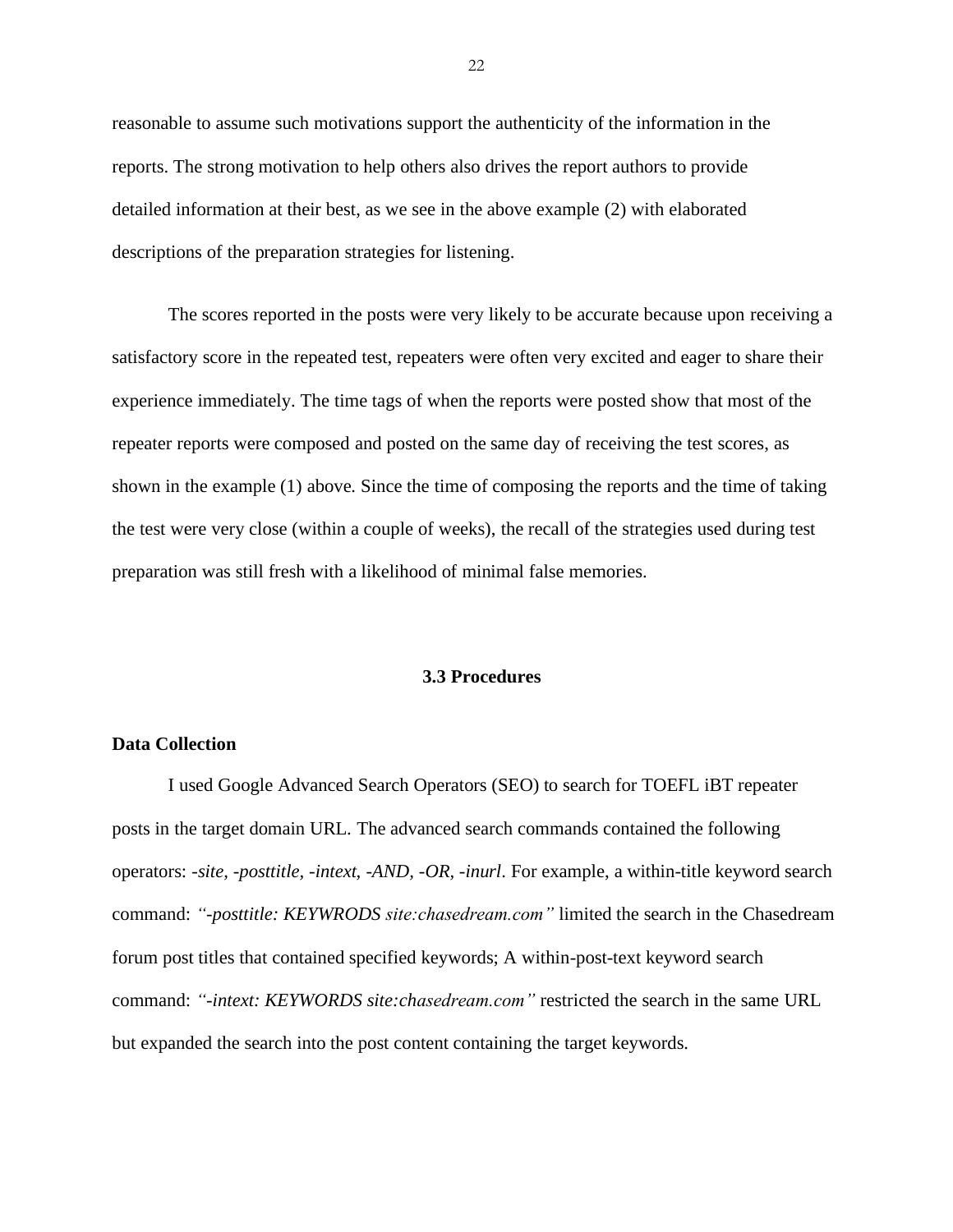All the major content of repeater posts is written in simplified Chinese, although some TOEFL test-related terms and test questions are written in English. Some post titles also contain English words. However, the keywords referring to testing and the number of tests taken are all in Chinese. The target Chinese keywords used in searching for the repeater reports were 托福,  $\rightarrow$ 战,二战,三战,终战,逆袭,从…到…(*TOEFL, First Test, Second Test, Third Test, Final Test, Underdog Counterattack, Score from…to…*.). The Chinese words "一战,二战,三战,终战" which literally translate as "First Battle, Second Battle, Third Battle, and Final Battle," are consistently used by all repeaters to refer the number of times they took the test. Each repeater post identified by the above-mentioned searching method was downloaded and saved as a txt file. Each txt file was a repeater report written by an individual TOEFL iBT repeater. In total, I downloaded 227 TOEFL iBT repeaters reports. To exam the relationship between test preparation strategies and test performance improvement, a repeater report must contain information of the test preparation strategies used between the test intervals and the score changes. Therefore, repeater reports missing information reflecting score changes were excluded. For example, I excluded those repeater reports that only reported the recent total test score but no previous test scores. Then I checked forum member IDs, testing dates, and test scores to exclude any duplicates or multiple reports written by the same author. The final sample contained 170 observations of TOEFL iBT test preparation reports written by 170 different test repeaters who took their final TOEFL iBT tests between January 2006 and August 2019. Among the 170 repeater reports, 82 came from repeaters who took the test two times and 88 came from repeaters who took the test for more than two times.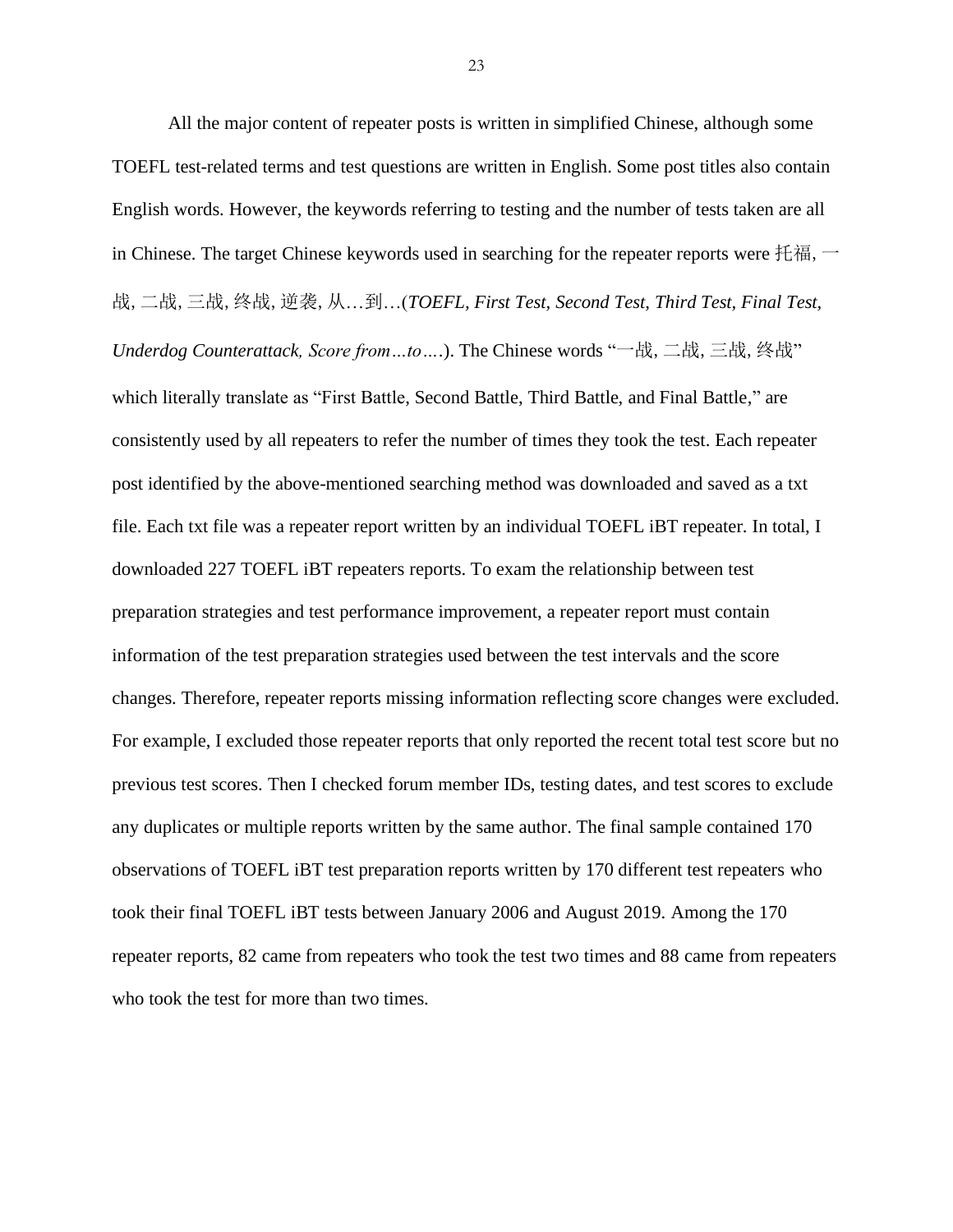# <span id="page-28-0"></span>**Strategy Classification**

Following the strategy classification method in the Liu (2014) study, I classified test preparation strategies into the following two types, based on their different cognitive nature and skill improvement focuses (i.e., whether the strategy was used mostly to improve language skills or testing skills): (a) English learning strategies, and (b) test-specific strategies. For individual strategies under the two strategy types, I drew on the same definition principle used by Liu (2014), which was to define individual strategies based on specific test preparation activities or materials. For example, 'read a variety of English books to improve overall English ability' was defined as an *Extensive reading* individual strategy under the English learning strategy type, and 'practice TOEFL TPO reading materials' was defined as *Practice TPO reading strategy* under the test-specific strategy type.

However, my classification process for the individual strategies was different from those used in the Liu (2014) study. Liu (2014) developed a test preparation strategy list based on reviews of previous literature and popular materials used by coaching schools and then conducted a survey of test takers to find out if those individual strategies were used or not used by the yes or no response to the close-ended strategy list. In my study, when I identified a new individual strategy in a repeater report, I recorded it in a strategy coding book with a name, the definition, and an example of the strategy. Therefore, after reading all the repeater reports, all the test preparation strategies mentioned in the reports were recorded in the coding book. Table 1 shows an excerpt from the coding book.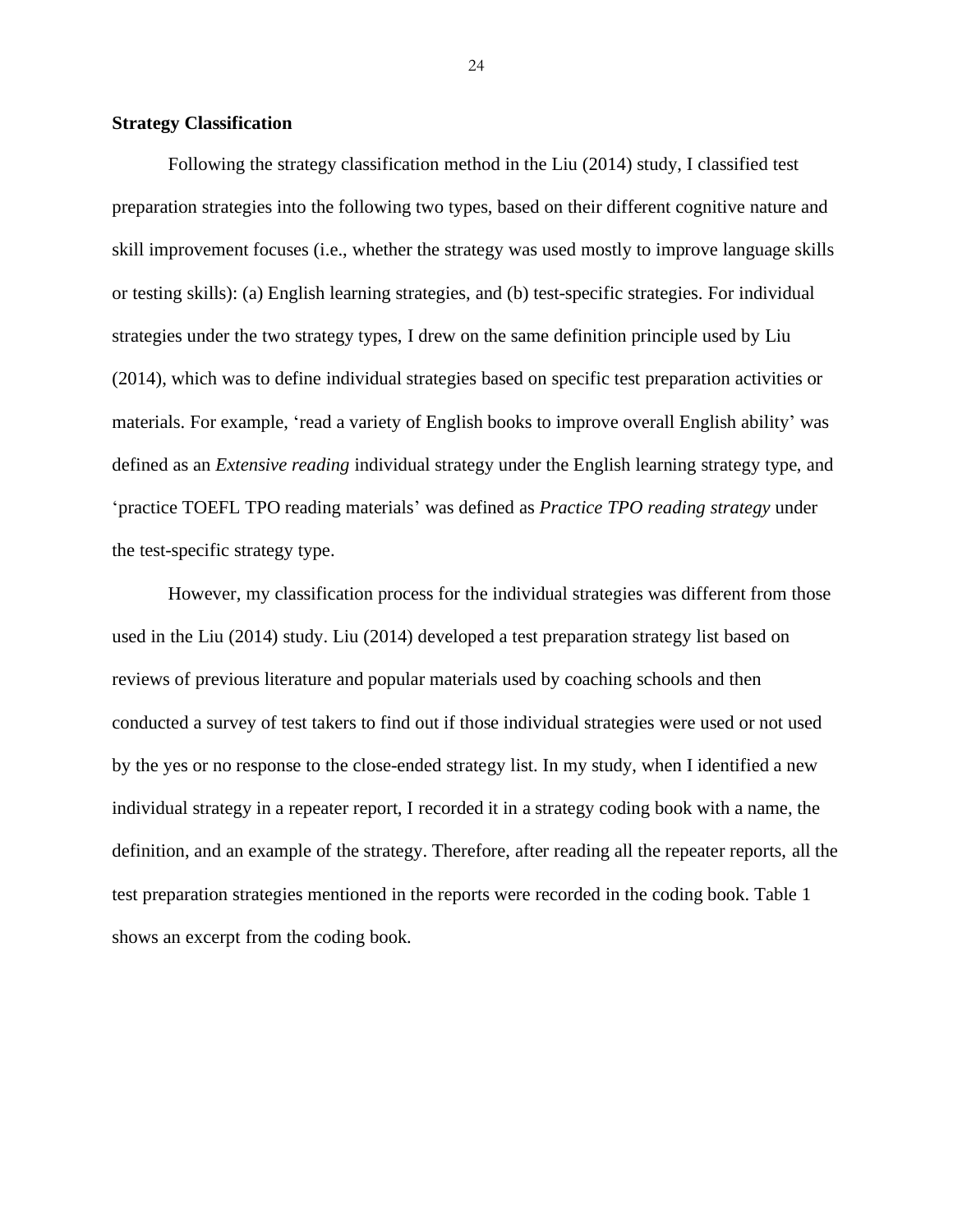### **Table 1**

| Strategy                         | Type            | Definition                                         | Example                                                                                                           |
|----------------------------------|-----------------|----------------------------------------------------|-------------------------------------------------------------------------------------------------------------------|
|                                  |                 |                                                    |                                                                                                                   |
| Extensive                        | English         | Read variety of books or                           | "To improve my reading skill, I sometimes read the                                                                |
| Reading                          | Learning        | magazines                                          | Economist magazines" (yanghaijian, 2014)                                                                          |
| Intensive                        | English         | Read limited number of                             | "After reading a TPO article, do the intensive                                                                    |
| Reading                          | Learning        | articles word by word                              | reading. Read word by word, write down all<br>unfamiliar words " (wenzi $5811, 2015$ )                            |
| Speed                            | English         | Playback listening                                 | "Most importantly, I practiced all listening materials                                                            |
| Listening                        | Learning        | materials at accelerated<br>speed                  | by listening at 1.3 times of the normal speed"<br>(1405, 2014)                                                    |
| Note-<br>taking for<br>Listening | Test-<br>taking | Practice note-taking<br>skills for listening tasks | "You need to practice how to use symbols and<br>arrows to help you take notes while listening"<br>cufe2004, 2010) |

*Excerpt of the individual test preparation strategy coding book* 

The individual test preparation strategies are treated as categorical variables to represent the test preparation strategies as used or not used. Therefore, I recorded a value of one if a strategy was used by a repeater and a value of zero if a strategy was not used. The different kinds of individual test preparation strategies were described as (a) used, (b) recommended, (c) disapproved, or (d) not mentioned in the repeater reports. Since the repeaters did not indicate any difference in the frequency of use or perceived usefulness between strategies "used" and "recommended," I assigned the value of 1 on both "used" and "recommended" strategies. I assigned the value of 0 to the "disapproved" and "not mentioned" strategies to indicate that they were not used by repeaters. On an Excel worksheet in which each row represents a separate repeater record, I created a new column for each of the newly identified strategies as the independent variable and recorded the value of one in the column on the row of the individual repeater. If a strategy identified in a repeater report already existed in the coding book and in a worksheet column, I recorded the value of one under the existing column on the row of the new repeater. In the end, all columns representing the different strategies used by all the repeaters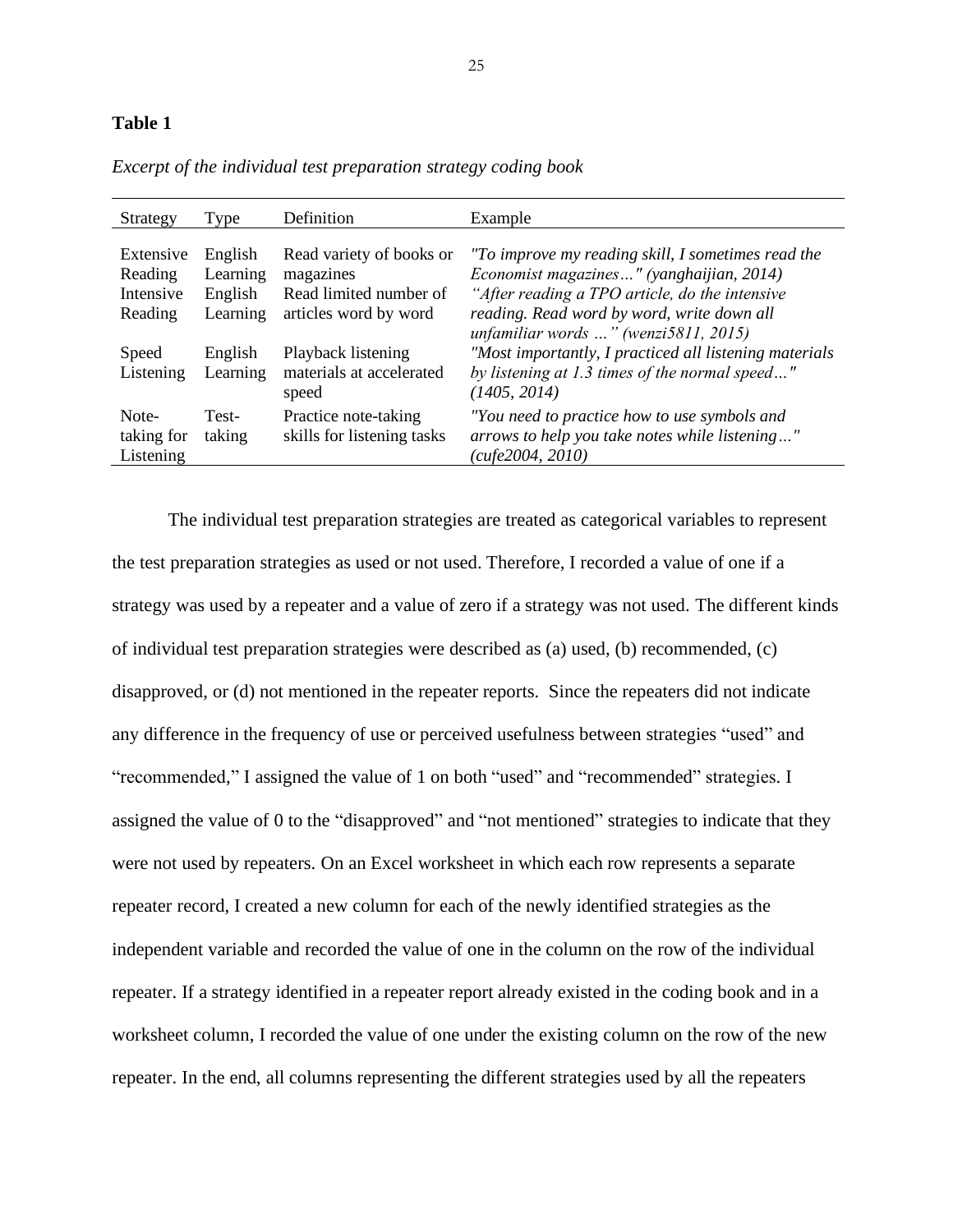were recorded on the worksheet. In total, I have identified and recorded 13 English language learning strategies and 21 TOEFL test-specific strategies.

To ensure the reliability of coding and the classifications of test preparation strategies in the repeater reports, 10 % of the data (17 reports) were also coded by a second coder. The second coder is a native Chinese speaker who holds a bachelor's degree in English and a Ph.D. degree in Business. Before coding the 17 reports, the second coder was trained to code using one report (not included in the 17 reports) and instructed to use the test preparation strategy coding book as the guideline. The inter-coder agreement was 95% (616 agreed cases out of 646 "used" and "not used" individual strategies). Cohen's Kappa (0.87) showed both coders were in near-perfect agreement about the individual strategies "used" or "not used" by repeaters.

#### **3.4 Data Analysis**

<span id="page-30-0"></span>To address my Research Question 1 on TOEFL iBT repeaters' test-taking patterns, I conducted statistical analysis to investigate the repeaters' target test scores and score changes over test occasions, the number of tests taken, the waiting period between test occasions, and the time spent in preparation for the repeated test.

To address my Research Question 2, regarding what test preparation strategies were used by repeaters and how the repeaters implemented these strategies, I calculated descriptive statistics on language learning and test-specific strategies. Then, I conducted qualitative analyses to evaluate repeaters' test preparation strategies and investigated how some of the individual strategies were used by repeaters.

To address my Research Question 3 on the relationship between test preparation strategies and test score improvement, I conducted five simple and multiple regression analyses.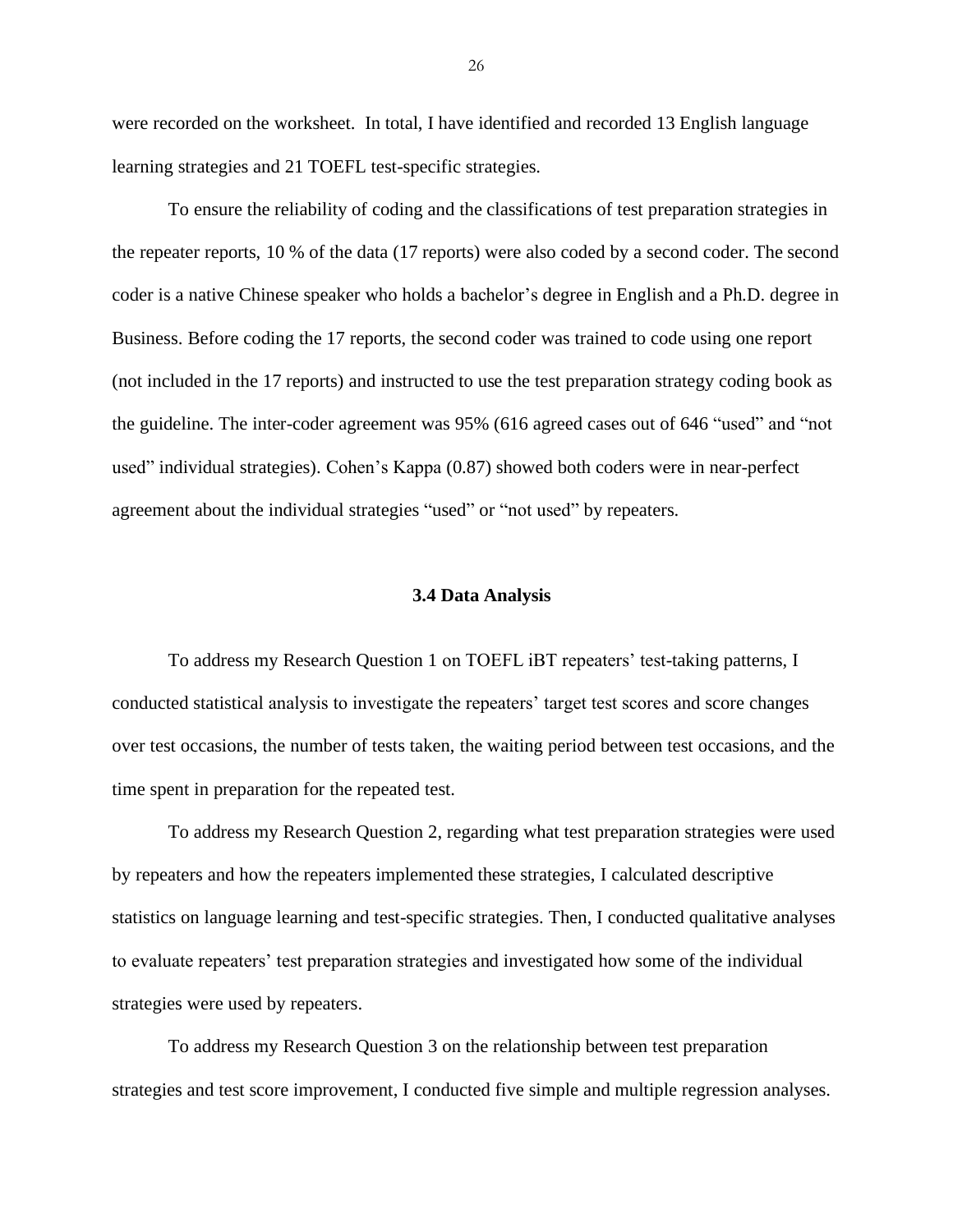The difference between a repeater's first TOEFL iBT test score and the final TOEFL iBT test score (i.e., the score change) was the outcome variable in the regression analyses. Among all the 170 participants in this study, 166 reported their total score changes between their first and last tests, 131 repeaters reported the reading subscore changes, 136 reported the listening subscore changes, 132 reported the speaking subscore changes, and 133 reported the writing subscore changes. All missing data were treated with pairwise deletion.

The 34 individual test preparation strategies used to improve the specific sectional skillset were predictors in the analyses for sectional score changes. As mentioned in the previous section, each individual strategy is a categorical variable with the value of "1" if it was used by a repeater, and value of "0" if it was not used during the preparation for each of the subskill section.

When investigating the relationship between strategy use and the total score changes, I constructed seven sets of aggregated test preparation variables which involved using the same type of practicing activity or curriculum to improve skills for more than one skillset section. For example, *Intensive reading* and *Intensive listening* strategies both use an intensive learning activity which requires carefully studying a limited number of English texts, word by word, for many times. Therefore, an *Intensive learning* strategy was constructed as an independent variable to represent either *Intensive reading* or *Intensive listening* activity. The values of such aggregated strategy variables were calculated based on the number of sections a repeater used such strategies. For example, *Practice TPO materials* is an aggregated strategy variable. If a repeater practiced TPO materials in preparation for all four sectional skills, then for the analysis of the total score changes, the variable *Practice TPO materials* was included as an independent variable with a value of "4" in the simple and multiple regression models for the total TOEFL scores. The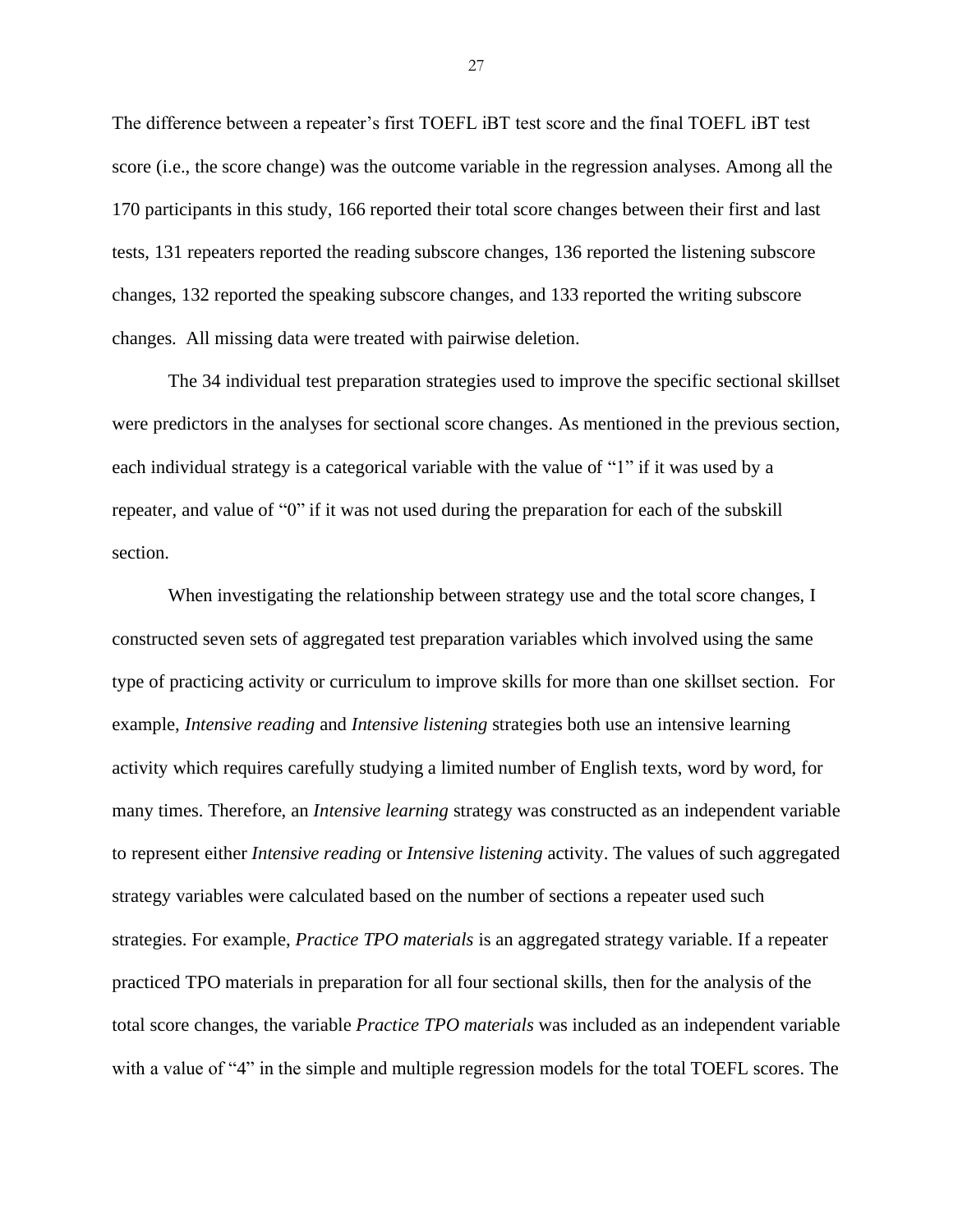range of this variable, thus, was from 0 to 4, indicating a repeater used this individual strategy in between none of the subskill section and all four of the subskill sections. Other aggregated strategy variables were: *Memorize TOEFL vocabulary* (reading and/or listening vocabulary lists), *Get feedback for output* (for speaking and/or writing samples), *Shadow speaking* (to improve listening and/or speaking), *Practice Ji-jing items* (used in any number or all of the four subskill sections), and *Taking the GMAT or GRE exams.* The *Number of times taken the test* and *Attending coaching schools* were also included as a control variable in the regression analyses of the total score changes. Correlation analysis between aggregated strategies in relation to the total score changes was also conducted.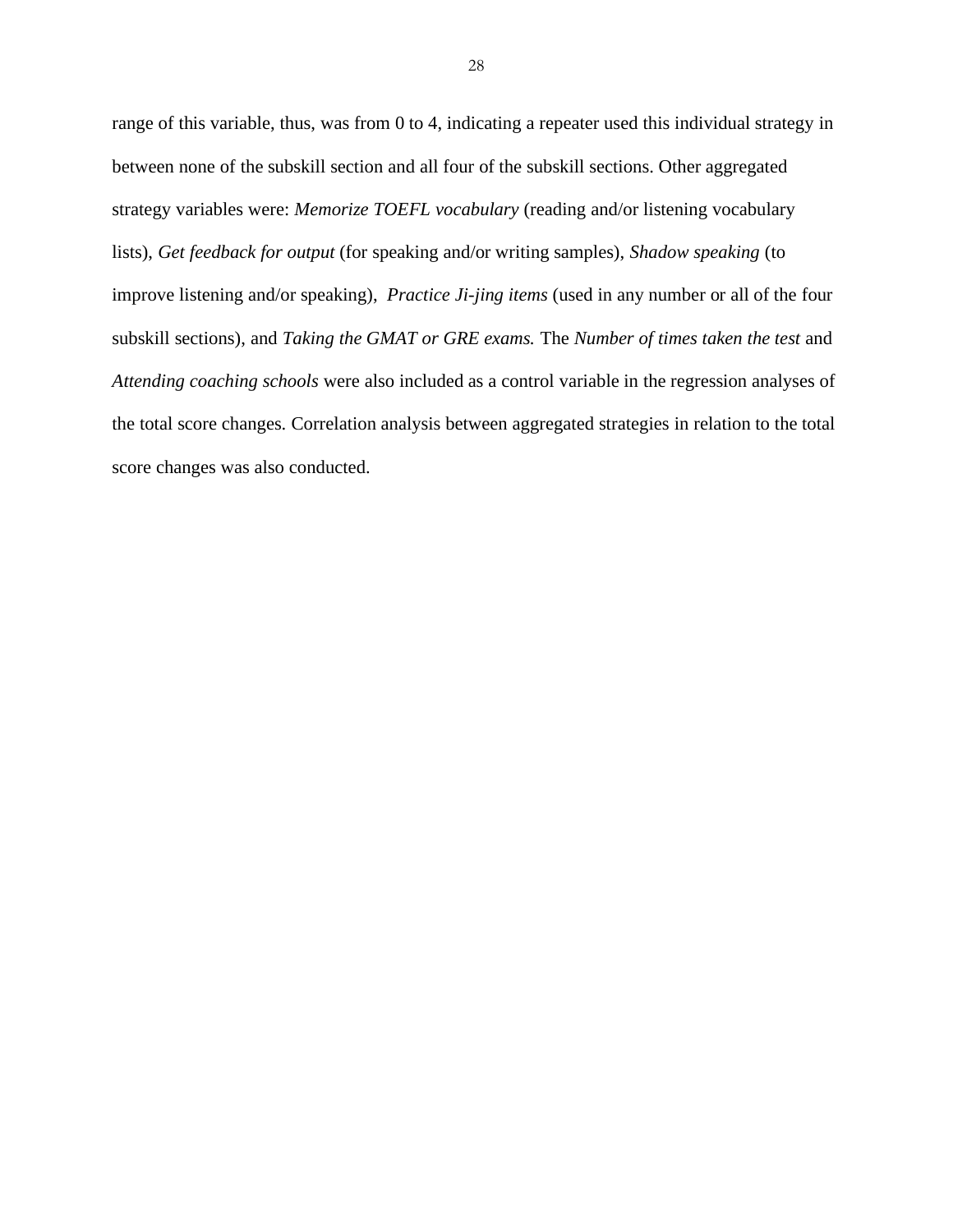# **CHAPTER 4. RESULTS**

<span id="page-33-0"></span>In this chapter, descriptive statistics are reported to examine repeaters' test-taking patterns, as well as to provide an overview of the test preparation strategies used by repeaters. Afterwards, results of the qualitative analyses of newly identified test preparation strategies are presented, including how repeaters used the test preparation curriculum and how repeaters perceived the test preparation strategies. Finally, the results on the relationship between test preparation strategies and score improvements are reported.

# **4.1 Descriptive Statistics of Test Preparation Patterns and Strategies**

# <span id="page-33-2"></span><span id="page-33-1"></span>**Test-taking Patterns**

Overall, the TOEFL iBT repeaters in this study improved their test scores across all four skill sets being tested. Table 2 shows the descriptive statistics on repeaters' test performance in their first and last TOEFL iBT test occasions, including changes in the total scores and sectional subscores.

# **Table 2**

# *Descriptive Statistics of Repeater Test Performance*

| Testing occasions and scores  | Number of<br>observations | Mean   | SD.   | Min  | Max |
|-------------------------------|---------------------------|--------|-------|------|-----|
| First test total score        | 163                       | 89.05  | 12.10 | 38   | 108 |
| Last test total score         | 163                       | 105.55 | 5.33  | 83   | 117 |
| <b>Total score change</b>     | 166                       | 16.40  | 9.97  | $-4$ | 60  |
| First test reading subscore   | 134                       | 24.08  | 4.47  | 8    | 30  |
| Last test reading subscore    | 158                       | 28.08  | 0.15  | 22.  | 30  |
| <b>Reading score change</b>   | 131                       | 3.87   | 4.29  | -6   | 19  |
| First test listening subscore | 140                       | 21.24  | 0.42  | 3    | 30  |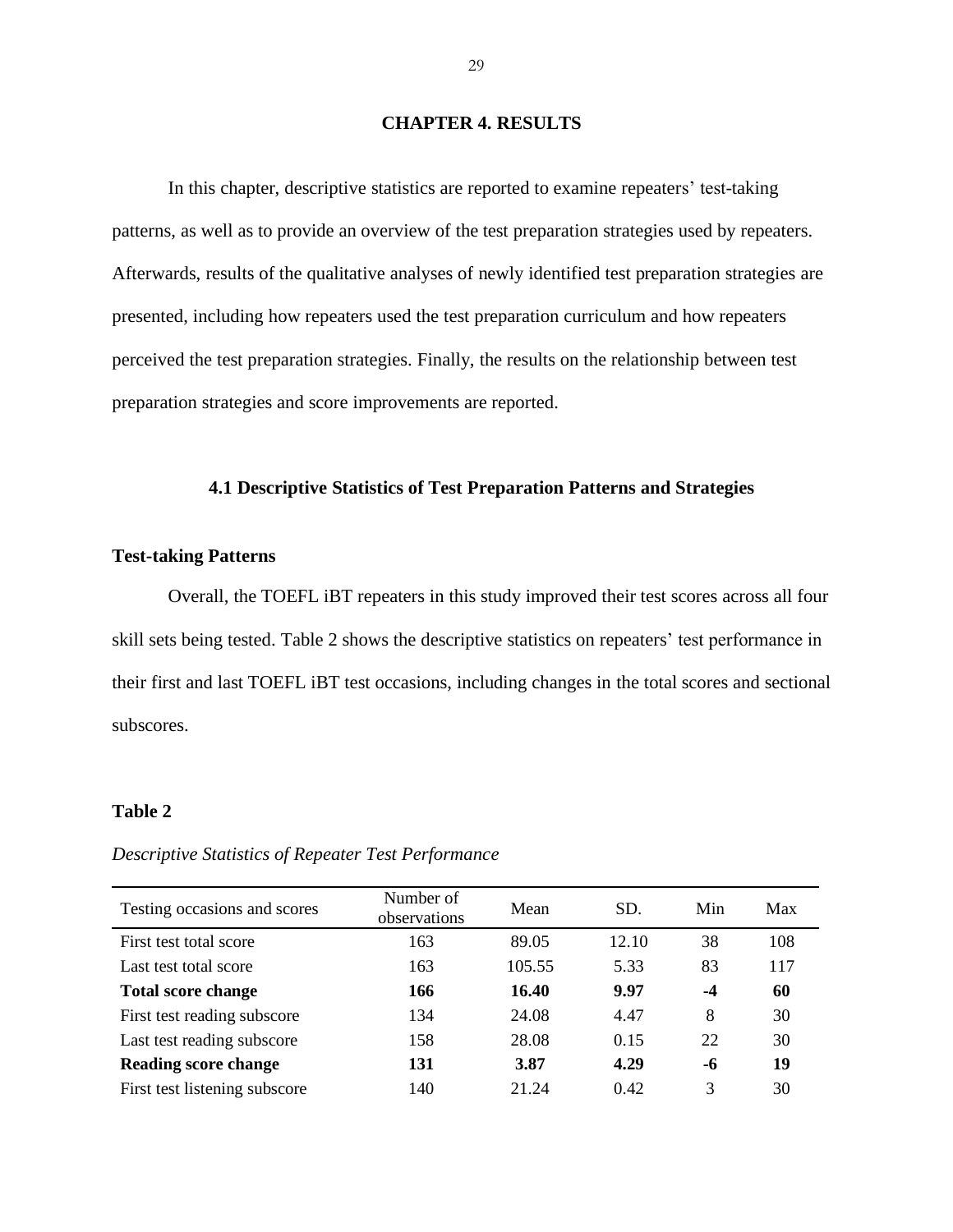| Last test listening subscore  | 157 | 27.17 | 0.18 | 20   | 30 |
|-------------------------------|-----|-------|------|------|----|
| <b>Listening score change</b> | 136 | 5.93  | 4.60 | -5   | 25 |
| First test speaking subscore  | 132 | 20.58 | 0.25 | 8    | 30 |
| Last test speaking subscore   | 158 | 23.24 | 0.18 | 17   | 30 |
| <b>Speaking score change</b>  | 132 | 2.52  | 2.71 | $-4$ | 14 |
| First test writing subscore   | 134 | 23.30 | 0.29 | 13   | 30 |
| Last test writing subscore    | 158 | 27.06 | 0.16 | 21   | 30 |
| <b>Writing score change</b>   | 133 | 3.76  | 3.02 | -4   | 13 |

Table 2 (continued)

One hundred sixty-three of the 170 repeaters reported the test scores of both their first and last tests. The repeaters in this study had an average score of 89 on their first test; they outperformed the population of TOEFL test takers in China, whose average score reported in 2017 was 79 (ETS, 2017). This suggests that either repeaters might have a relatively higher average English level than test takers in general, or repeaters who reported their test preparation experience had better-than-average English levels. The majority of these repeaters improved their test scores by an average 16.4 points. Only one repeater reported a negative total score change. The mean sectional score gains indicated that repeaters improved most on listening (5.93 points), followed by reading (3.87 points), writing (3.76 points), and speaking (2.52 points). The results are consistent with previous studies (e.g., Zhang, 2008; Ling, Powers & Adler, 2014) that find test takers obtained more score gains in the reading and listening sections than in the speaking and writing sections, although the writing and reading score gains in this study were very close.

The distribution of the first TOEFL iBT test scores (See Figure 1) shows that repeaters' first-time scores were clustered between 80 and 99. Fewer test takers retook the test when they achieved a score of 100, and no test taker retook the test when they reached the score of 110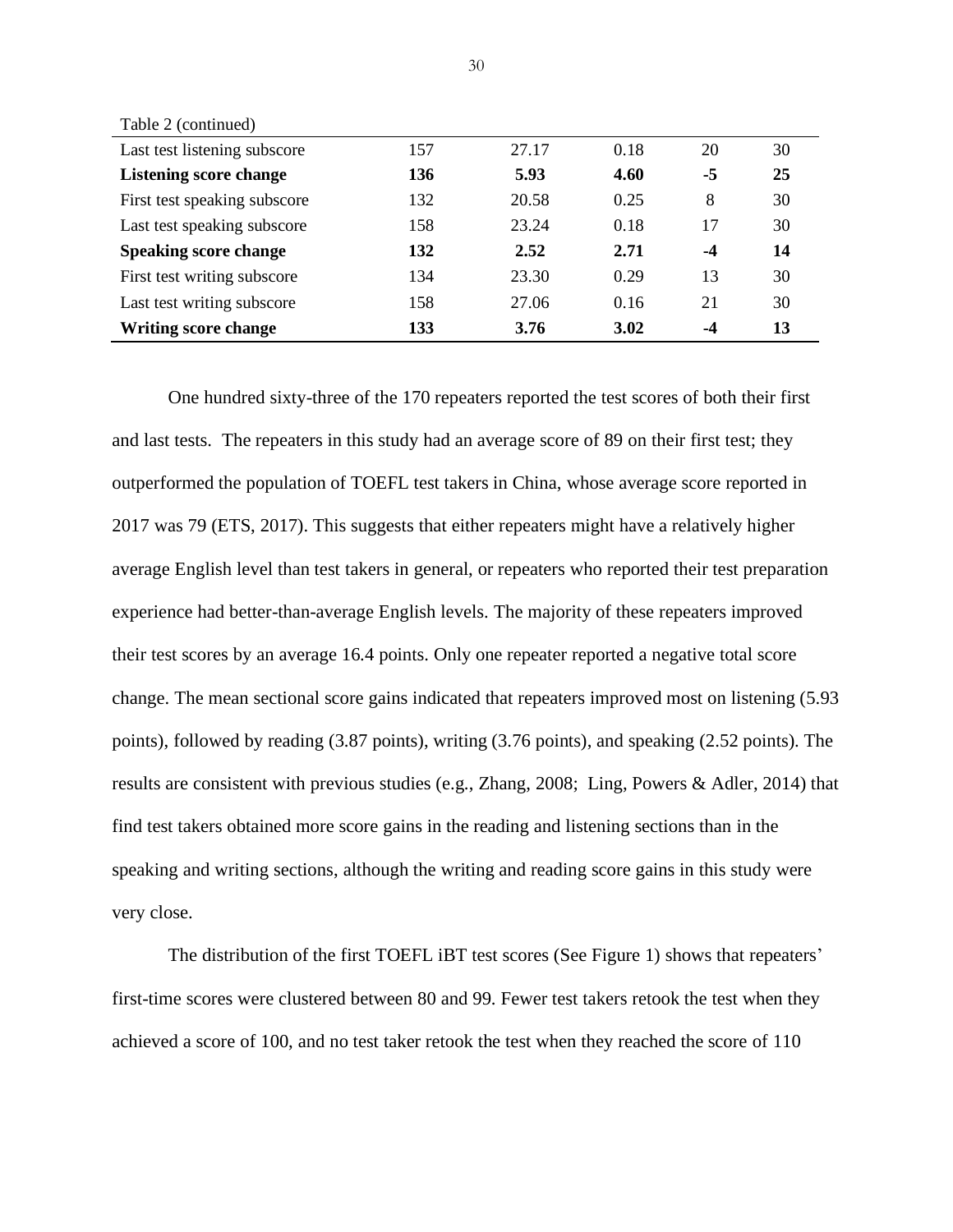during their first attempts. This score pattern suggests that many repeaters used 100 as a major score milestone and others chose 110 as their goal.



**Figure 1** First test score frequency distribution

The total test score distribution of the last test (See Figure 2) suggest that repeaters were satisfied with their test scores if they reached the 100 or 110 score marks and were not likely to take the test again. Many repeaters indicated in their reports that they repeated the test because their previous scores were below 100.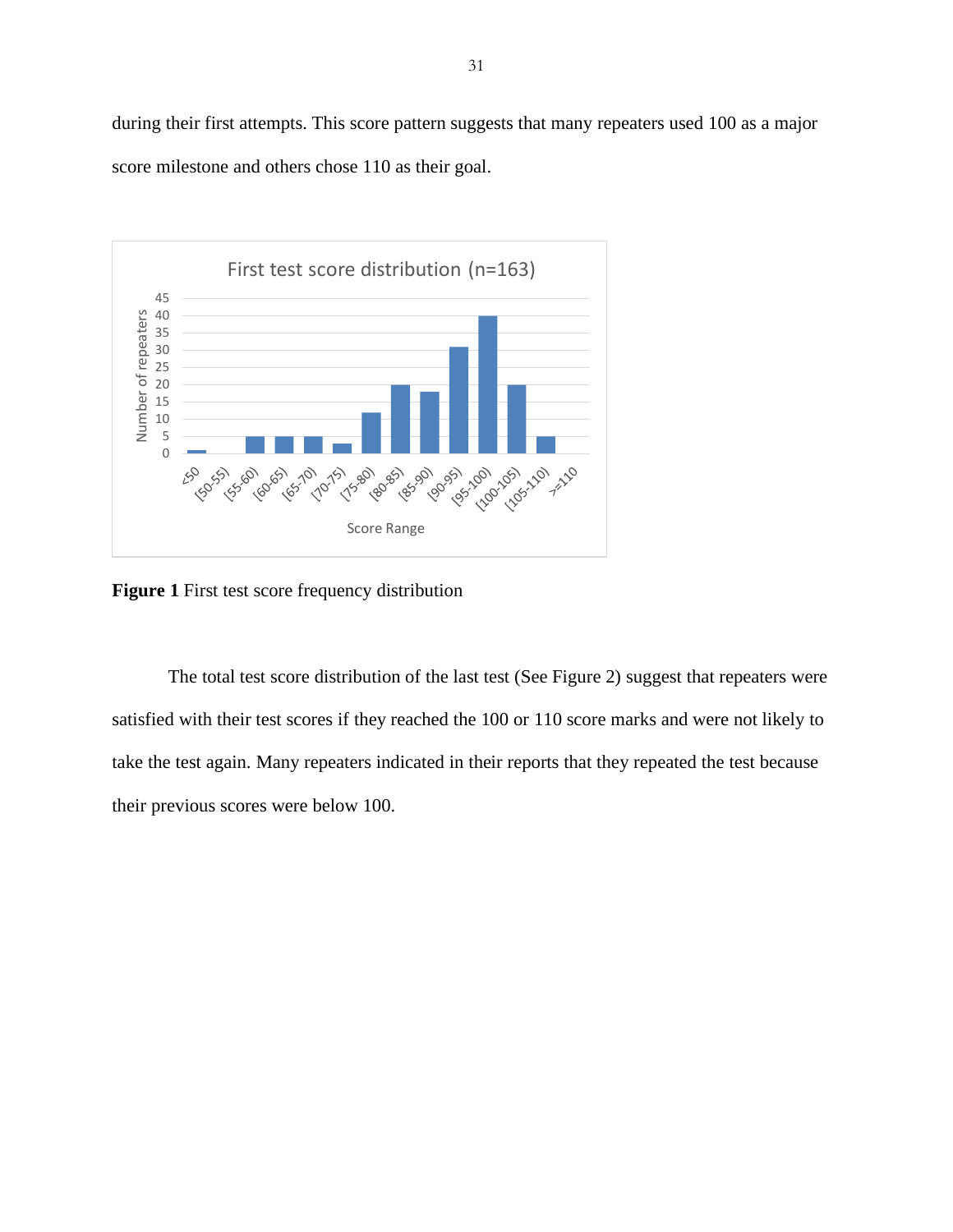

**Figure 2** Last test score frequency distribution.

All the 170 repeaters in this study reported their number of times taking the TOEFL iBT test. Figure 3 shows the distribution of the number times the repeaters had taken the test. On average, repeaters took the test 3.11 times, ranging from two to 15 times. About half of the repeaters in this study took the TOEFL iBT tests only two times.



**Figure 3** Number of times taken the test by repeaters.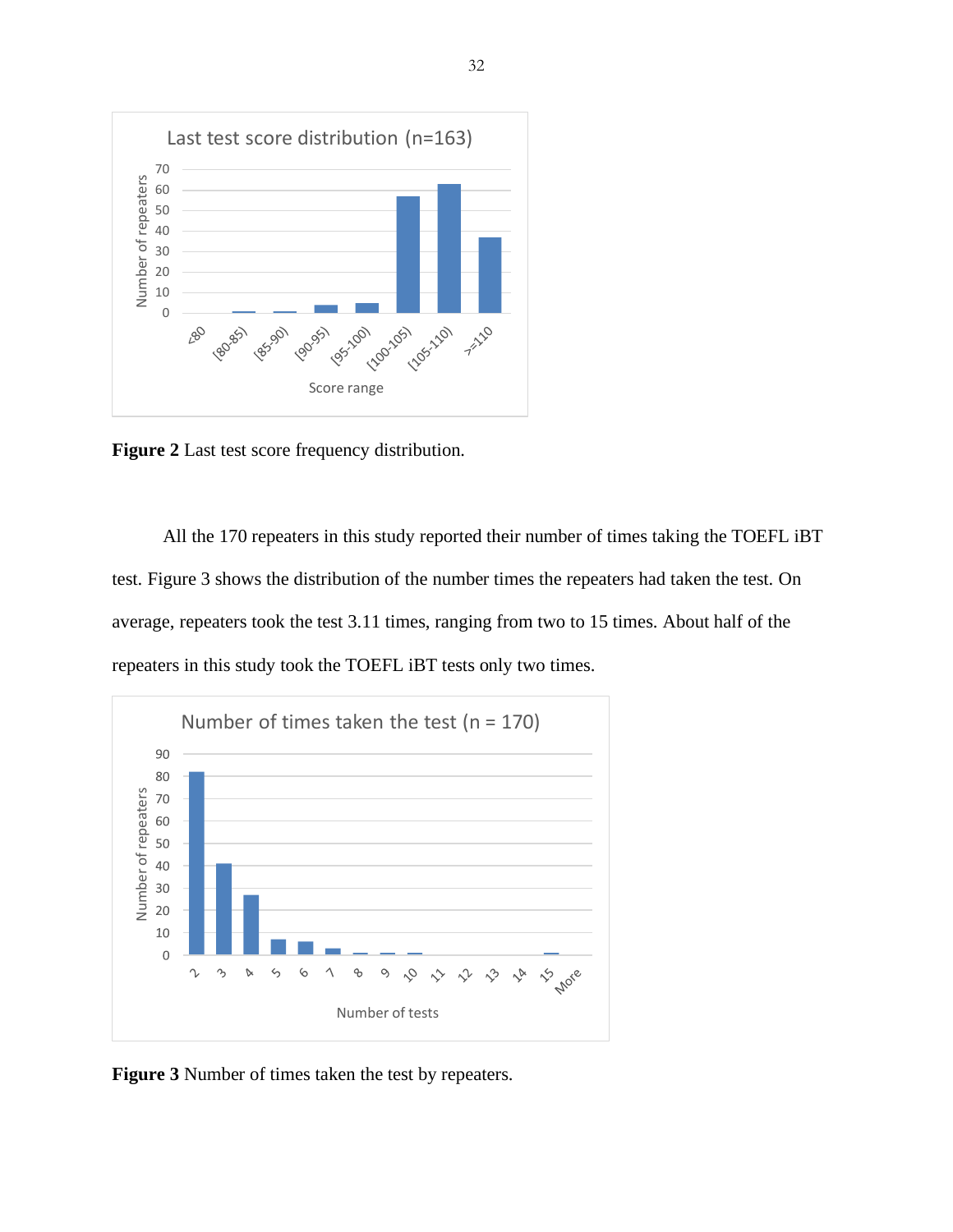Most repeaters reported the dates of their first and last tests, but many of those who took the test more than twice did not indicate the testing dates between the first and the last tests. Therefore, the waiting period between test events in this study was calculated by using the gaps between tests of the 66 two-time repeaters (excluding those who indicated that they repeated the tests due to the expiration of their first test scores). The information in the 66 two-time repeater report shows that the average waiting period between tests was four months, with 58% of the repeaters retaking the test within three months after their first test (See Figure 4). There may be multiple factors influencing the length of the intervals between tests, as suggested by Gu et al. (2015); however, investigating such factors is beyond the scope of this study.



**Figure 4** Time between two test events

Sixty-four out of the 77 two-time repeaters reported the number of days dedicated to test preparation. Most of these two-time repeaters spent between one and three weeks on test preparation, with an average of 12.6 days (See Figure 5). The average preparation time by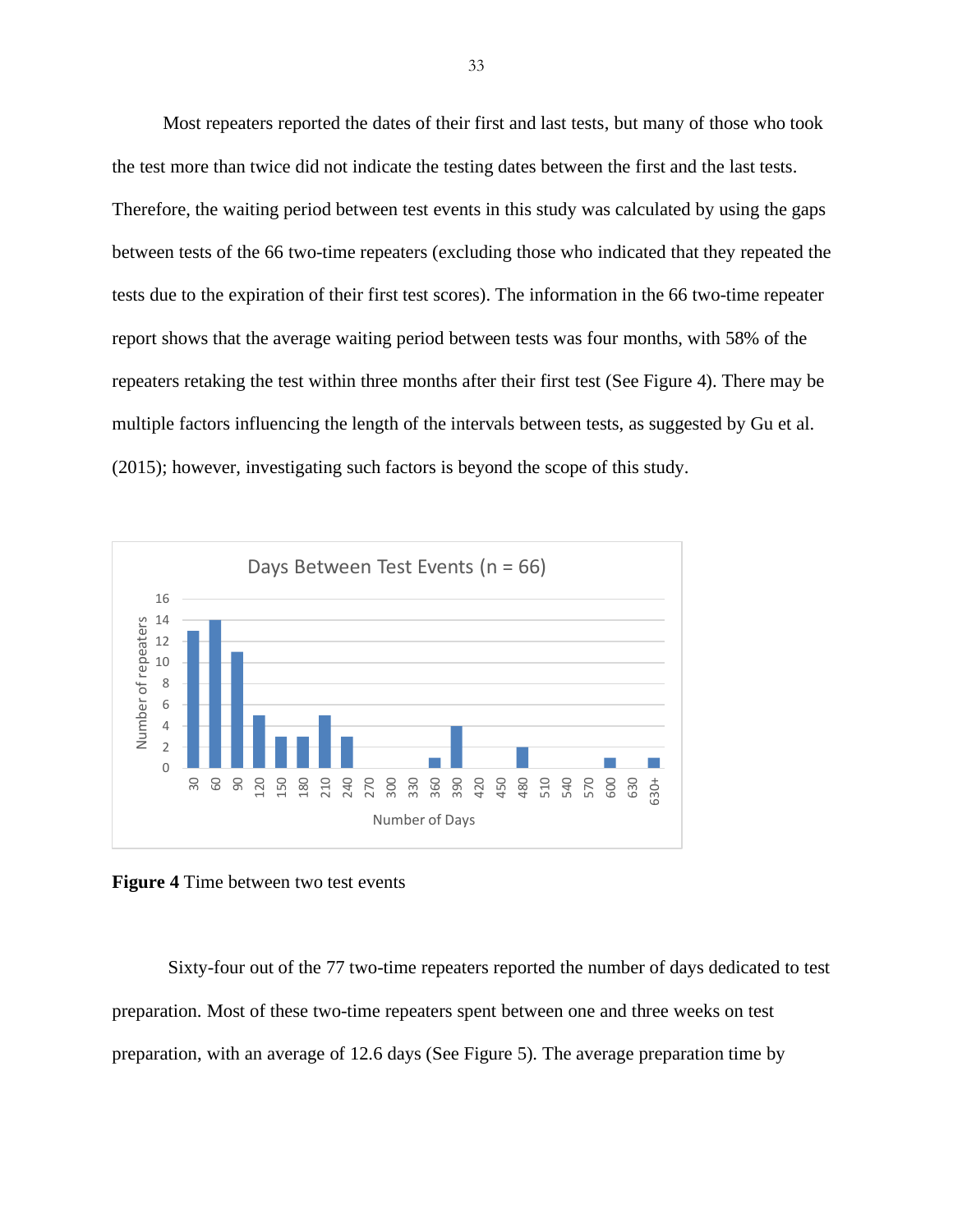repeaters in this sample appears to be much shorter compared to the candidates (mostly first-time test-takers) in the Liu (2014) study.



**Figure 5** Time spent on preparation practices by repeaters

# <span id="page-38-0"></span>**Test Preparation Strategies**

The two types of test preparation strategies used by TOEFL iBT repeaters are shown in Table 3 and Table 4. In total, 13 language learning type individual strategies and 21 TOEFL testspecific type individual strategies used by repeaters during their test preparation were identified. The number/percentage of repeaters using these strategies during their test preparation are also reported. For example, of the 170 participants, 59 reported using an *Intensive listening* strategy, which means that this strategy was reported by 34.7 percent of participants. Table 3 lists all individual strategies in the language learning type and the number/percentage of repeaters who used such strategies. Table 4 lists all the test-specific types of individual strategies and the number/percentage of repeaters who used such strategies.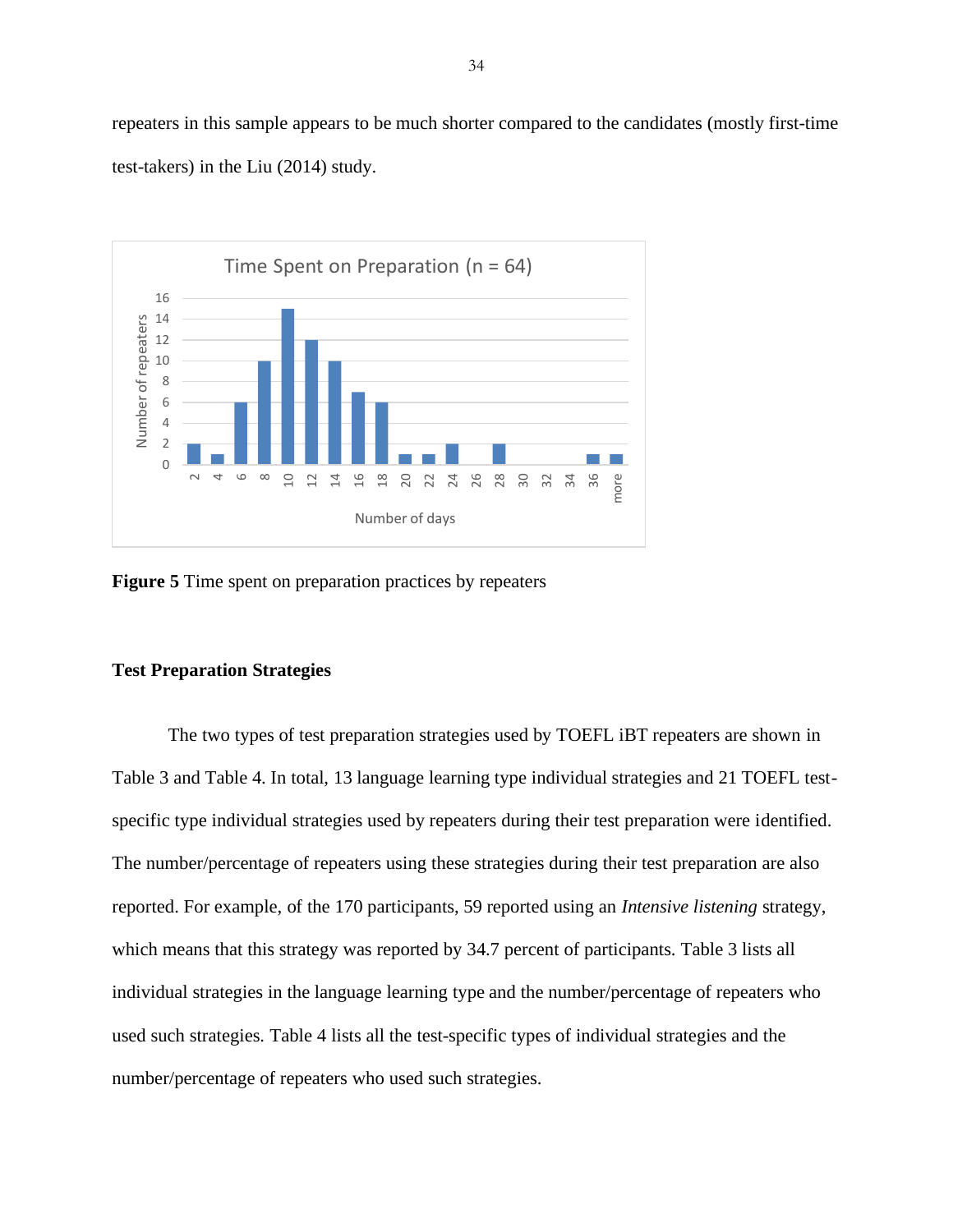# **Table 3**

*Language learning strategies (n=170)*

| <b>Individual Strategy Description</b>                                                | N  | $\%$   |
|---------------------------------------------------------------------------------------|----|--------|
| Intensive listening (listen to limited number of articles word by word many times)    | 59 | 34.70% |
| Take GRE or GMAT exams (as a way to improve vocabulary and reading skills)            | 58 | 34.10% |
| Extensive listening (listen to English programs such as CNN News, TED Talks)          | 56 | 32.90% |
| Intensive reading (read limited number of articles word by word several times)        | 45 | 26.50% |
| Dictation activities to improve listening skills                                      | 43 | 25.30% |
| Speed listening (play English audio at accelerated speed. e.g., 1.3x of normal speed) | 23 | 13.50% |
| Get feedback for writing (e.g., seeking comments from peers in a learning group)      | 23 | 13.50% |
| Record and replay own speaking for self-assess and correction                         | 22 | 12.90% |
| Shadow speaking to practice listening (repeat after English audios)                   | 20 | 11.80% |
| Shadow speaking to practice speaking (repeat after English audios)                    | 12 | 7.10%  |
| Practice pronunciation and intonation, imitate American accent for speaking tasks     | 11 | 6.50%  |
| Extensive reading (Casual reading variety of English books, magazines e.g., Times)    | 8  | 4.70%  |
| Get feedback for speaking (e.g., upload speaking sample online to seek comments)      | 4  | 2.40%  |

# **Table 4**

*TOEFL Test-specific strategies (n=170)*

| <b>Individual Strategy Description</b>                                                  | N   | %      |
|-----------------------------------------------------------------------------------------|-----|--------|
| Practice TPO reading materials                                                          | 109 | 64.10% |
| Practice TPO listening materials                                                        | 106 | 62.40% |
| Memorize TOEFL reading vocabulary list                                                  | 78  | 45.90% |
| Practice speaking by using Ji-jing speaking items                                       | 59  | 34.70% |
| Write and memorize own examples for writing tasks                                       | 46  | 27.10% |
| Practice notes-taking skill for listening tasks (e.g., create short-hand, use keywords) | 44  | 25.90% |
| Practice TPO speaking materials                                                         | 40  | 23.50% |
| Practice writing topics by using Ji-jing writing items                                  | 37  | 21.80% |
| Use writing template written by others (e.g., templates found online)                   | 33  | 19.40% |
| Practice TPO writing materials                                                          | 32  | 18.80% |
| Write and memorize own writing template for writing tasks                               | 31  | 18.20% |
| Memorize phrases and sentences used for writing tasks (e.g., "by the same token")       | 29  | 17.10% |
| Write and memorize own examples for speaking tasks                                      | 25  | 14.70% |
| Memorize TOEFL listening vocabulary list for listening                                  | 24  | 14.10% |
| Use speaking templates written by others for speaking tasks                             | 22  | 12.90% |
| Write and memorize own spoken template for speaking tasks                               | 21  | 12.40% |
| Use speaking examples written by others (e.g., examples found in books).                | 16  | 9.40%  |
| Practice typing to improve typing speed for writing tasks in the test                   | 16  | 9.40%  |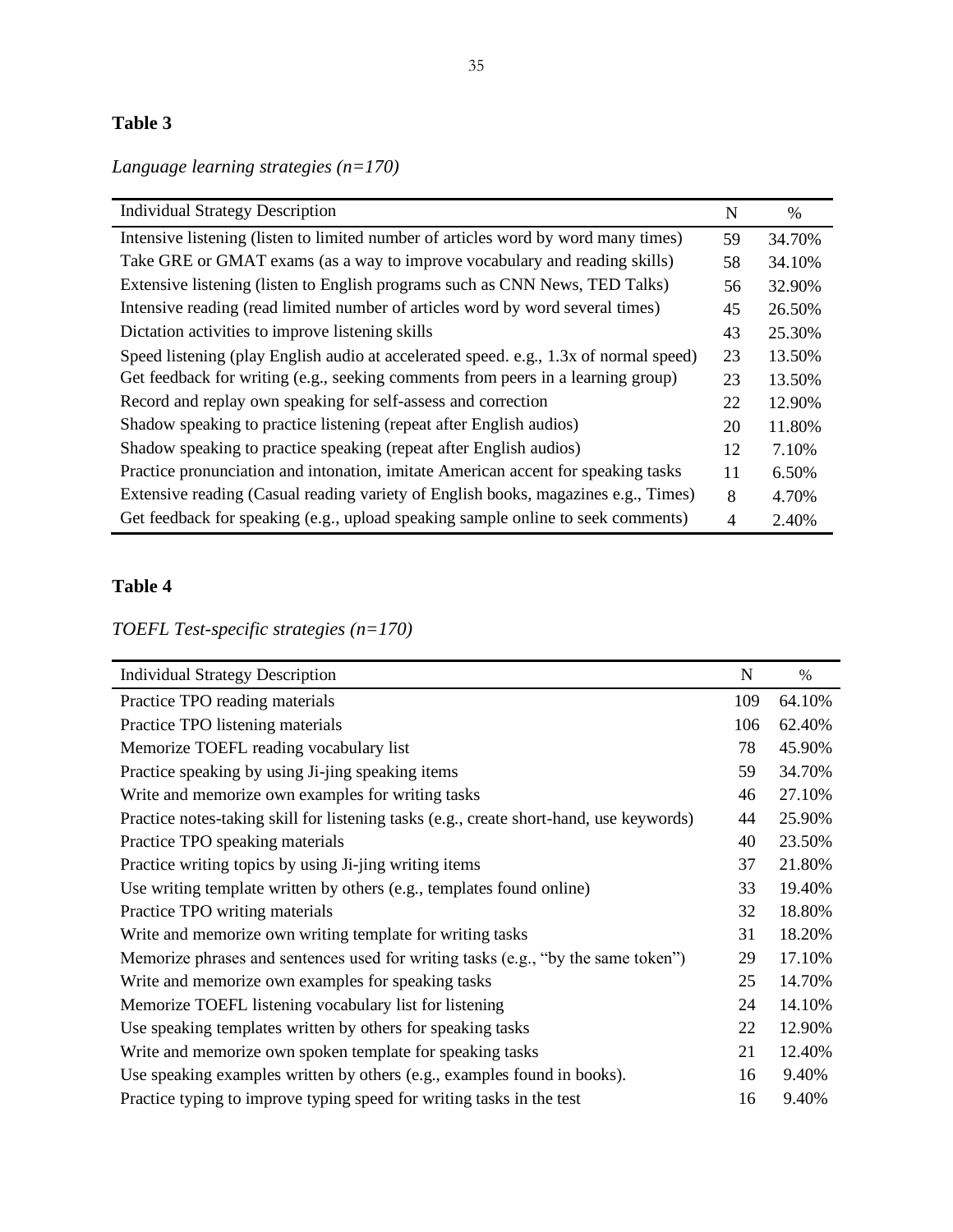| Table 4 (continued)                                         |     |       |
|-------------------------------------------------------------|-----|-------|
| Practice Ji-jing items for listening                        | 10  | 5.90% |
| Use writing examples written by others (e.g., found online) | 10. | 5.90% |
| Practice reading by using Ji-jing reading items             |     | 4.10% |

#### **4.2 Qualitative Analysis**

<span id="page-40-0"></span>As mentioned in Section 3.2, the average length of the repeater reports in this study is about 2,400 words not written in response to any predetermined questions. Such detailed repeater reports revealed some information about TOEFL iBT test preparation that was not found in current literature, including some new test preparation strategies, how repeaters used the TOEFL test preparation curriculum, and the repeater's perceptions about the usefulness of various test preparation strategies.

#### <span id="page-40-1"></span>**Newly Identified Strategies**

Several individual test preparation strategies widely used by repeaters, for example, *Speed listening*, *Dictation*, *Shadow speaking*, and *Get feedback for speaking and writing*, were not reported in current literature (e.g., Liu, 2014; Yu et al., 2017). Three newly identified strategies: *Speed listening*, *Dictation*, and *Shadow speaking*, were used for improving listening skills by repeaters. Some repeaters also used *Shadow speaking* to improve their speaking skills. The *Dictation* practice is conducted by playing English audios sentence by sentence, with the listeners stopping the audio after hearing each sentence and writing down what they heard. *Shadow speaking* is conducted by playing the English audio continuously while the listeners try to follow and imitate the sound they just heard. Many repeaters indicated that they practiced the *Dictation* and *Shadow speaking*, but these two strategies were simply mentioned in the repeater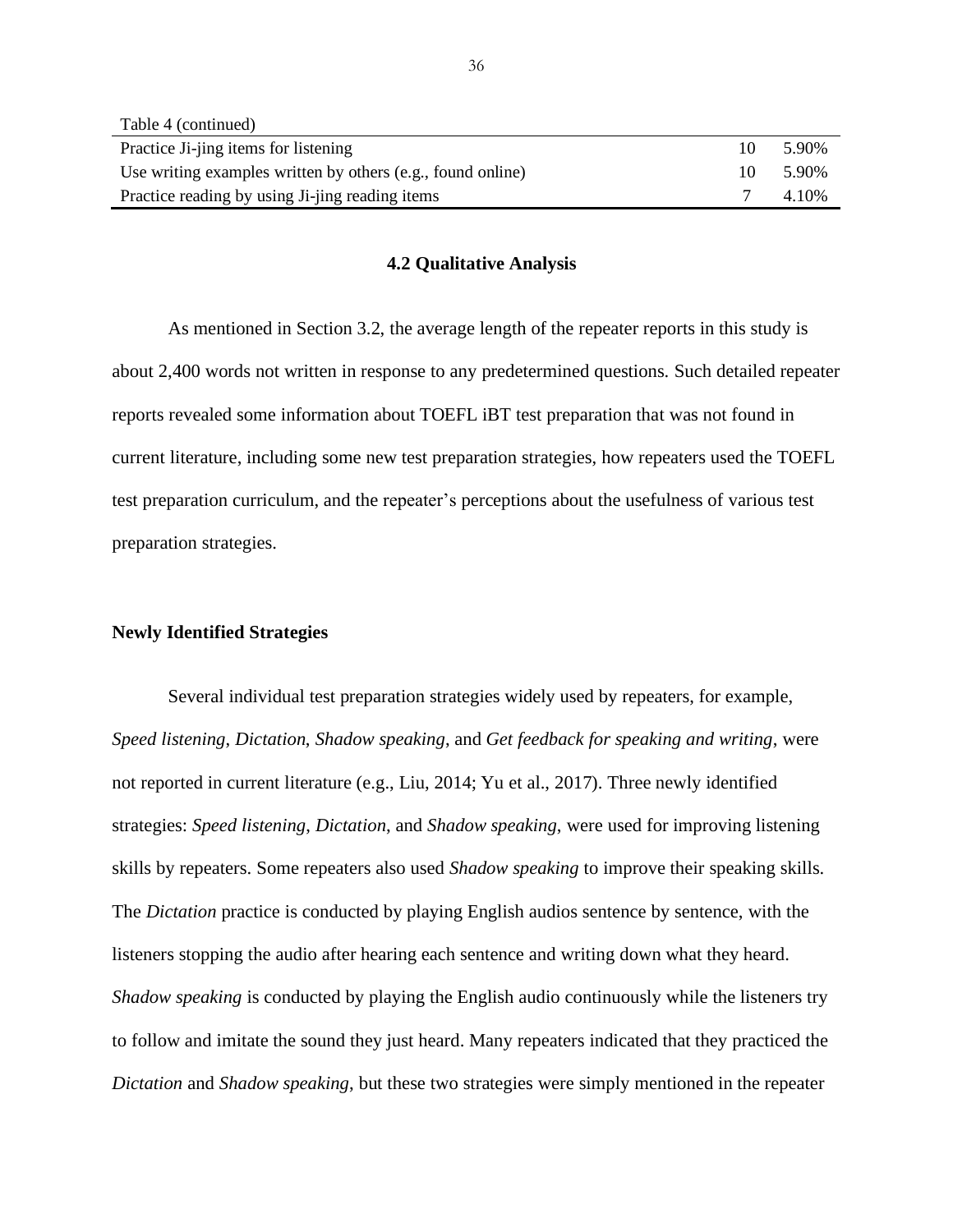reports without detailed descriptions of the practicing procedures, possibly because they were conventional learning approaches already widely used by many English learners in China. The *Speed listening* strategy, on the other hand, was strongly recommended and introduced with detailed instructions by many repeaters, especially those who substantially improved their listening scores. For example, a repeater who improved her listening score from 19 to 29 wrote the following (4):

*(4) Use speed listening. Save all your audio files on your mobile phone and listen to them many times. Start with 1.2 times the normal speed, then increase to 1.4 times the normal speed. If you can hear every word clearly at the 1.4-time speed, then in the real test, you will feel all the listening articles are played like slow motions in a movie, and you will be very close to getting the full score* (ClaireZJY, 2019).

Another repeater who improve their listening scores by 11 points gave the following suggestions (5):

*(5) My listening scores: 19-22-29-30. I suggest listening to a lot of Sixty Seconds Science Podcasts at 1.2 or 1.5 times the normal speed. If possible, you can follow up with some shadow speaking exercises, which I found to be very effective; Also, when you listen to the TPO materials, try not to use the normal speed. You should use either 1.2 or 1.5 times the normal speed, depending on your current listening ability. Believe me. If you use the normal speed during test preparation, you will cry in the real test* (ccmianmian, 2018).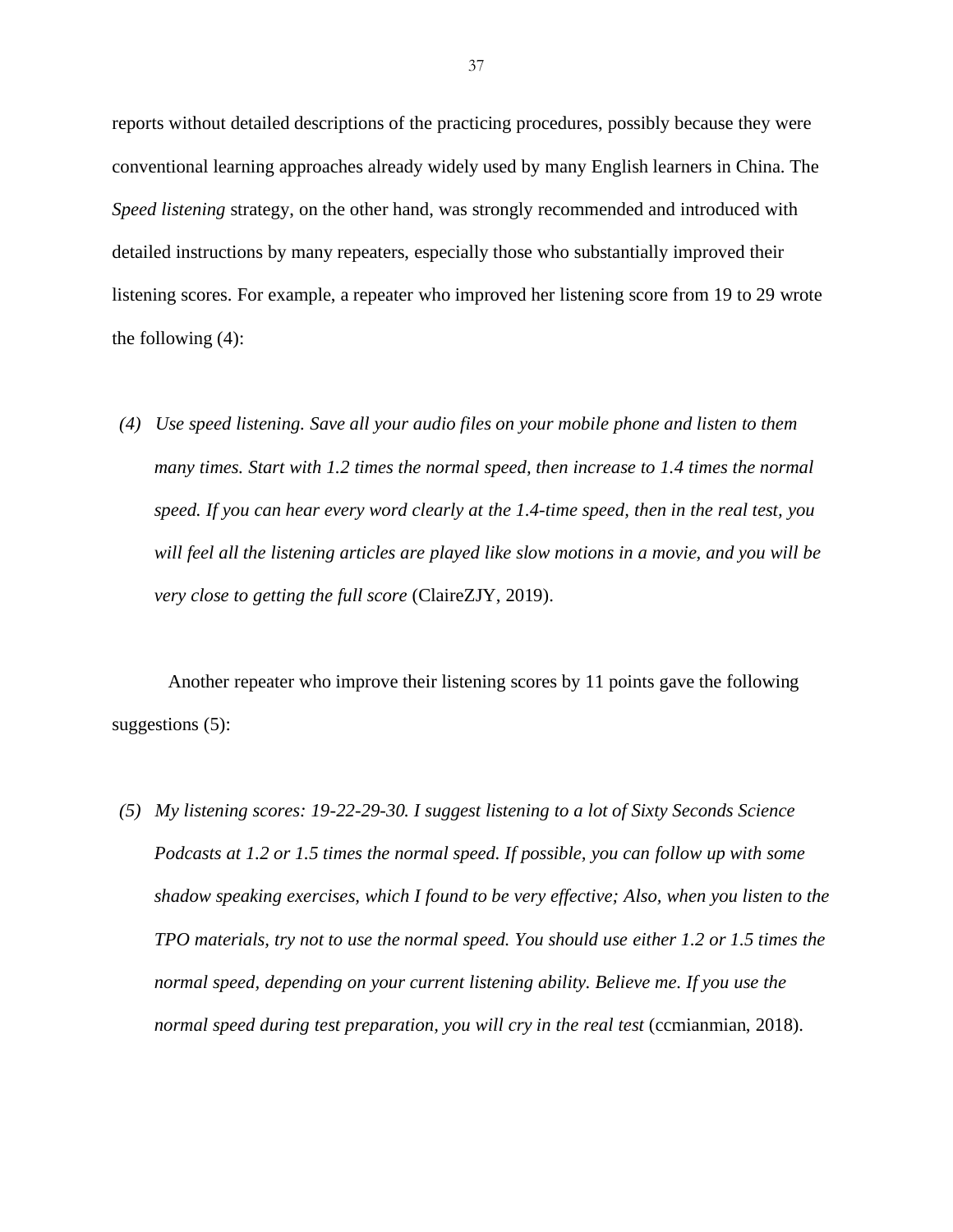The *Speed listening* strategy might be an effective way to improve the listening skills in a way that is more suitable for many Chinese TOEFL test-takers. Intuitively, playing English audio at a faster speed may help improve listening skills only if the listener understands the text but struggles with decoding the spoken form. This is exactly the case for many TOEFL test takers in China. Research shows that most Chinese students had difficulties understanding normal speed spoken English even after over 15 years of learning English and being able to read English (Li, 2002). Training to listen to high-speed English audio during the test preparation might help Chinese TOEFL test takers in overcoming such difficulties.

Another newly identified test preparation strategy widely used by repeaters in this study was *Get feedback for writing*. Interestingly, the feedback that the repeaters got during test preparation was mainly from peers in their online learning group instead of English teachers or TOEFL trainers. Online learning groups usually are formed among forum users who have a similar learning goal. These online learning groups usually run for a couple of weeks long with a maximum of 20 people in each group. Typically, one test taker initiates a learning group by posting a specific learning plan. For example, a "writing group for two weeks" would be an example of a TOEFL learning group with a focus on improving writing skills over a 14-day period. Forum users who have similar incoming test dates and the need to improve the proposed skillset voluntarily join the group by replying to the initiator's post. By joining the online learning groups, test candidates turn their individual test preparation into a cooperative study process with peer support. For example, members of the learning group routinely post messages with a label "punch my card today" on their group message board and use the peer pressure to fight procrastination. The major group activities are: sharing learning materials, answering questions of practice test items, and, most importantly, editing each other's spoken or writing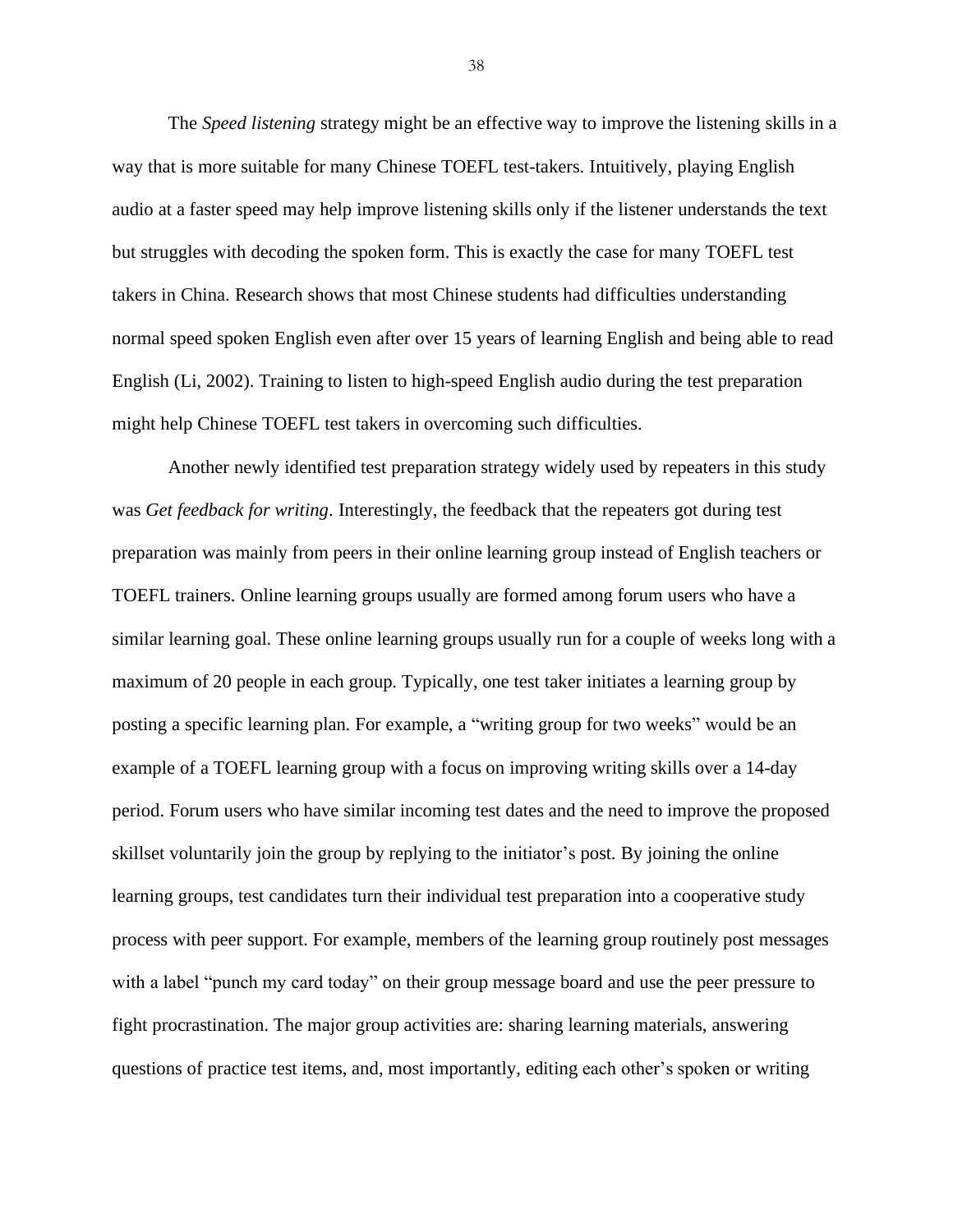samples. A repeater commented (6) how the online learning group helped him/her improve the writing subscore from 22 to 27:

*(6) Writing: I really appreciated the Chasedream forum because all the essays I wrote were carefully read and revised by members in my online writing group. Their feedback made me see very clearly where I need to improve my writing* (lotusily, 2014)

Another repeater described the feedback process (7) when participating in the online group learning:

*(7) Writing: two good (raw score), a total score of 28. Although I was not surprised, I still felt a little excited because I only got a fair and a good, overall score of 24 in my previous test. I would like to express my gratitude to my online writing group!! I only had 10 days to prepare for the test. I wrote 10 essays with my group, and I improved a lot. The biggest improvement came from understanding how to write. Sometimes it was not that I was unable to write good sentences, but rather from not familiar with the writing steps. I know what to write, but the writing looks awkward and full of mistakes. With the "writing + revising" activities in the group, at least I found out where I most likely to make mistakes and understood which writing structure worked better. Everyone in the group started writing the same topic at the same time, then we corrected each other's writings. By comparing my own essays with those written by others also helped me learn how other people write the same topic, and I even used some parts written by other group members in my TOEFL test, for example, the beginning part of an essay* (frankiyian, 2012).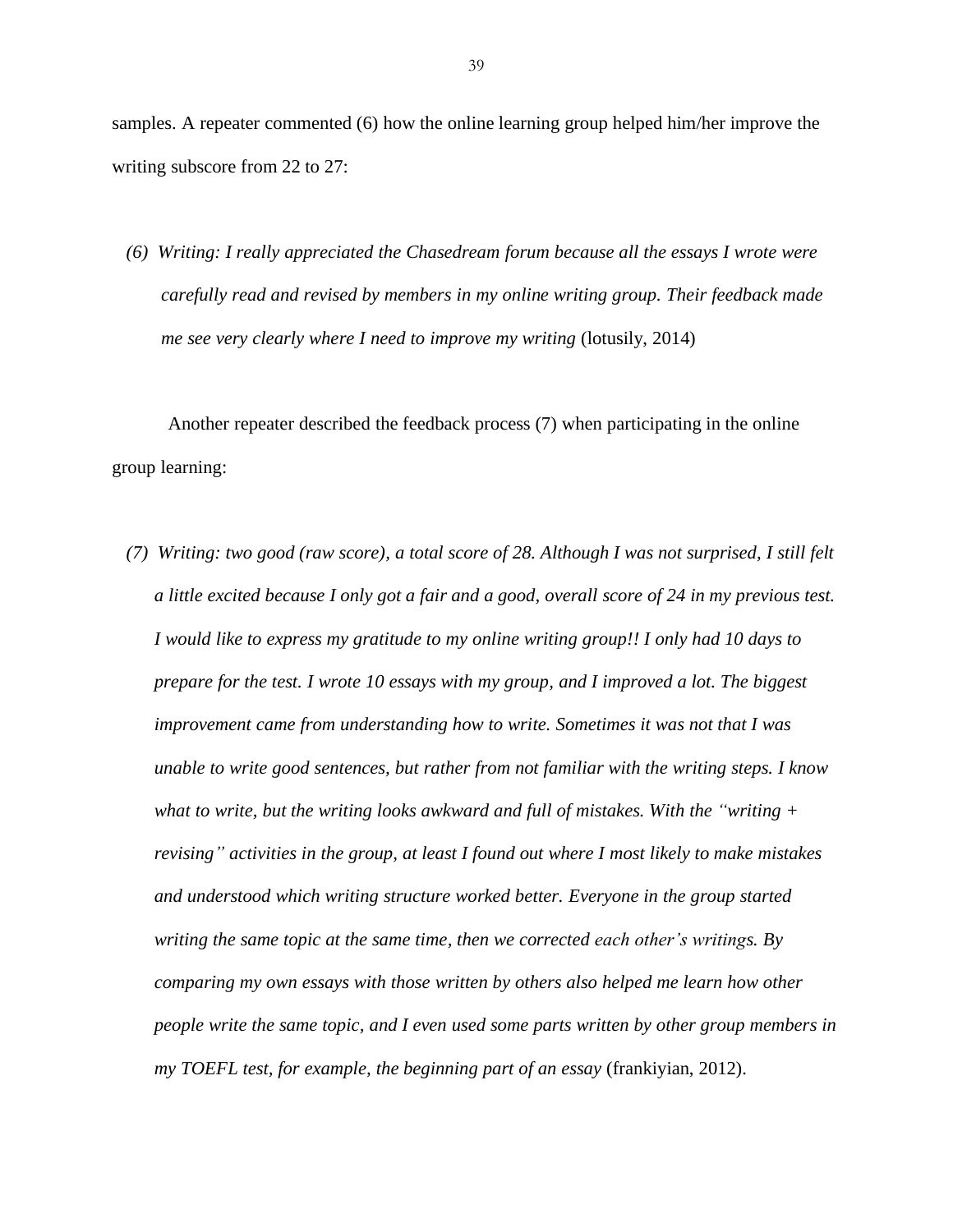The descriptions of how the *Speeding listening*, *Dictation*, *Shadow speaking* and *Get feedback for speaking and writing* strategies were used by repeaters during their test preparation clearly showed a focus on improving the English listening and writing skills rather than testtaking skills. Therefore, I categorized the above individual strategies as the language learning strategy type.

# <span id="page-44-0"></span>**Test Preparation Curriculum**

The repeater reports contain a lot of thorough and expounded descriptions of how repeaters used test preparation curriculum during test preparation and disclosed the connections between the curriculum and the TOEFL iBT test content. Two individual strategies used by repeaters: *Practice TPO materials* and *Practice with Ji-jing items* are particularly relevant to this aspect.

TOEFL Practice Online (TPO) is an ETS developed TOEFL internet-based simulation practice test that contains test items previously used in the true TOEFL iBT tests (e.g., TPO Volume 31 contains all the test items used in the January 2011 true test). Candidates can practice TPO on a computer with an internet connection and receive scores and feedback from ETS TOEFL raters within 24 hours on all the four subskills measured on the test. The authentic test items in TPO allow the user to see what kind of real questions are used in the test. Of course, these questions are removed from the ETS TOEFL item bank and would not appear in true tests again. Each volume of TPO has a different set of questions, and currently, there are 34 official volumes of TPO sold at \$45.95 per volume on ETS websites. The conventional sense of using TPO is to use it as a test simulation which gives test takers the experience of taking the real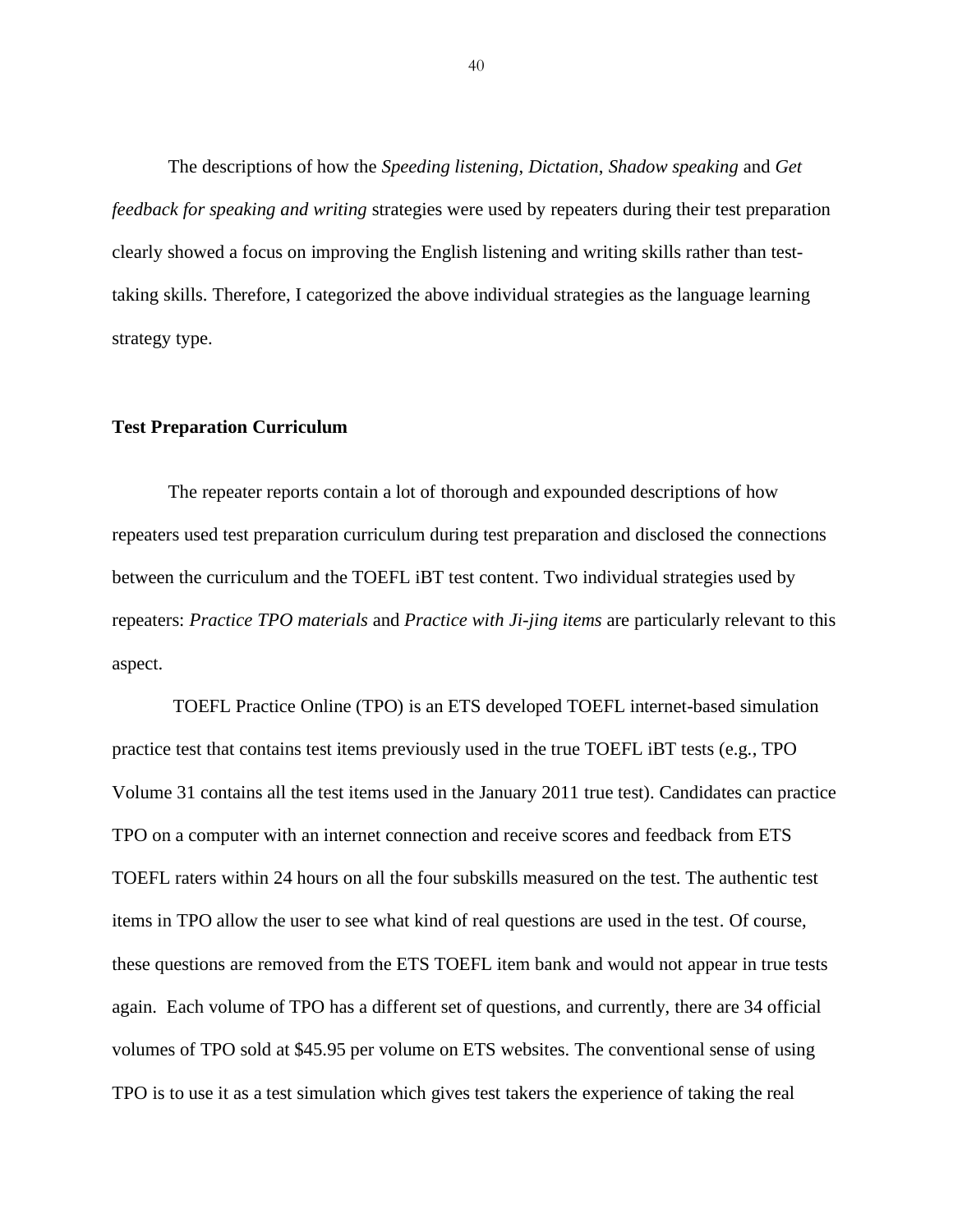TOEFL iBT ("Frequently Asked Questions about TOEFL® Practice Online", 2019). Previous research on TOEFL preparation, which assumed TPO was mainly used in such a manner, found that the frequency of practicing with the TPO to be a strong predictor for improving test performance (Liu, 2014). The repeater reports in this project showed that most repeaters heavily relied on TPO in their preparation; however, the TPO was not used as a test simulation by TOEFL iBT repeaters in China. Almost all repeaters in my study used TPO as the primary test preparation curriculum and, for some, TPO was the only curriculum during their test preparation.

Using TPO as a curriculum may be particularly relevant to TOEFL test-takers in China. Due to the lack of copywrite protection enforcement systems, most TOEFL preparation materials are freely shared online among all test takers in China - this includes a free version of all the 34 volumes of TPO materials developed by ETS. The combined volumes of TPO materials provide test takers and repeaters with a huge number of true test questions to learn from and practice on, making TPO materials the set of test preparation curriculum that most resembles the TOEFL testing content. Many repeaters in China believed that they could find TOEFL test item patterns if they practiced a lot of TPO questions, and that this would lead to big improvements to their test scores. The following example (8) is the listening preparation strategy section in the report written by a repeater who achieved a whopping 11-point gain on the listening section in the most recent repeated test:

 (8) *A score of 29 on listening came as a surprise, there must be a bit of luck in it, but I want to tell you, it is possible to improve your listening scores in just 17 days. You all see how bad I did on my listening section in my First Battle (well, every section was bad), a score of 18 means that I did not understand most of the of them except for just a few sentences. But during my Second Battle, everything I heard was so clear, and I was able to identify the correct answers within seconds. I got distracted a little over the excitement when I*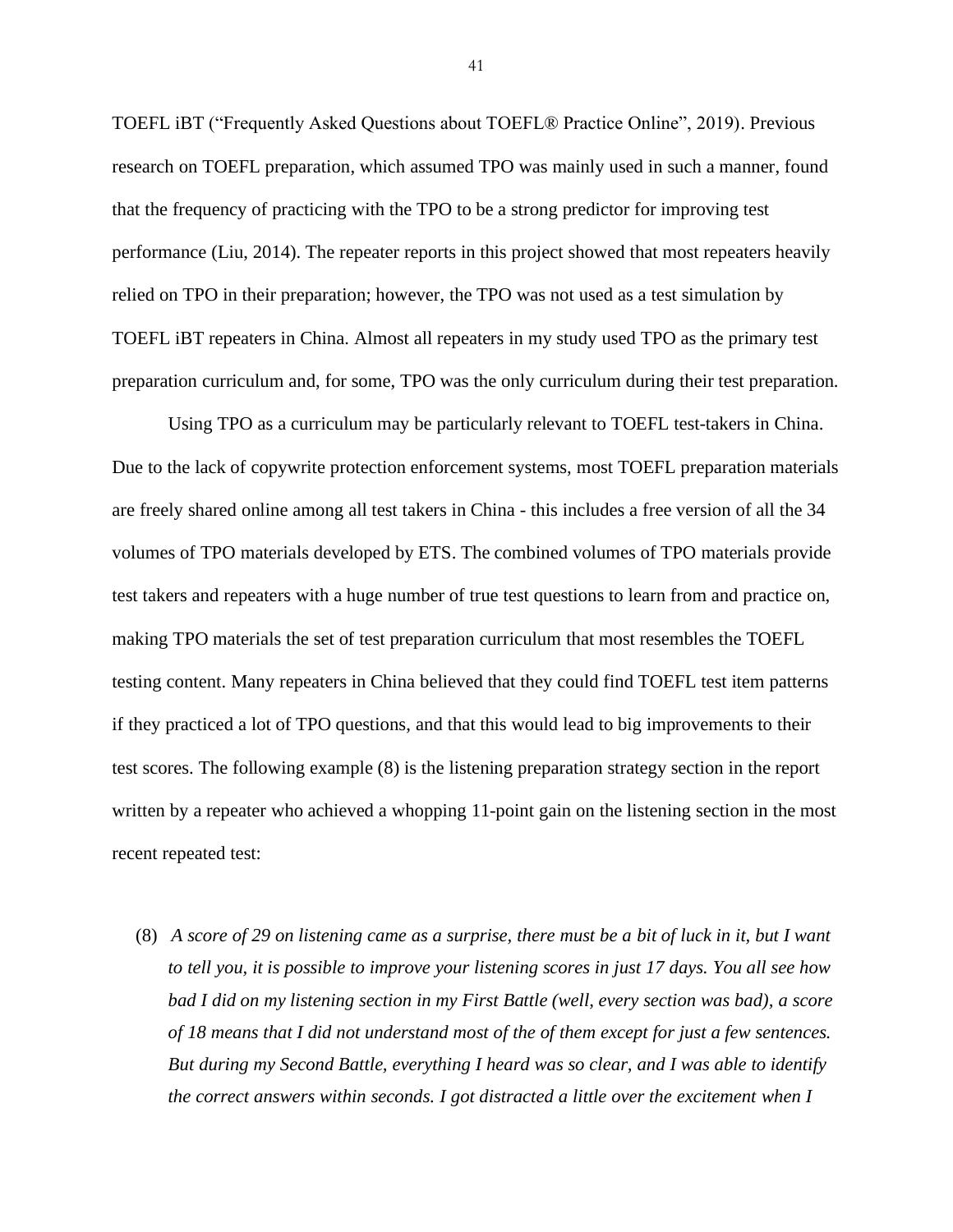*started to answer the test questions, but I still got them right. So, there are skills in how to listen. Where do the skills come from? Do your TPOs! First, TPO will train you to be focused. You must listen to the whole set to make it effective. Second, TPO will allow you to get a grip on the test items. I used 4 hours to listen to each set of TPO for several times. Answer the questions after the first run regardless of how much you understood, then listen for the second time sentence by sentence and make sure you understood everything, I mean every word of it. This is basic. No matter how much testing tricks you have, they would be useless if you can't understand the listening. After this run, you listen to the whole set once again. Since you have already heard it and answered the questions, now you will be very sensitive to the logic behind the test items, then you will start to build your listening sensitivity. Actually, I read some high achievers test preparation strategies before my First Battle, they all mentioned "keywords," such as "but, except, for example…", but I did not get it at that time. Until in preparation for the repeated test when I found some good analysis on the listening materials, suddenly, I understood the meaning of "keywords." (I will attach it at the end of the post. including 26 sets of listening practices). If you read them carefully, there will be great rewards! Third, TPO will make us understand the pattern of how the developers in ETS write the test items. If you analyze a few sets of TPO practices you have already done, you will find the pattern. The correct answer can be found by eliminating the three distractors, which all bear the pattern that they are either "related" or "relevant" to the author's opinion. If you know this, you can get the right answers even you only understood part of the article!*  (Sunsissy, 2013).

Some repeaters used TPO as their only curriculum during test preparation and advised other test takers not to use other test preparation materials. For example, this TOEFL iBT repeater who improved a total test score from 78 to 101 gave the following advice in the report (9):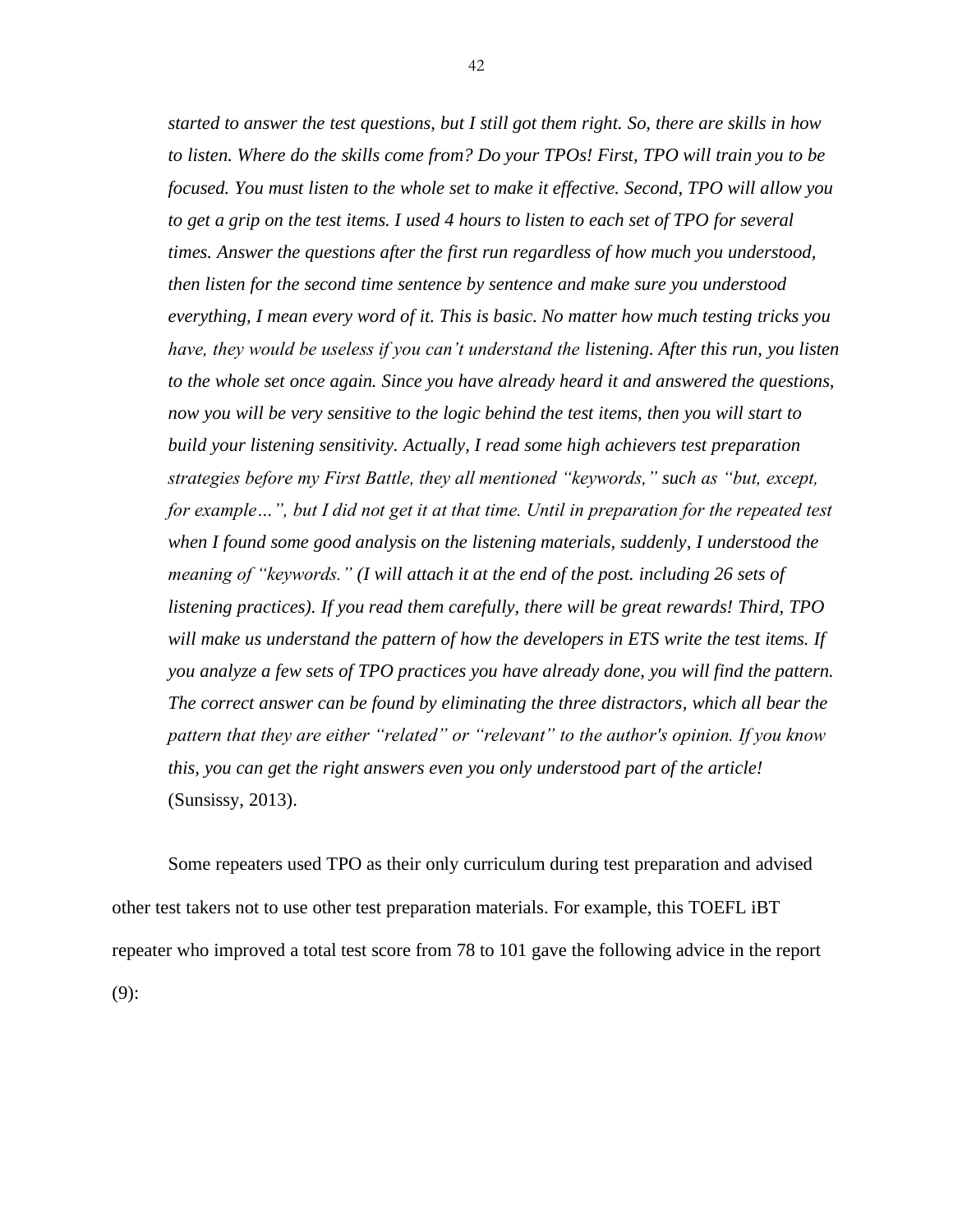*(9) Reading has always been a strong sectional skill for Chinese students and easy to get high scores. To achieve this, TPO is the top priority. Promise me, do not read any other TOEFL materials!! If you cannot completely digest this official material (TPO), why bother reading other materials!! Read each of the 34 TPO volumes carefully, and make sure to analyze all the mistakes you made when practicing them!! Please memorized TOEFL vocabulary!! You must look up all the new words that appeared in TPO and memorize them. Some of the new words repeatedly appear in TPO. You will remember them if you look them up enough times* (Stacey700, 2015).

Ji-jing (机经 in Chinese, loosely translated as "computer experience" in English) is a slang word in the test preparation market that appeared soon after the launching of the TOEFL iBT test in China. It refers to a test taker's recall of test questions used in true TOEFL iBT tests. ETS used to have a small TOEFL test-item bank and often reused the whole set of previous test questions in the upcoming TOEFL iBT exam. Test takers soon found out this loophole and started to share recalls of previous test items on TOEFL iBT discussion forums. The collective recalls of test questions from thousands of TOEFL test takers emerged as a bank of true TOEFL items – the TOEFL Ji-jing. Some test candidates who studied Ji-jing encountered the same test items on the TOEFL exams, thus artificially boosting their test scores. Such unethical behavior by some test takers brought unfairness to other TOEFL test takers, causing serious problems for the whole language test assessment system, heavily jeopardizing the validity of the TOEFL test.

In the past ten years, ETS has been tackling this issue by increasing the number of test questions in the TOEFL iBT test-item bank and starting to mix test items from many different versions of previous tests when creating the new test versions. This strategy used by EST seems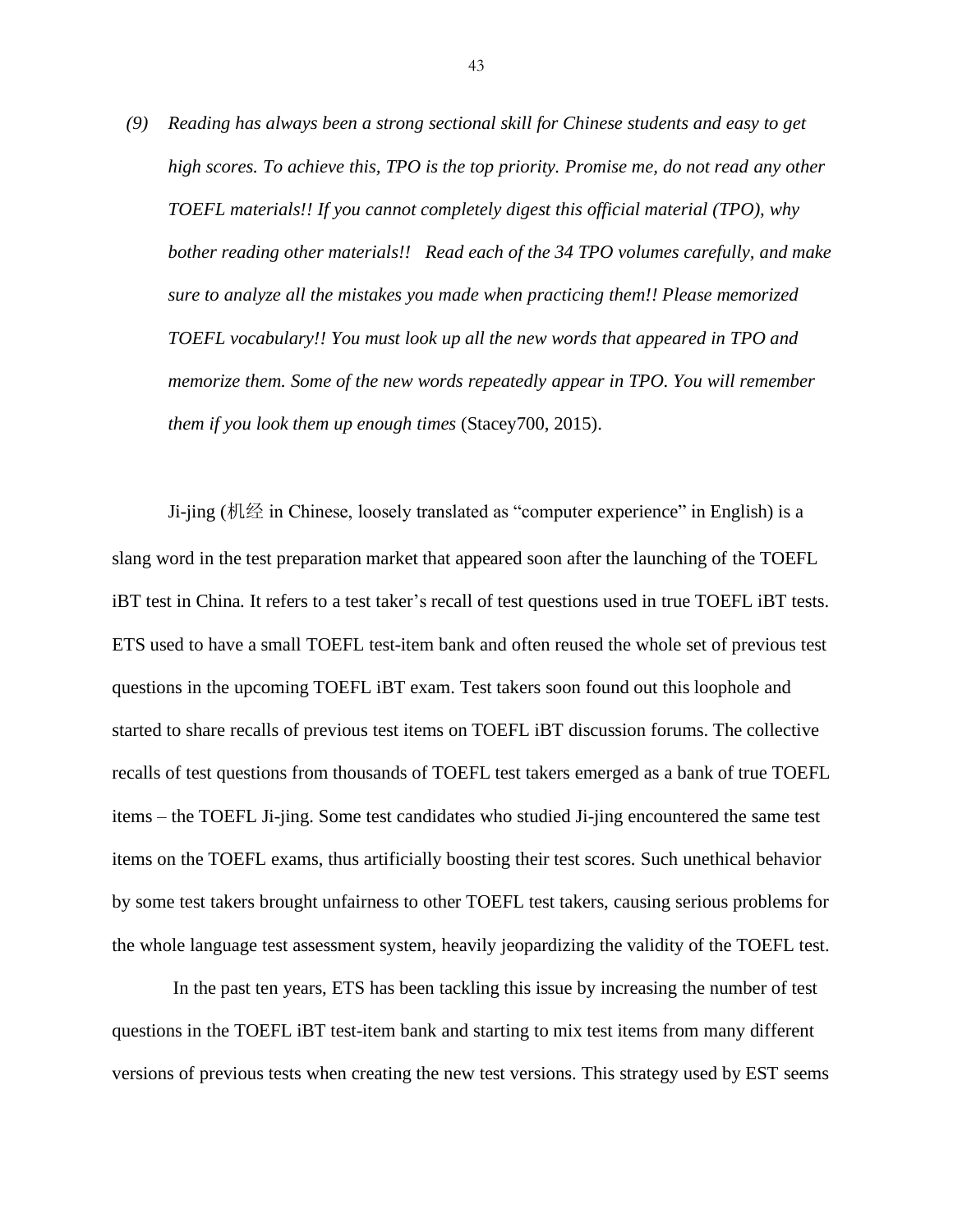to be very effective. The online TOEFL Ji-jing forum became inactive around the year 2010 when test takers stopped posting recalls on the forum, since their recalled test questions would not be able to predict most of the items in the new tests. Today, the term Ji-jing is still in use but has a very different meaning. It now exists as a selection of items from the old Ji-jing bank as well as items from other resources that made "wild guesses" of questions that might appear on the new tests. Many TOEFL test takers stopped paying attention to Ji-jing. Even those who use Ji-jing in test preparation treat them as alternative learning materials rather than predictors of future test items.

Ji-jing is still widely mentioned in repeaters reports and many repeaters reported using Jijing questions to narrow down topics for practicing writing and speaking tasks. However, most repeaters warned test takers not to rely on using Ji-jing as predictors for test items. Many repeaters saw Ji-jing as a distraction and advised other test takers to ignore Ji-jing completely. The comments in this report (10) reflected the perception of TOEFL Ji-jing among many repeaters:

*(10) To sum up, the magical days of the Ji-jing have long gone. Since ETS changed the test development strategy, I have noticed that Ji-jing had not been able to make many right predictions on testing items. Sometimes just predicted one speaking task question or one writing topic, not much on listening or reading at all. Not very helpful anyways. Some coaching schools or companies bragged about how magical their Ji-jing materials were, but none of them was credible! However, your attitude toward Ji-jing may heavily influence your test preparation and especially on your time management and confidence in the test. I failed my Second Battle because of this. I bought a lot of Ji-jing materials*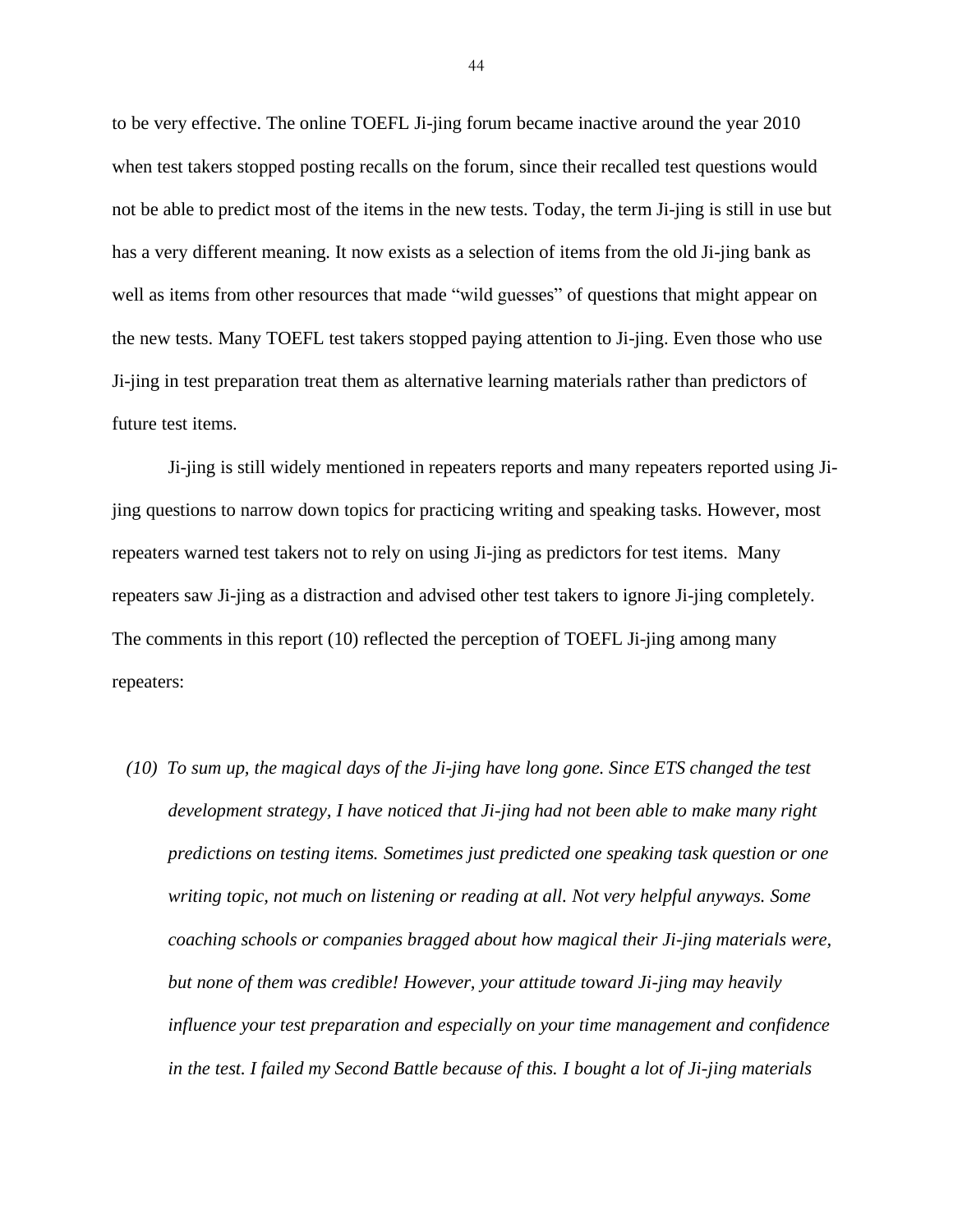*from various sources, memorized all the test questions. But when I did not see any of them in the reading section during the test, I was so upset and was not able to perform at all* (jsc405044049, 2013).

## <span id="page-49-0"></span>**Repeater Perceptions about Test Preparation Strategies**

*Taking GMAT or GRE exams* was usually listed as a test-taker characteristic or background information by previous research; however, in this study, it was categorized as an individual strategy because many repeaters strongly promoted it as a test preparation strategy in their reports. Over one-third of the repeaters took the graduate adaptive tests during their test intervals. Many repeaters stated in their reports that they purposefully took the GRE or GMAT tests during TOEFL preparation to help improve their TOEFL performance. Many repeaters felt that taking the GRE or GMAT exams improved their reading skills and increased their vocabulary base, which made them feel the TOEFL test was much easier to handle.

Several of the preparation activities, such as memorizing prewritten templates and memorizing examples to help complete the speaking and writing tasks in the TOEFL iBT test, were individual strategies well-documented by studies on TOEFL preparation (Liu, 2014. Yu et al., 2017). However, many repeaters strongly argued for the distinction between using a template or examples written by other people and using the ones written by the test taker themselves. In this study, I also made a distinction when categorizing individual strategies based on who wrote the templates and which examples were to be used in the speaking and writing tasks during test preparation. The following paragraph (11) is a repeater discussing her perception about the difference between the two strategies: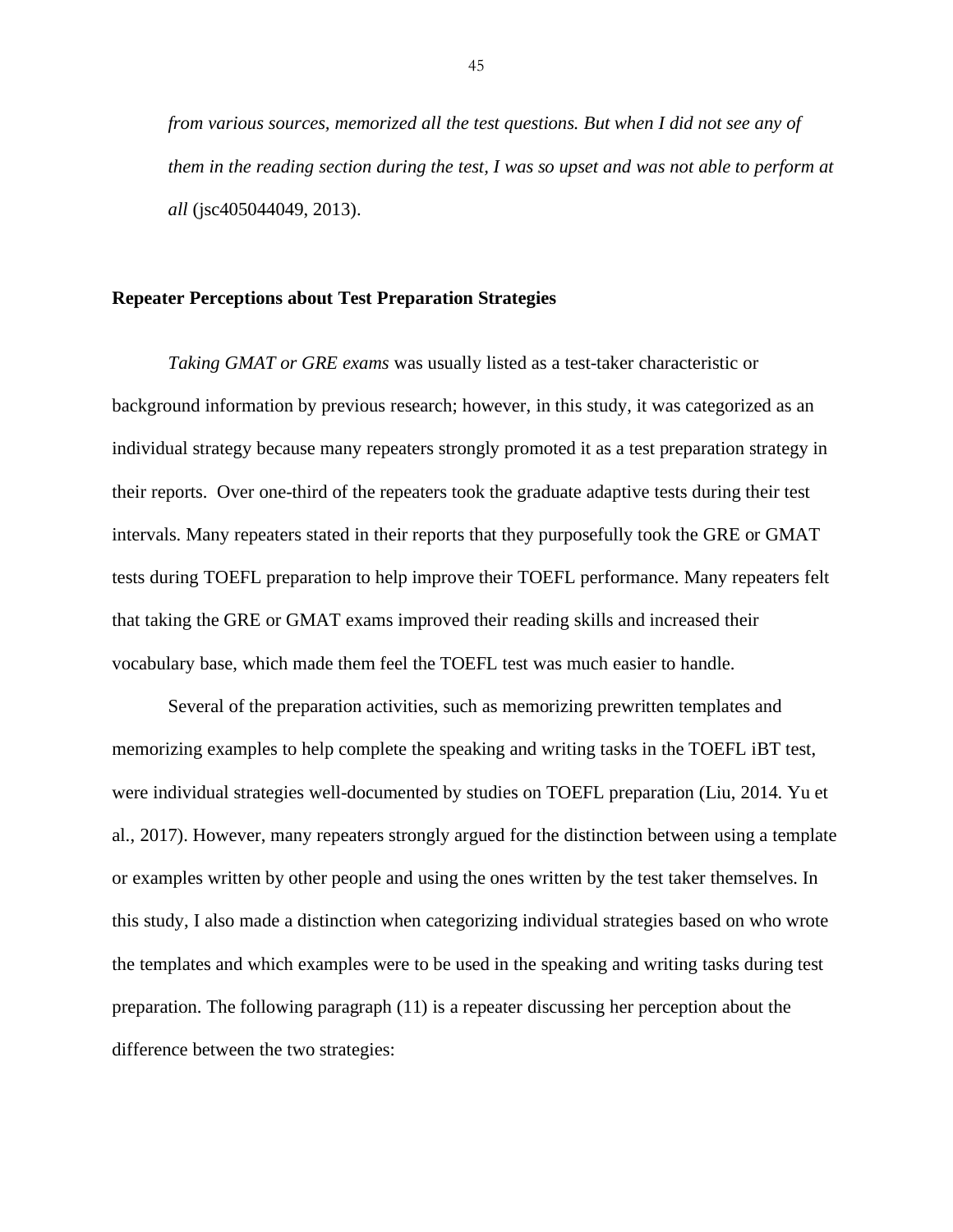*(11) My experience told me: Do not use a writing template written by others!! Especially those templated distributed by coaching schools. Too wordy. Easily jotting down 200 words without any real stuff. For example: "this is the first difference between concept and fact bla, bla, bla." Don't use them. You must use a template, but you have to write your own template* (alonegreen86, 2012).

#### **4.3 Quantitative Analysis**

### <span id="page-50-1"></span><span id="page-50-0"></span>**Test Preparation Strategies and Total Score Changes**

The relationship between the seven aggregated test preparation strategies and total score gains are shown in Table 5. Simple regression analyses indicate that when these aggregated test preparation strategies were examined separately, *Memorize TOEFL vocabulary (reading + listening), Intensive learning (reading + listening), Get feedback for output (speaking + writing), and Shadow speaking (listening + writing)* strategies appeared to be strong predictors of the total score gains. In addition to the above strategies, *Coaching school attendance* is also positively related to test score changes. The *Number of times taken the test*, though not a test preparation strategy, also appeared to be a strong predictor of the total score gains. The multiple regression model showed that when including all the strategies in the same regression, *Intensive learning* is the strongest predictor of the total score gains significant at p < .01 level. *Memorize TOEFL Vocabulary*, *Shadow speaking, Practice TPO materials (reading + listening + speaking + writing*) are also strong predictors, significant at  $p < .5$  and *Get feedback for output* is a predictor significant at  $p < 0.1$ .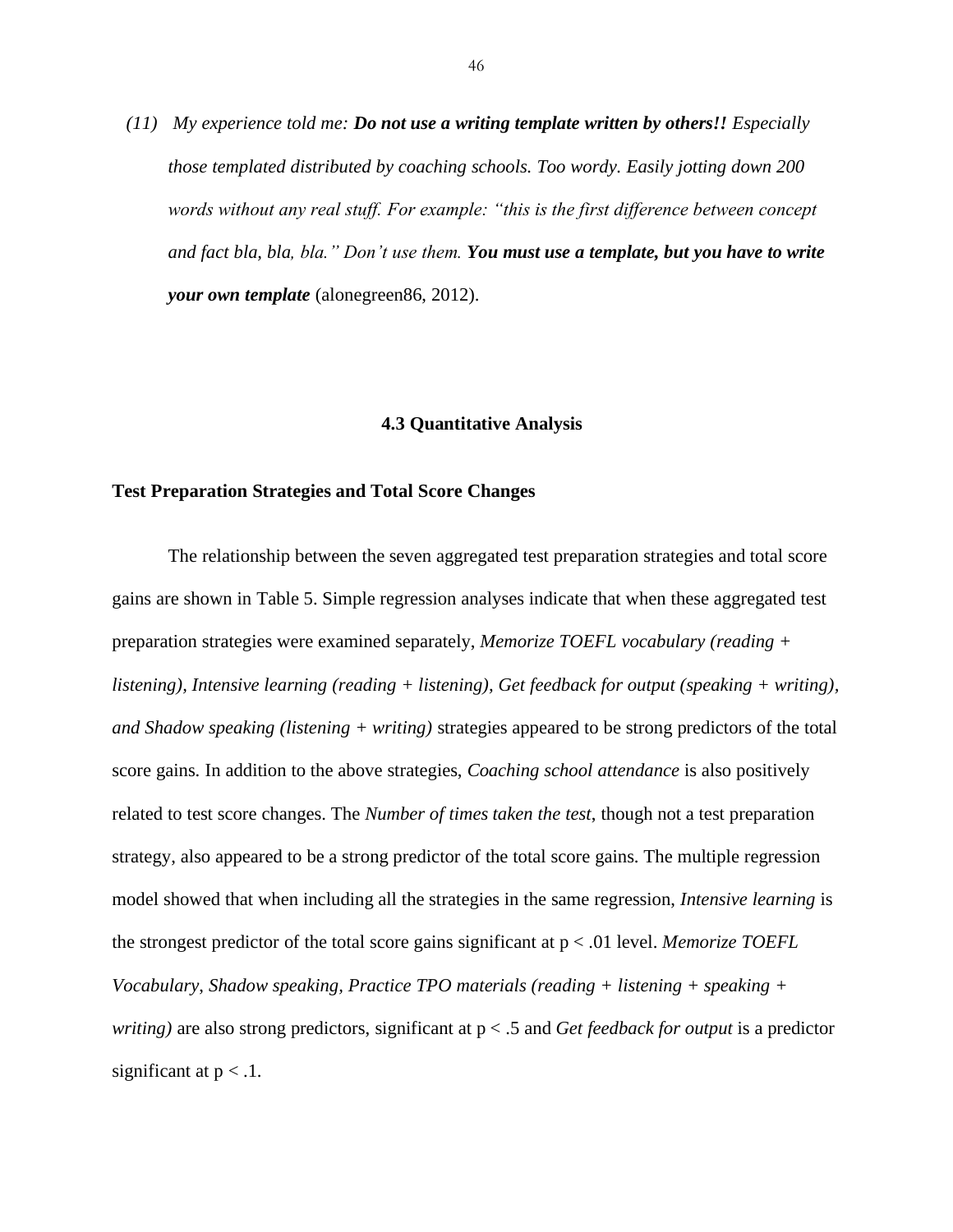### **Table 5**.

|                                                                                                  |                                                                                                                                                                                                                                              | Simple Regression                                     |            |            | <b>Multiple Regression</b> |       |  |
|--------------------------------------------------------------------------------------------------|----------------------------------------------------------------------------------------------------------------------------------------------------------------------------------------------------------------------------------------------|-------------------------------------------------------|------------|------------|----------------------------|-------|--|
| <b>Predictor Variables</b>                                                                       | B                                                                                                                                                                                                                                            | p                                                     | $r^2$      | B          | n                          | $r^2$ |  |
| Practice TPO materials                                                                           | 1.306*                                                                                                                                                                                                                                       | .066                                                  | .021       | $1.235**$  | .021                       |       |  |
| Memorize TOEFL vocabulary                                                                        | 4.780***                                                                                                                                                                                                                                     | .000                                                  | .095       | $2.405**$  | .037                       |       |  |
| Intensive learning (learn word by word)                                                          | 4.304***                                                                                                                                                                                                                                     | .000                                                  | .095       | $2.571***$ | .005                       |       |  |
| Get feedback for output                                                                          | $6.475***$                                                                                                                                                                                                                                   | .001                                                  | .065       | $2.963*$   | .071                       |       |  |
| Practice Ji-jing materials                                                                       | .107                                                                                                                                                                                                                                         | .902                                                  | .000       | .252       | .728                       |       |  |
| Shadow speaking                                                                                  | $6.422***$                                                                                                                                                                                                                                   | .000                                                  | .073       | 2.578      | .103                       |       |  |
| Coaching school attendance                                                                       | $7.671*$                                                                                                                                                                                                                                     | .053                                                  | .034       | 3.167      | .237                       |       |  |
| Take GMAT or GRE exams                                                                           | $3.981**$                                                                                                                                                                                                                                    | .015                                                  | .036       | 1.94       | .183                       |       |  |
| Number of times taken the test                                                                   | 2.589***                                                                                                                                                                                                                                     | .000                                                  | .191       | 1.975*     | .082                       |       |  |
| $\sim$ $\sim$<br>$\mathbf{r}$ $\mathbf{r}$<br>$\sim$ $\sim$ $\sim$ $\sim$ $\sim$<br>$\mathbf{r}$ | and stands.<br>and the state of the state of the state of the state of the state of the state of the state of the state of the state of the state of the state of the state of the state of the state of the state of the state of the state | $\bigcap_{i=1}^n$ $\bigcap_{i=1}^n$ $\bigcap_{i=1}^n$ | $^{\circ}$ |            |                            | .361  |  |

*Results from regression analyses on total score change (n=166)*

Note: **B** = unstandardized regression coefficient; \* p<.1,\*\* p<.05, \*\*\* p<.01.

Among the significant predictors for total score gains, *Get feedback for output* has the largest magnitude, associated with an estimated total score increase of 5.92 (2.96\*2=5.92). The *Intensive learning* strategy and the *Memorize TOEFL vocabulary* strategy are associated with 5.14 (2\*2.57=5.14) points and 4.8 (2\*2.4=4.8) points of increases in the total scores, respectively. *Practice TPO materials* in all the four sections is associated with 4.94 (1.235\*4=4.94) points of the total score increase. The *Number of tests taken* is also associated with an increase in the total score by 1.975 points. *Attending coaching schools* has no effects once other strategies are included in the regression, which is consistent with previous studies that find that attending coaching schools has little effect in score gains (e.g., Liu, 2014; Bachman, Davidson, Ryan & Choi, 1995).

The correlation analysis results show that some strategies are significantly correlated (see Table 6). For example, *Memorize TOEFL vocabulary* and *Taking GMAT or GRE exams* are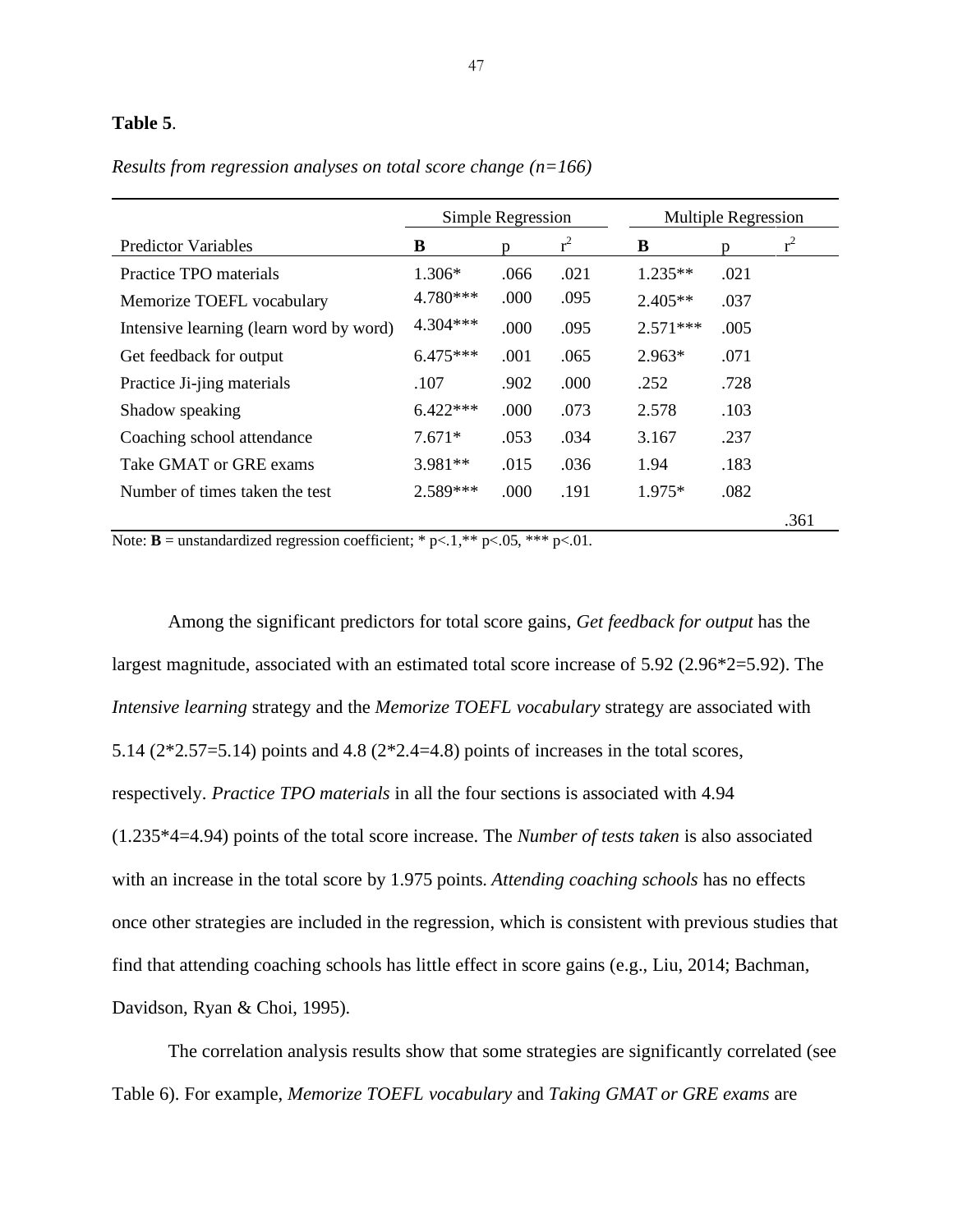significantly correlated. This was not surprising since taking the GMAT or GRE exams requires test takers to have a good command of an extensive vocabulary base, which would help these test takers perform better on the TOEFL test. Many repeaters explicitly stated in their reports that one of the reasons they took these graduate adaptive exams during their TOEFL preparation was to help them learn vocabulary and improve reading skills.

# **Table 6.**

*Correlation among aggregated strategies (n=166)*

| Variables                        | 1         | 2         | 3         | $\overline{4}$ | 5       | 6         | 7              | 8    | 9 |
|----------------------------------|-----------|-----------|-----------|----------------|---------|-----------|----------------|------|---|
| 1. Taking GMAT/GRE<br>exams      |           |           |           |                |         |           |                |      |   |
| 2. Practice TPO materials        | $-.043$   |           |           |                |         |           |                |      |   |
| 3. Memorize TOEFL vocab          | $.218***$ | .100      |           |                |         |           |                |      |   |
| 4. Intensive learning            | $-.021$   | .074      | $.175**$  | 1              |         |           |                |      |   |
| 5. Practice Ji-jing items        | $-.094$   | $.216***$ | $-.063$   | .001           |         |           |                |      |   |
| 6. Get feedback for output       | .081      | .026      | .091      | .148           | $-.004$ | -1        |                |      |   |
| 7. Number of tests taken         | .191      | $-.109$   | $.215***$ | .107           | $-.082$ | $.174**$  | $\overline{1}$ |      |   |
| 8. Shadow speaking               | $-.038$   | .123      | .085      | $.261***$      | $-.011$ | $.240***$ | $.133*$        |      |   |
| 9. Coaching school<br>attendance | .085      | $-.029$   | $-.044$   | .104           | .06     | .031      | .199**         | .193 |   |

Note:  $np < 0.1$ . \*\*p  $< 0.05$ . \*\*\*p  $< 0.01$ .

# <span id="page-52-0"></span>**Test Preparation Strategies and Subscore Changes**

Simple regression analyses and multiple regression analyses were conducted to

investigate how each individual strategy is related to sectional subscore changes. The results are

shown in Tables 7 through 10.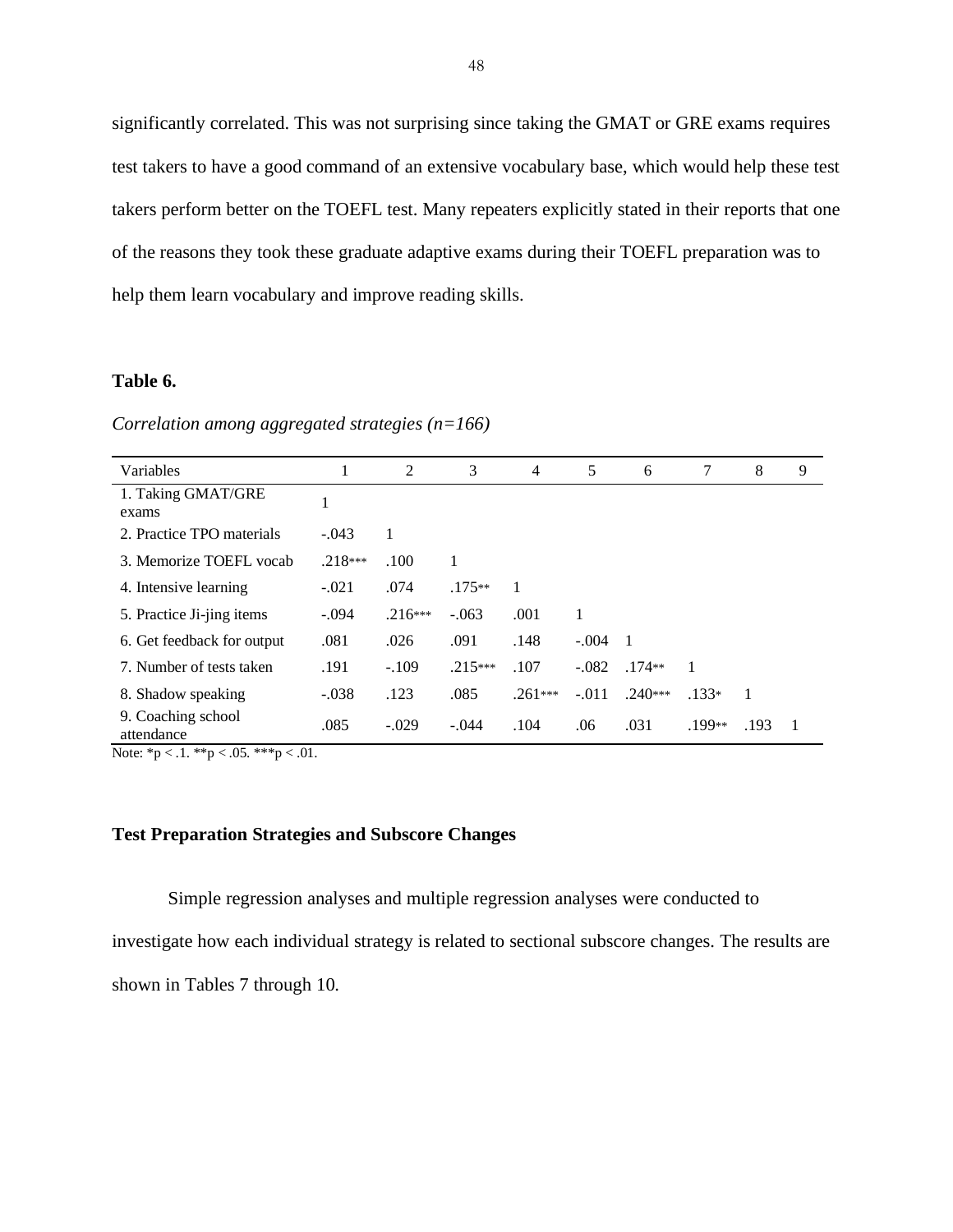# **Table 7**

|                                          | Simple Regression |          |       | <b>Multiple Regression</b> |          |      |
|------------------------------------------|-------------------|----------|-------|----------------------------|----------|------|
| <b>Predictor Variables</b>               | В                 | р        |       | B                          | р        |      |
| Practice TPO reading materials           | 0.603             | $-0.452$ | 0.004 | $-0.123$                   | $-0.878$ |      |
| Memorize TOEFL reading vocabulary        | $1.718**$         | $-0.021$ | 0.04  | $1.410*$                   | $-0.057$ |      |
| Intensive Reading (read word by word)    | $2.247***$        | $-0.007$ | 0.055 | $2.202***$                 | $-0.01$  |      |
| Practice Ji-jing reading materials       | 1.681             | $-0.442$ | 0.005 | 2.201                      | $-0.305$ |      |
| Extensive Reading (variety of materials) | $-2.659$          | $-0.139$ | 0.017 | $-2.506$                   | $-0.15$  |      |
|                                          |                   |          |       |                            |          | .108 |

*Results for regression analysis on reading subscore changes (n=131)*

Note: **B** = unstandardized regression coefficient; \* p<.1, \*\* p<.05, \*\*\* p<.01.

Regression analyses on reading subscore changes (Table 7) show that *Memorize TOEFL reading vocabulary* ( $\bf{B} = 1.718$ ) and *Intensive reading* ( $\bf{B} = 2.247$ ) are strong predictors of the reading subscore gains. When including all strategies for improving reading in the multiple regression model, these two individual strategies remain significantly related to the reading score gains, especially the *Intensive Reading* strategy, which is associated with an increase of 2.2 points in the reading subscore.

# **Table 8**

*Results for regression analysis on listening subscore changes (n=136)*

|                                            |          | Simple Regression |       | <b>Multiple Regression</b> |      |       |
|--------------------------------------------|----------|-------------------|-------|----------------------------|------|-------|
| <b>Predictor Variables</b>                 | B        | n                 | $r^2$ | В                          | n    | $r^2$ |
| Practice TPO listening materials           | 1.429*   | .088              | .022  | .784                       | .348 |       |
| Memorize TOEFL listening vocabulary        | $2.253*$ | .053              | .028  | 1.624                      | .155 |       |
| Intensive listening (listen word by word)  | $1.597*$ | .054              | .027  | 1.346                      | .110 |       |
| Extensive listening (variety of materials) | $-1.385$ | .0511             | .003  | $-2.165$                   | .302 |       |
| Speed listening (accelerated playback)     | 2.838*** | .009              | .050  | $2.738**$                  | .012 |       |
| Note taking during test                    | $-.514$  | .591              | .002  | $-225$                     | .811 |       |
| Shadow speaking (to improve listening)     | $2.172*$ | .084              | .022  | 1.422                      | .252 |       |
| <b>Dictation Practices</b>                 | .897     | .322              | .007  | .861                       | .337 |       |
| Practice Ji-jing listening items           | $-2.491$ | .164              | .014  | $-1.699$                   | .330 |       |
|                                            |          |                   |       |                            |      | .141  |

Note: **B** = unstandardized regression coefficient; \* p<.1,\*\* p<.05, \*\*\* p<.01.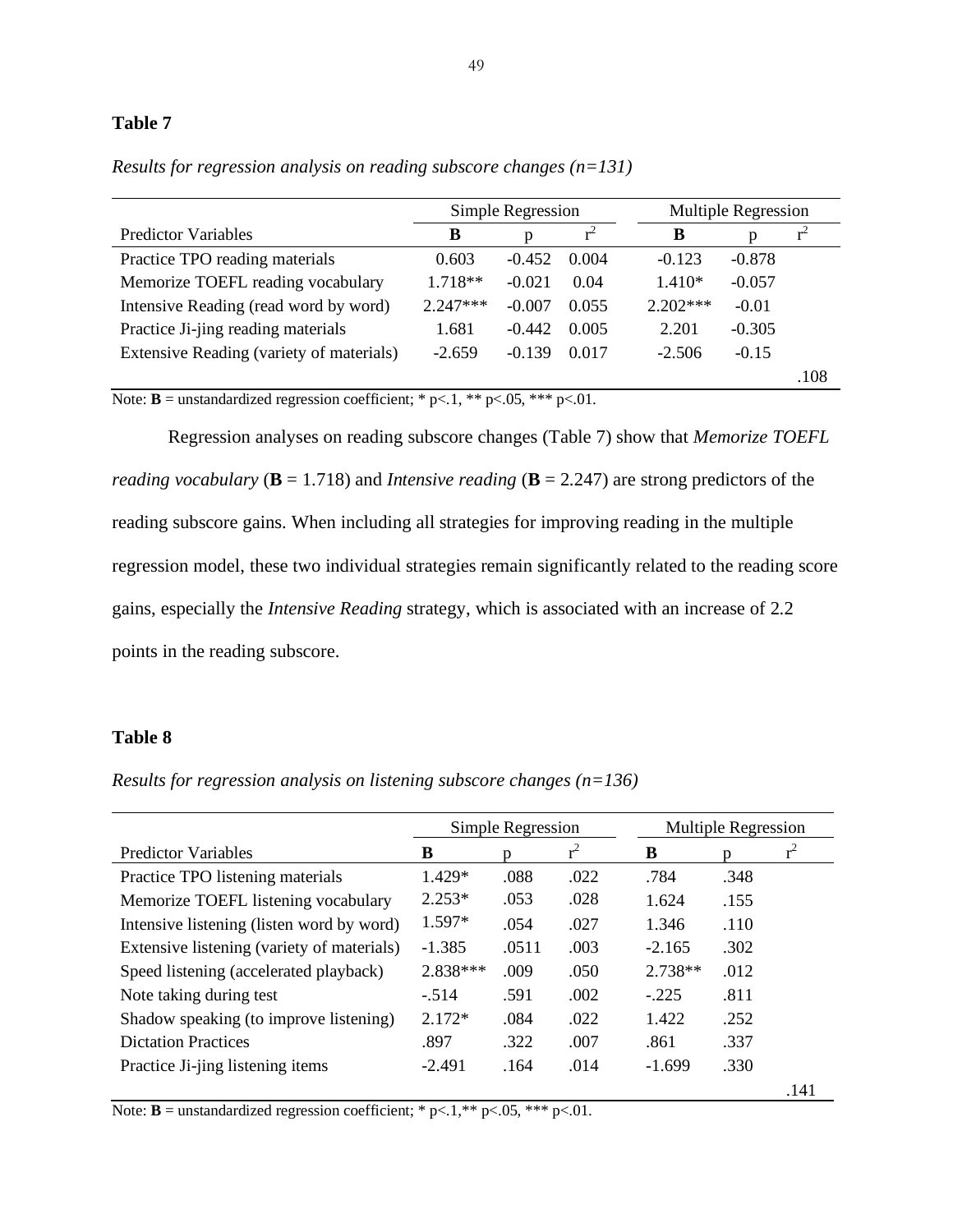Among the individual strategies for listening, *Practice TPO listening materials* (**B** = 1.429)*, Memorize TOEFL listening vocabulary* (**B** = 2.253), *Intensive listening* (**B** = 1.597), *Speed listening* ( $\bf{B}$  = 2.838) and *Shadow speaking* ( $\bf{B}$  = 2.172) strategies all show significant relationships with the listening subscore increase, with *Speed listening* to be the strongest predictor of listening subscore gains. When including all strategies together into the multiple regression model, only *Speed listening* remains to be a strong predictor of the listening subscore changes (See Table 8).

# **Table 9**

*Results for regression analysis on speaking subscore changes (n=132)*

|                                          | Simple Regression |      |       | <b>Multiple Regression</b> |      |       |
|------------------------------------------|-------------------|------|-------|----------------------------|------|-------|
| <b>Predictor Variables</b>               | B                 |      | $r^2$ | B                          |      | $r^2$ |
| Practice TPO speaking materials          | $-.364$           | .542 | .003  | .146                       | .816 |       |
| Use speaking examples written by others  | $-.345$           | .654 | .002  | $-.677$                    | .380 |       |
| Use speaking templates written by others | $-.210$           | .717 | .001  | $-.299$                    | .612 |       |
| Write own speaking examples              | $-.181$           | .769 | .001  | .037                       | .951 |       |
| Write own speaking templates             | $-764$            | .146 | .016  | $-.694$                    | .181 |       |
| Get feedback for speaking samples        | 2.786*            | .069 | .025  | $3.172**$                  | .042 |       |
| Shadow speaking (to practice speaking)   | $2.504**$         | .011 | .049  | $2.748***$                 | .006 |       |
| Practice Ji-jing speaking items          | $-.894$           | .108 | .02   | $-1.001*$                  | .086 |       |
|                                          |                   |      |       |                            |      | .122  |

Note: **B** = unstandardized regression coefficient; \* p<.1, \*\* p<.05, \*\*\* p<.01.

Regression analysis results show that *Get feedback for speaking samples* (**B** = 2.786) and

*Shadow speaking*  $(\mathbf{B} = 2.504)$  strategies are positively related to the speaking subscore gains.

*Practice Ji-jing speaking items* is negatively related to subscore gains.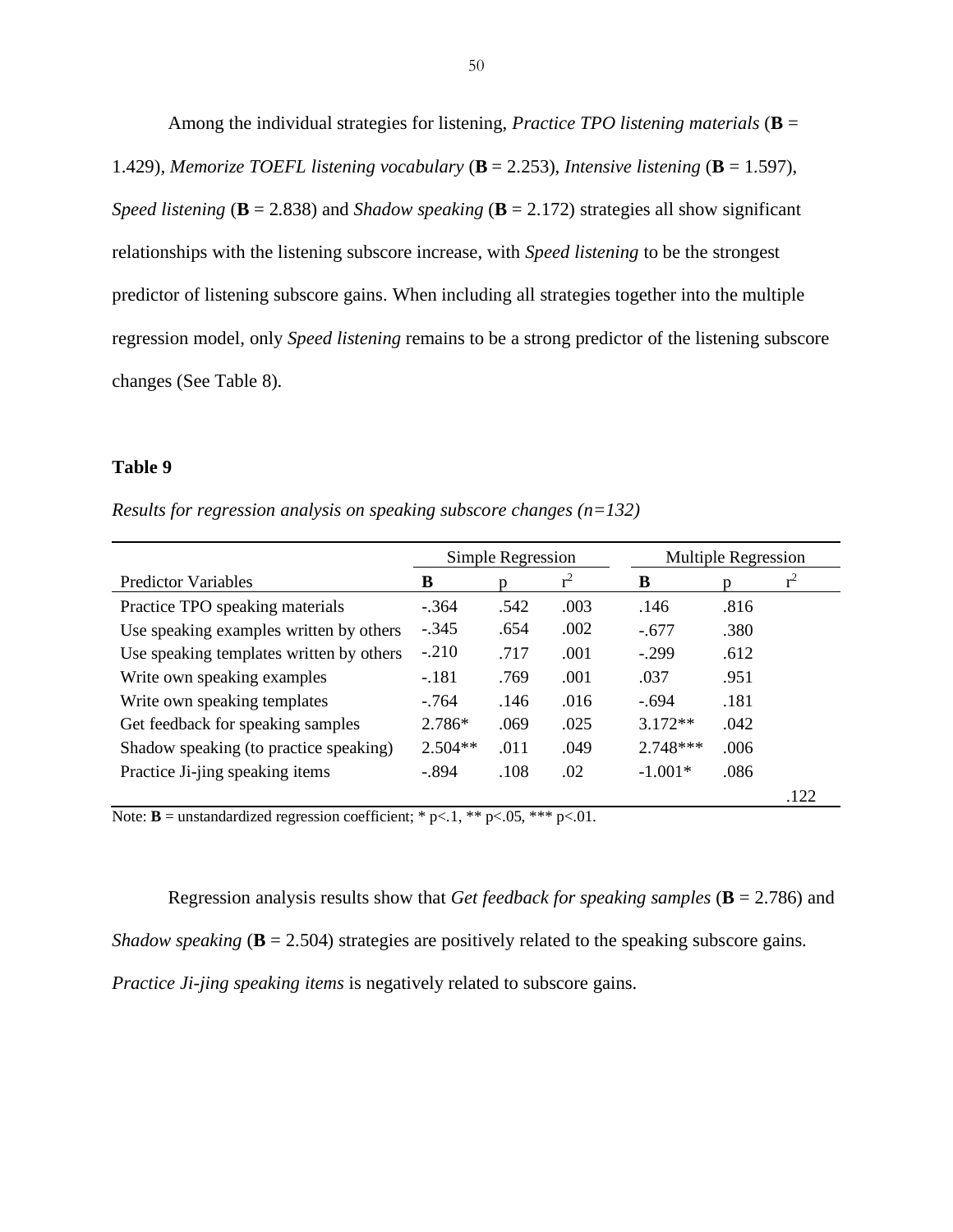#### **Table 10**

|                                         | Simple Regression |      |       | <b>Multiple Regression</b> |      |       |
|-----------------------------------------|-------------------|------|-------|----------------------------|------|-------|
| <b>Predictor Variables</b>              | B                 |      | $r^2$ | В                          |      | $r^2$ |
| Practice TPO writing materials          | .614              | .355 | .007  | .452                       | .518 |       |
| Use writing examples written by others  | 1.610             | .145 | .016  | 1.260                      | .251 |       |
| Use writing templates written by others | 1.507             | .101 | .020  | .960                       | .147 |       |
| Write own writing examples              | .275              | .684 | .001  | $-.003$                    | .996 |       |
| Write own writing templates             | .513              | .387 | .006  | .613                       | .292 |       |
| Get feedback for writing samples        | $2.325***$        | .003 | .066  | $2.432***$                 | .002 |       |
| Practice Ji-jing writing items          | .039              | .951 | .000  | $-.408$                    | .530 |       |
|                                         |                   |      |       |                            |      | .112  |

*Results for regression analysis on writing subscore changes (n=133)*

Note: **B** = unstandardized regression coefficient; \* p<.1,\*\* p<.05, \*\*\* p<.01.

Finally, the regression analyses on writing subscore gains (Table 10) show that only *Get feedback for writing samples* (**B** = 2.325) demonstrated a significant relationship with the writing subscore gains.

In conclusion, the descriptive statistic analyses revealed that TOEFL iBT repeaters who reported their test preparation on the online discussion boards in China had relatively high average first test scores and achieved substantial score gains in the repeated test. Most repeaters set 100 or 110 as their target scores for the repeated test. Repeaters, on average, used less time to prepare for the repeater test than the first-time test takers, as found in previous research (Liu, 2014). Thirteen English language learning type strategies and 21 TOEFL test-specific strategies were identified, including several new test preparation strategies not recorded by previous studies on TOEFL iBT test preparation (Liu, 2014; Yu el al., 2017). The qualitative analysis showed how repeaters implement some of the test preparation strategies and particularly, how the repeaters used test preparation curriculum and perceived the usefulness of certain test preparation strategies. The simple and multiple regression analyses showed that *Intensive*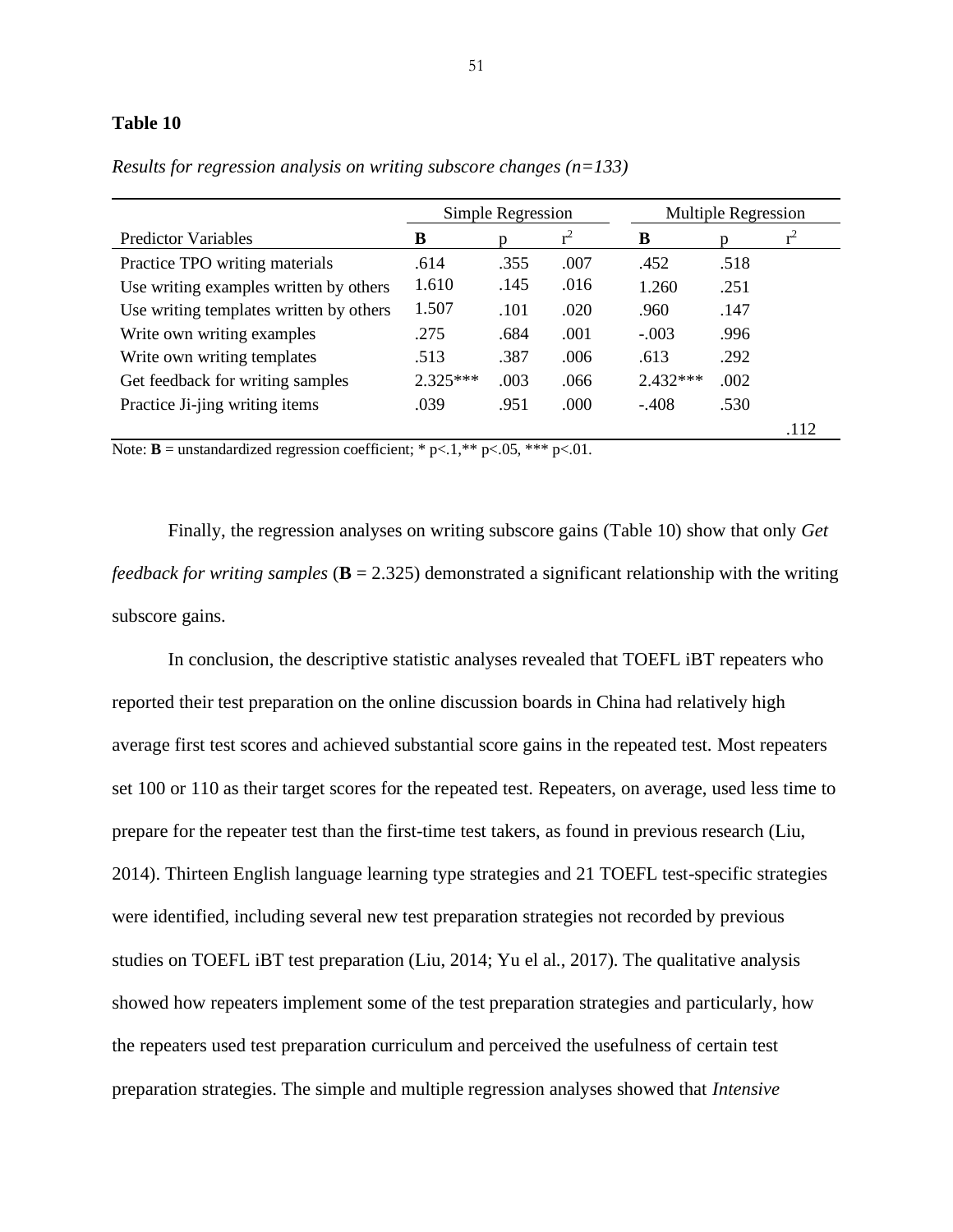*learning*, *Memorize TOEFL vocabulary*, *Studying TPO materials*, *Get feedback for speaking samples, Get feedbacks for writing samples*, *Speed listening* and *Shadow speaking* strategies are strong predictors of the total score gains. It is important to note that no causal inference is implied in the findings. All the reported relationships are correlational.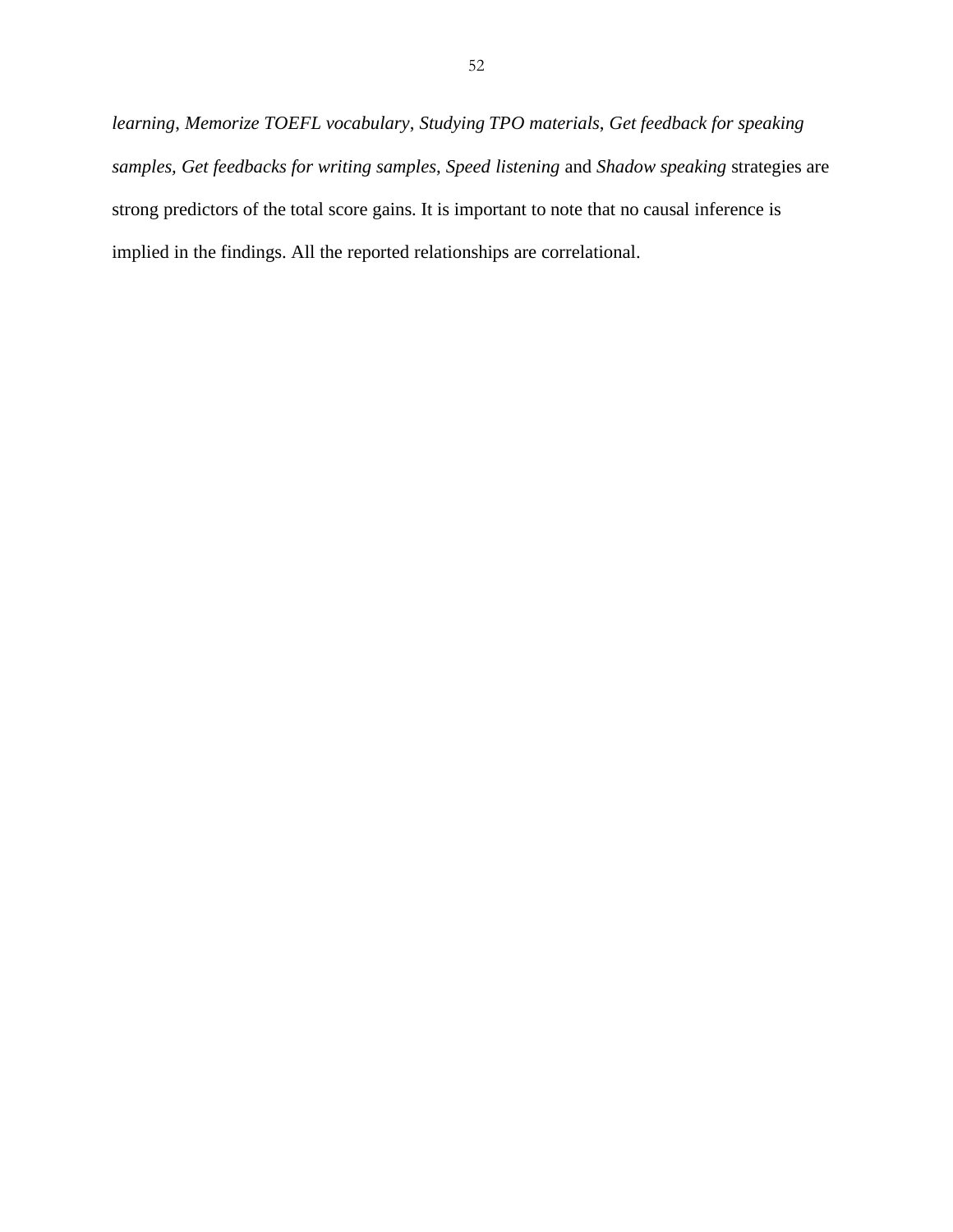#### **CHAPTER 5. CONCLUSION**

<span id="page-57-0"></span>The current study investigated TOEFL iBT repeaters' test preparation strategies and the relationship between test preparation strategies and the improvement in performance on the repeated test. The results of the analyses carried out in this study contribute to the understanding of TOEFL iBT repeaters' behaviors and provide empirical evidence relevant to the validity argument of the TOEFL iBT test. Major findings are summarized in this chapter followed by implications of the findings and limitations of this study.

### **5.1. Major findings**

<span id="page-57-1"></span>For the first research question about TOEFL iBT repeaters' test-taking patterns in China, the findings show that most repeaters used 100 or 110 points as their target testing scores and spent between one to three weeks to prepare for the repeated tests. On average, repeaters achieved a 16.4 point score gain in the repeated tests and made the most subscore improvement (5.94 points) in the listening subskill section. Most (95%) of the repeaters did not attend coaching schools during their preparation for the repeated tests.

In response to the second research question, regarding what and how the preparation strategies TOEFL iBT repeaters were used by repeaters, this study identified 13 language learning strategies and 21 test-specific strategies. *Speed listening*, *Dictation*, *Shadow speaking*, and *Get feedback for speaking and writing samples* stand out as newly identified individual strategies that have not been reported by current literature on TOEFL test preparation. Interestingly, all these newly identified test preparation strategies require using new technology. For example, *Speed listening* requires using special mobile apps or personal computer software that can play audio files at various speeds. The detailed descriptions of how these new strategies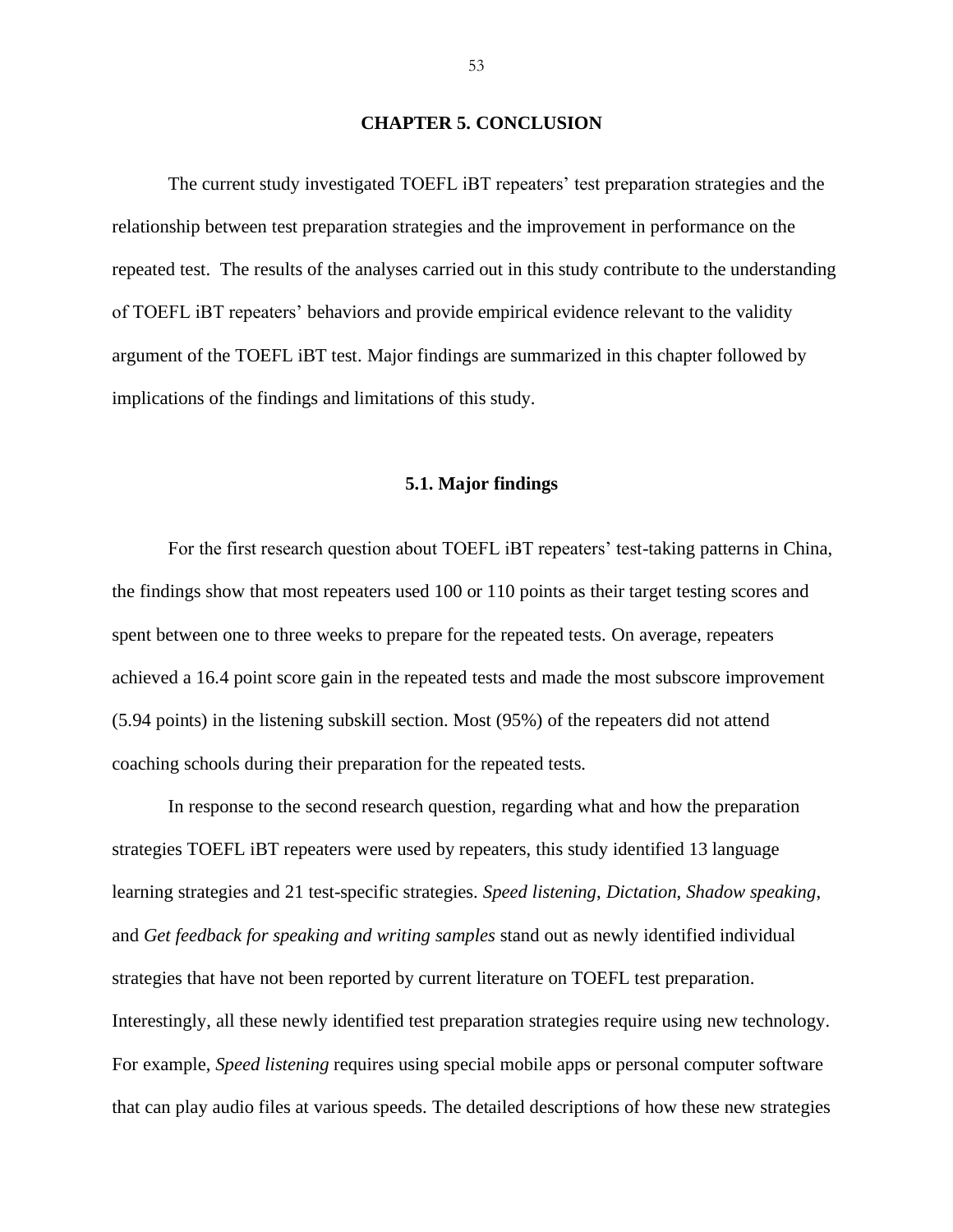were implemented by repeaters revealed some new test preparation behaviors regarding the TOEFL iBT repeaters. Particularly, many repeaters joined online learning groups where group members share test preparation materials, answer test questions, and correct each other's speaking and writing samples.

Regarding my third research question on the relationship between test preparation strategies and test performance, the findings show that *Intensive learning*, *Memorize TOEFL vocabulary*, *Studying TPO materials*, *Get feedback for speaking samples, Get feedbacks for writing samples*, *Speed listening* and *Shadow speaking* strategies are significantly associated with the total score and sectional subscore improvements.

### **5.2 Limitations**

<span id="page-58-0"></span>A key limitation of this study is that the reports in the sample were selected to include only the successful repeaters from a discussion forum consisting of participants who had opted to join completely on their own. Repeaters who write about their test preparation experience might have different characteristics than repeaters in general. Therefore, the test preparation behaviors and outcomes of the repeaters in this study do not reflect those of the general TOEFL repeaters population. Furthermore, it is possible that some strategies the repeaters used during test preparation were not reported by the repeaters.

Due to space constraints, this study did not examine the cross-sectional influences of the individual strategies. For example, if the strategies targeting the listening section were corelated to performance on the speaking section. Future research could address longitudinal questions regarding how repeaters' language abilities development relates to the time spent, materials used, and activities conducted during test preparation, as well as how test preparation strategies change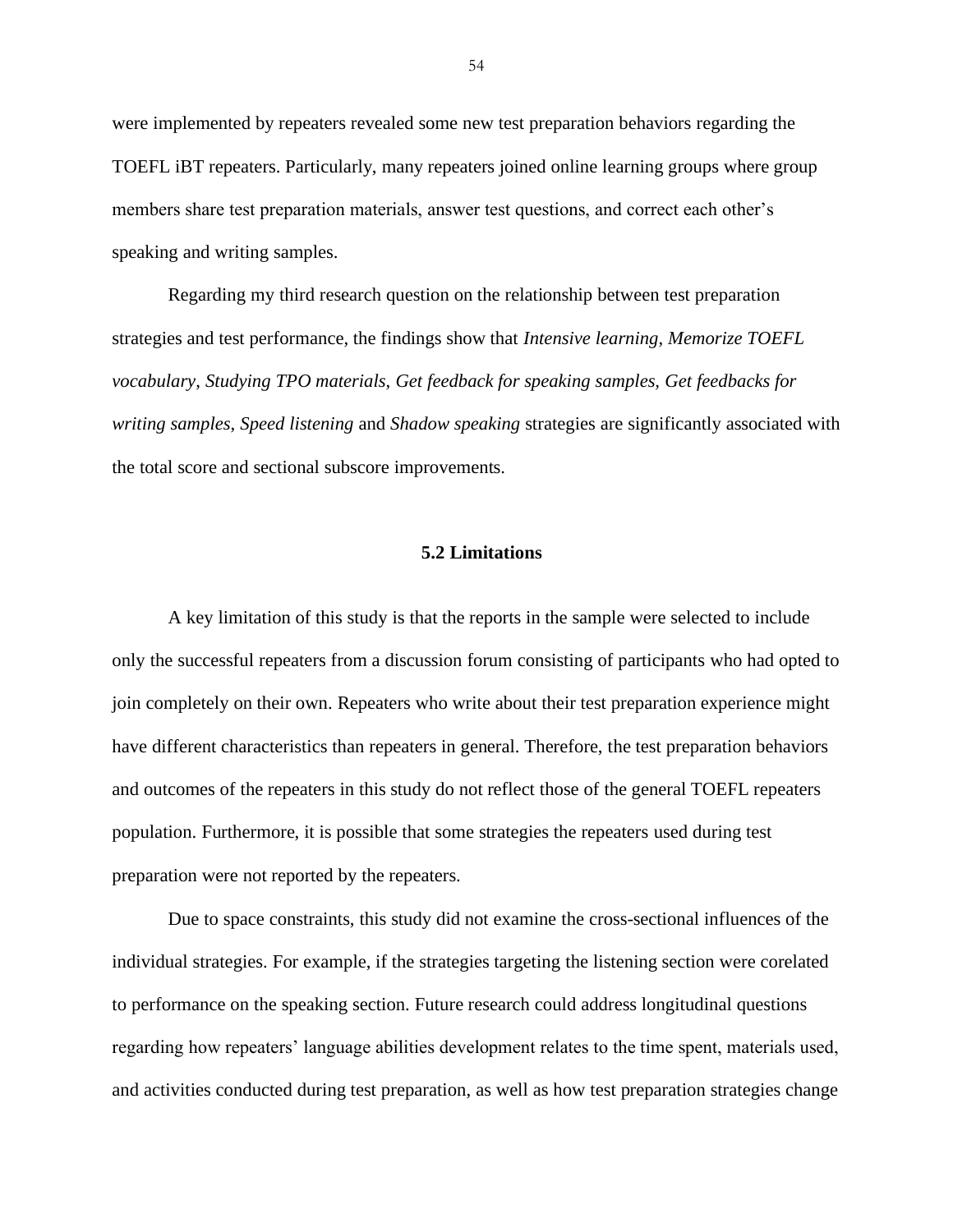across test occasions, and what are the relationships between cross-sectional domain focused strategies.

#### **5.3 Implications**

<span id="page-59-0"></span>The findings of the actual strategies that repeaters reported using substantiate the inferences that support the validity argument of the TOEFL iBT test and provide information that may benefit all the stakeholders in the TOEFL iBT language assessment.

The study shows that individual test preparation strategies that are most significantly associated with repeaters' test performance improvements are the English language learning type strategies, except for *Memorize TOEFL vocabulary* and *Practice TPO materials*. However, although *Memorize TOEFL vocabulary* is categorized as a test-focused strategy type in the research field (e.g., Liu, 2014; Yu et al., 2017), it is difficult to separate factors contributing to language learning or test-taking skills when test takers memorize vocabulary. Research finds that the item format for vocabulary assessment in the TOEFL iBT encourages understanding and learning vocabulary in context, thus produces positive washback effects (Qian, 2008). Therefore, it is arguable that memorizing TOEFL vocabulary helps improve test takers' language ability. Also, as revealed by repeater reports, repeaters in China use TPO materials as curriculum rather than test simulation. So, it is more likely that studying a lot of TPO materials helps repeaters acquire more knowledge about academic English, rather than helping them get familiar with the test format. The above findings on repeaters' test preparation strategies suggest that repeaters' score gains may largely be a function of the growth in their English language proficiency. Since the key assumption underlying the explanation inference of the validity argument in relation to the repeaters' test scores is that the score changes over test occasions reflect the changes of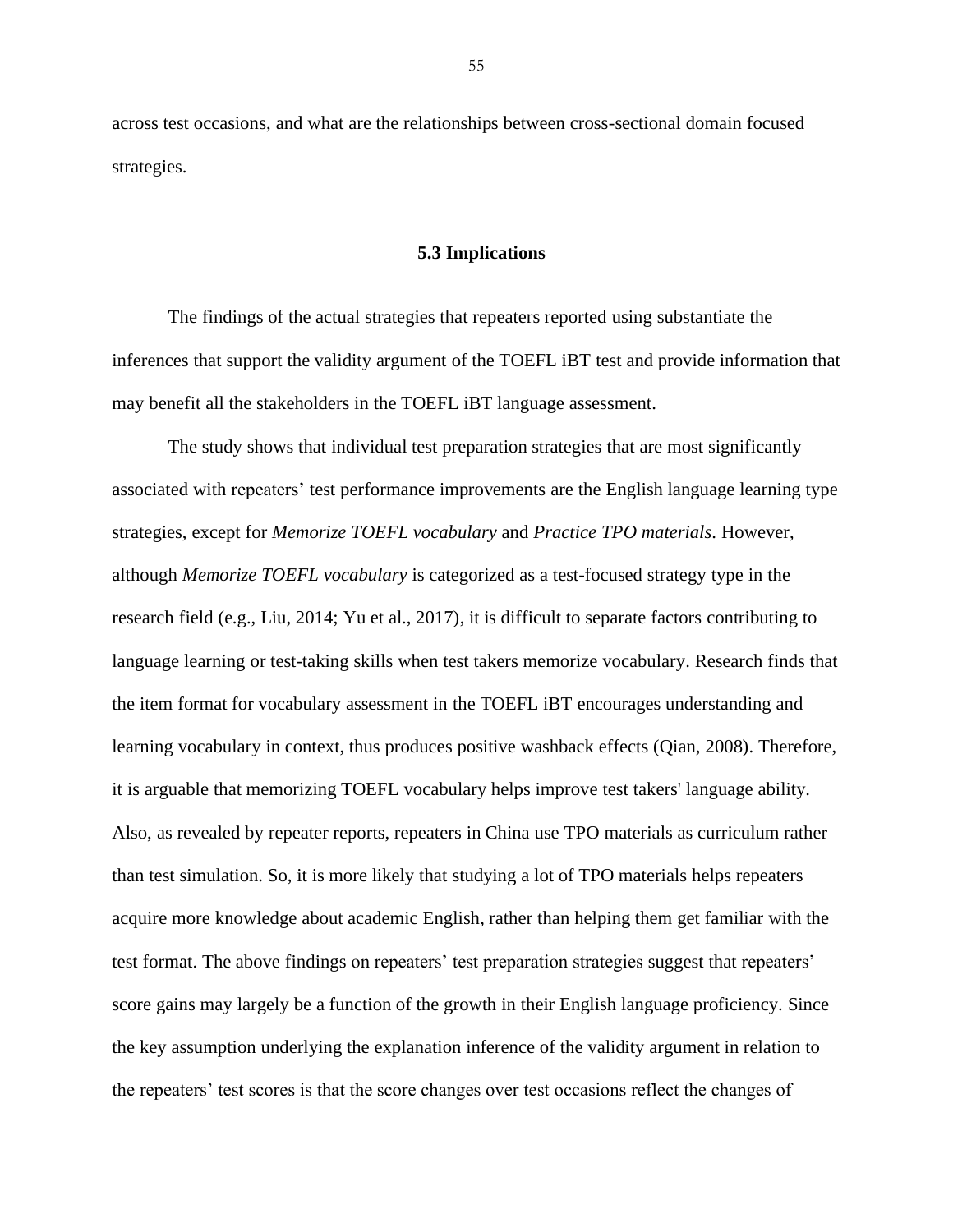repeaters' L2 ability over time. The above results provide evidence that backs this assumption thus supporting the validity argument of the TOEFL iBT test.

For TOEFL test takers, the findings of the test preparation strategies that have a significant relationship with test performance suggest that when practicing TOEFL reading and listening skills, it might be more helpful to use an intensive learning approach. Test takers may benefit more by reading a limited number of English texts word by word for several times rather than skimming through a wide variety of materials. Listening to English at an accelerated speed may help improve listening skills, especially for intermediate or advanced students. As shown in the examples in section 4.2, after practicing speed listening, repeaters felt that English audio played at the normal speed sounded like "slow motions in a movie" (4) and became easier to understand. To improve speaking and writing skills, getting feedback for speaking and writing samples might be helpful. It is important to point out that getting feedback does not mean receiving instruction from English teachers or trainers. In fact, almost all the feedback the repeaters received in this study came from peer test takers in their online learning groups. Lastly, memorizing TOEFL vocabulary can also be a useful strategy.

In terms of repeaters' perceptions about test preparation strategies, the findings show that taking a graduate admission exam (e.g., GMAT or GRE) does seem to help improve TOEFL scores, which was consistent with the common belief among repeaters. However, *Taking the GMAT and GRE exam* was significantly correlated with *Memorize TOEFL vocabulary*; therefore, it is more likely that it was the increased vocabulary that helped improve repeaters' test performance. Contrary to most repeaters' perceptions, whether you use your own templates (or examples) or templates (or examples) written by others in the speaking and writing tasks did not seem to make a difference in test performance.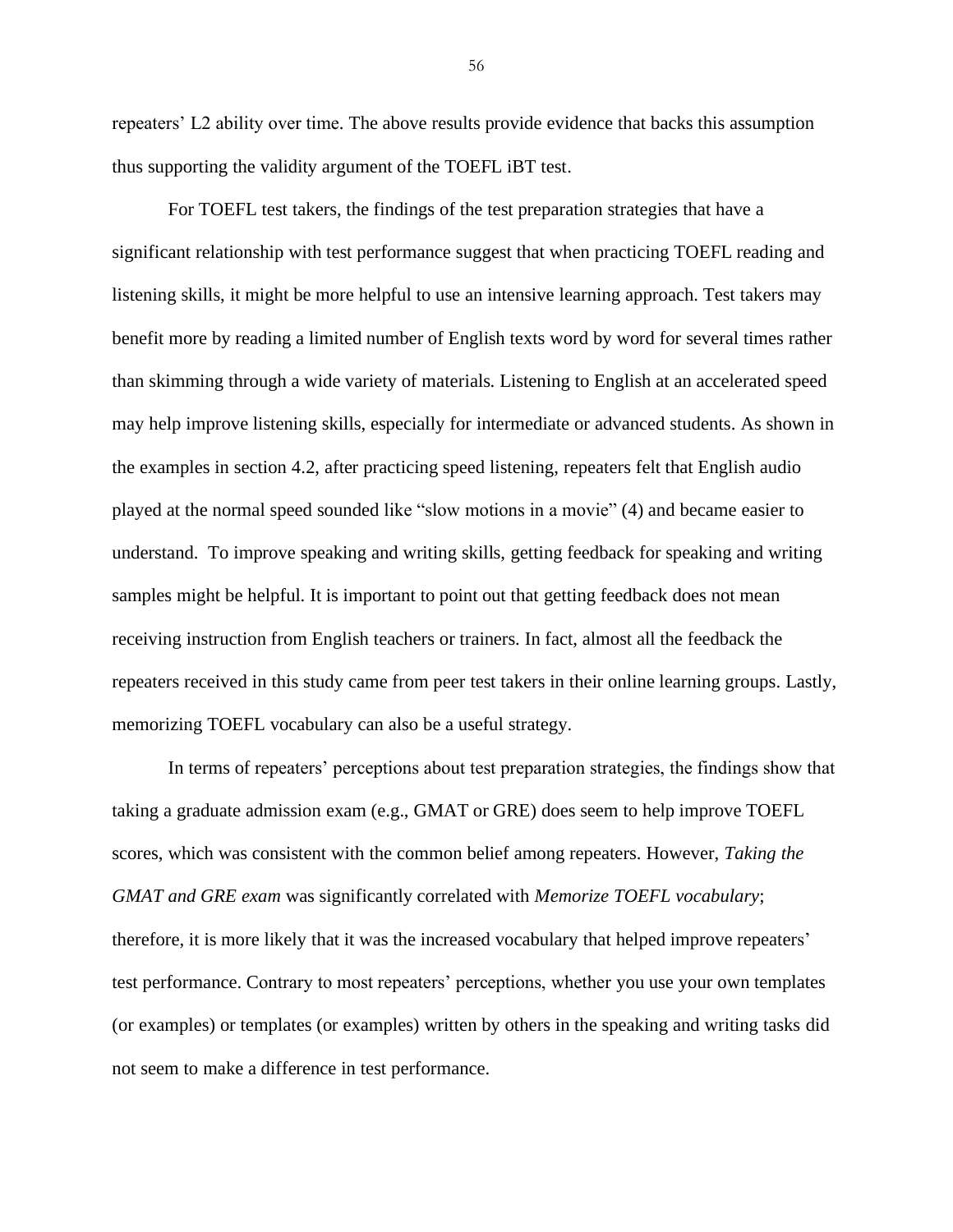For the test users, this study provides information for the interpretation of repeaters' multiple TOEFL iBT test scores. The relationship between test preparation strategies and repeaters' test score improvements suggests that repeaters' score gains are strongly associated with test preparation strategies incorporating language learning focuses. Therefore, it is highly likely that the repeater's score gains are strongly associated with the repeater's English language learning efforts. This suggests that universities may use TOEFL iBT repeaters' highest test scores in making admission decisions without worrying about their poor performance on the previous tests or the number of times the repeaters had taken the test.

For the test developers, the findings that repeaters' score gains have a significant relationship with English language learning strategies but not TOEFL test-specific strategies suggest that repeaters' improved test scores may be largely attributed to the construct of academic proficiency, which is what the test is intended to measure. The result that *Practice Jijing items* strategy was negatively associated with test performance shows that developers' longstanding efforts to eliminate the negative impact of test-takers' recall of test items were highly successful. The qualitative analysis on how repeaters in China gained access to all the TPO materials and how TPO materials were actually used by repeaters during test preparation can help test developers re-evaluate the development, publishing, and distribution of TOEFL test preparation materials.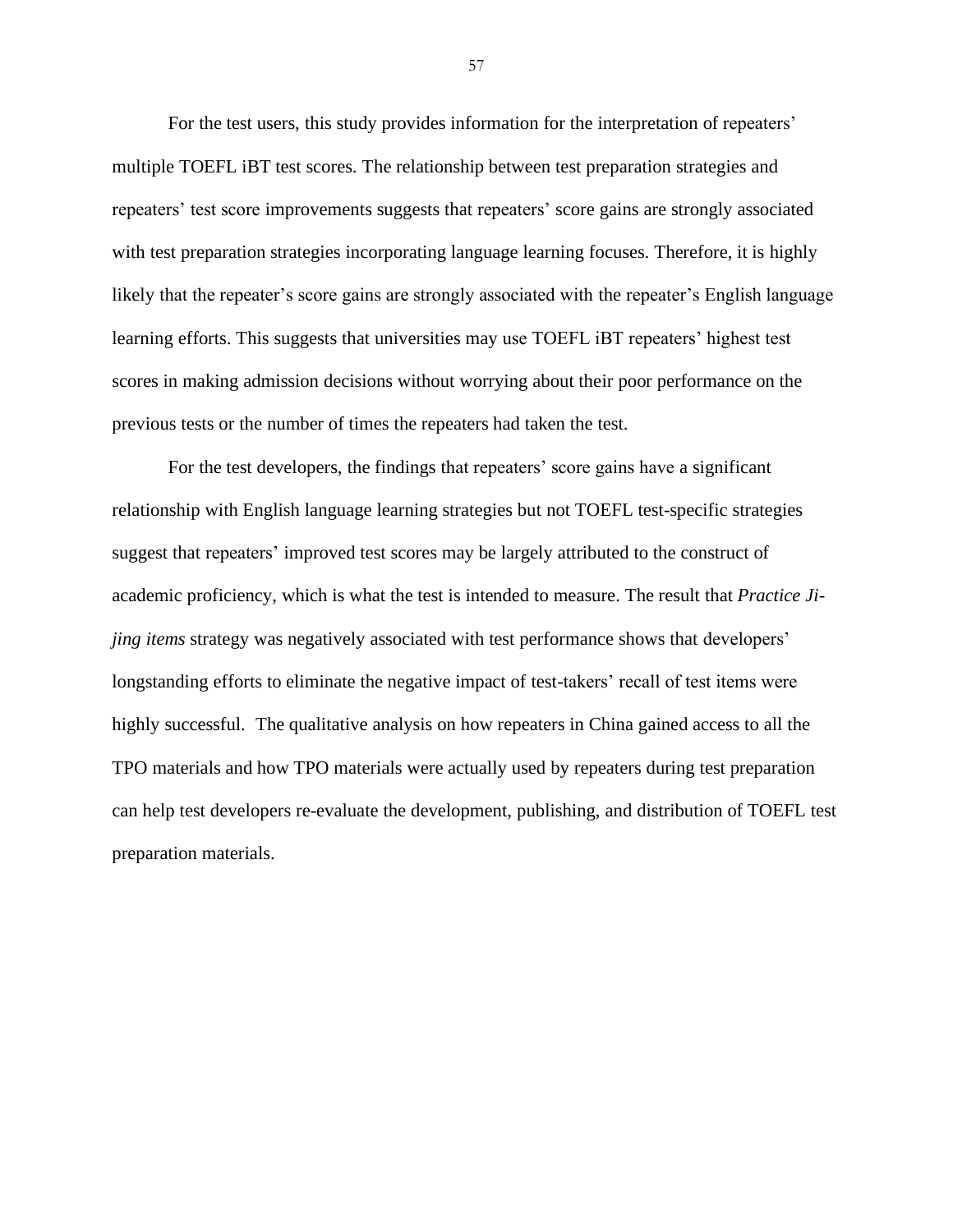#### **REFERENCES**

- <span id="page-62-0"></span>Advertising Service, (2004). Chasedream.com. Retrieved from: <https://www.chasedream.com/show.aspx?id=6&cid=52>
- Alderson, J. C., & Hamp-Lyons, L. (1996). TOEFL preparation courses: A study of washback. *Language Testing, 13*(3)*,* 280-297.
- Bachman, L. F., Davidson, F., Ryan, K., & Choi, I. C. (1995). *An investigation of comparability of two tests of English as a foreign language*. Cambridge, England: Cambridge University Press.
- Barkaoui, K. (2017). Examining repeaters' performance on second language proficiency tests: a review and a call for research. *Language Assessment Quarterly*, *14*(4), 420-431.
- Chapelle, C. A. (2008). The TOEFL validity argument. In C. A. Chapelle, M. K. Enright, & J. M. Jamieson (Eds.), Building a validity argument for the Test of English as a Foreign Language (pp. 319–352). New York, NY: Routledge.
- Chapelle, C. A. (2008). Utilizing technology in language assessment. In N. H. Hornberger & E. Shohamy (Eds.), *Encyclopedia of language and education, volume 7 language testing and assessment* (pp. 123–134). New York, NY: Springer.
- Cliffordson, C. (2004). Effects of practice and intellectual growth on performance on the Swedish scholastic aptitude test (SweSAT). European Journal of Psychological Assessment, 20(3), 192–204.
- Cohen, A. D. (2012). Test-taking strategies. *The Cambridge guide to second language assessment*, 96-104.
- Company Intro (2020). Zhao.com. Retrieved from: <https://www.zhan.com/aboutus/aboutus>
- Converse, B. A., Risen, J. L., & Carter, T. J. (2012). Investing in karma: When wanting promotes helping. *Psychological Science*, *23*(8), 923-930.
- Dai, 2016. How Many TOEFL Candidates in China in 2016? International Education Web. Retrieved from: https://training.ieduchina.com/toefl/201608/13213.html
- Ding (2017). From "Goodwill" to "Badwill", the Superstitious Beliefs among Chinese Internet Users. *Today's Topic at Tengxun.* Vol. 3851*.* Retrieved from: https://view.news.qq.com/original/intouchtoday/n3851.html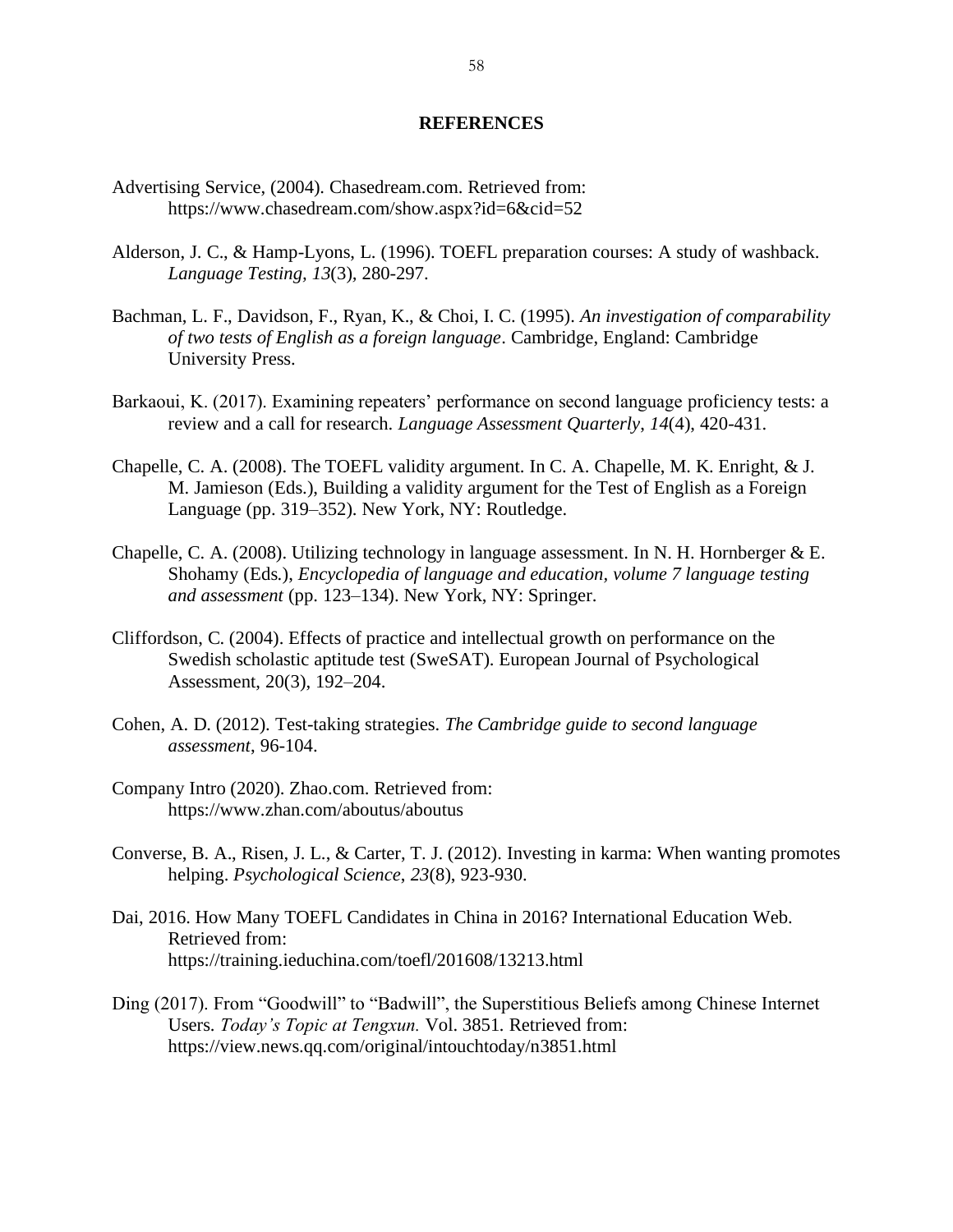- Elder, C., & O' Loughlin, K. (2003). Investigating the relationship between intensive English language study and band score gain on IELTS. In R. Tulloh (Ed.), *IELTS Research Reports Volume 4*(6) (pp. 207–254).
- Frequently Asked Questions about TOEFL® Practice Online (2019), retrieved from: [https://www.ets.org/s/toefl/pdf/toefl\\_tpo\\_faq.pdf](https://www.ets.org/s/toefl/pdf/toefl_tpo_faq.pdf)
- Garcia, J., & Gustavson, A. R. (1997). The science of self-report. *APS Observer*, *10*(1).
- Get the TOEFL Test Advantage (2020). Retrieved from: [https://www.ets.org/toefl/teachers\\_advisors/advantage/](https://www.ets.org/toefl/teachers_advisors/advantage/)
- Green, A. (2005). EAP study recommendations and score gains on the IELTS academic writing test. *Assessing Writing, 10*(1), 44–60.
- Green, A. (2007). Washback to learning outcomes: A comparative study of IELTS preparation and university pre-sessional language courses. *Assessment in Education*, 14(1), 75–97.
- International Education Industry Research Report. (2019, March). Duojing Capital Research. Retrieved from: [http://pdf.dfcfw.com/pdf/H3\\_AP202003101376070182\\_1.pdf](http://pdf.dfcfw.com/pdf/H3_AP202003101376070182_1.pdf)
- Kulik, J. A., Kulik, C. L. C., & Bangert, R. L. (1984). Effects of practice on aptitude and achievement test scores. *American Educational Research Journal*, *21*, 435–447.
- Kokhan, K., & Lin, C. K. (2014). Test of English as a Foreign Language (TOEFL): Interpretation of multiple score reports for ESL placement. *Papers in Language Testing and Assessment*, *3*(1), 1-23.
- Li, Q.Y. (2002). Problems and Reflection on CET band 4 and Band 6. *Foreign Language Education,* 23(5),33-38.
- Lin, 2008. Sohu.com Interview with ETS Senior Representative in China. Retried from: http://goabroad.sohu.com/20081020/n260142310.shtml
- Ling, G., Powers, D. E., & Adler, R. M. (2014). Do TOEFL iBT® Scores Reflect Improvement in English‐Language Proficiency? Extending the TOEFL iBT Validity Argument. *ETS Research Report Series*, *2014*(1), 1-16.
- Liu, O. L. (2014). Investigating the relationship between test preparation and TOEFL iBT® performance. ETS Research Report Series, 2014(2), 1–13.
- Ma, J. (2017). *Understanding Test Preparation Phenomenon Through Chinese Students' Journey Towards Success on High-Stakes English Language Tests* (Doctoral dissertation, Queen's University, Kingston, Canada). Retrieved from: https://qspace.library.queensu.ca/bitstream/handle/1974/22703/Ma\_Jia\_201709\_PhD.pdf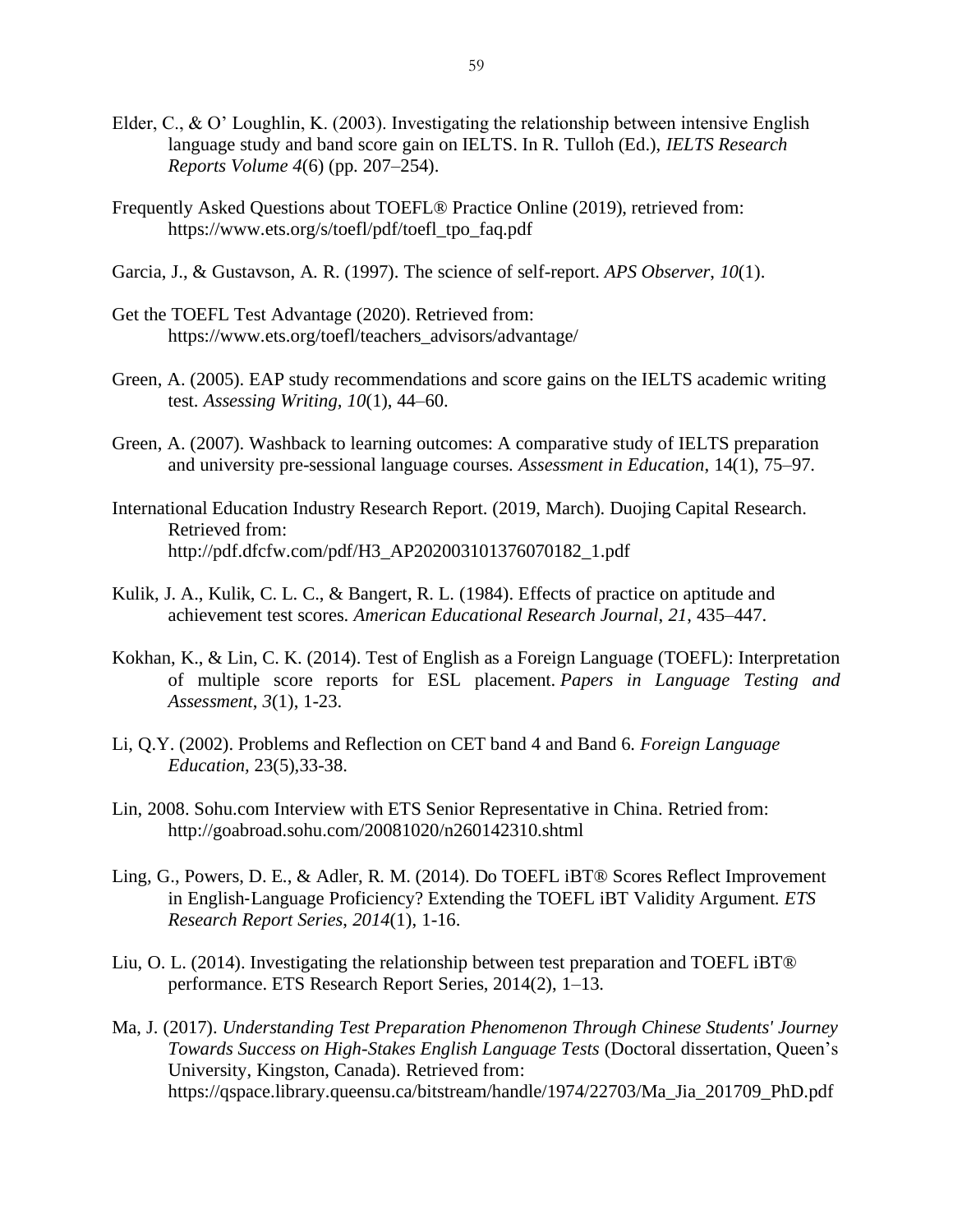- Matoush, M. M., & Fu, D. (2012). Tests of English language as significant thresholds for college-bound Chinese and the washback of test-preparation. *Changing English*, *19*(1), 111-121.
- Messick, S. (1981). The controversy over coaching: Issues of effectiveness and equity. In B. F. Green (Ed.), *Issues in testing: Coaching, disclosure, and ethnic bias* (pp. 21–53). San Francisco, CA: Jossey-Bass.
- Messick, S. (1982). Issues of effectiveness and equity in the coaching controversy: Implications for educational and testing practice. *Educational Psychologist*, *17*, 67–91.
- Messick, S. (1989). Meaning and values in test validation: The science and ethics of assessment. *Educational Researcher, 18*(2), 5–11
- Messick, S. (1996). Validity and washback in language testing. *Language testing*, *13*(3), 241- 256.
- Messick, S., & Jungeblut, A. (1981). Time and method in coaching for the SAT. *Psychological Bulletin*, *89*(2), 191.
- Qian, D. D. (2008). From single words to passages: Contextual effects on predictive power of vocabulary measures for assessing reading performance. *Language Assessment Quarterly*, *5*(1), 1-19.
- Sackett, P. R., Burris, L. R., & Ryan, A. M. (1989). Coaching and practice effects in personnel selection.
- Swain, M., Huang, L. S., Barkaoui, K., Brooks, L., & Lapkin, S. (2009). The speaking section of the TOEFL iBT™ (SSTIBT): test‐takers' reported strategic behaviors. *ETS Research Report Series*, *2009*(2), i-118.
- Tang, W. (2010). Minhong Yu's talk on "happy learning and healthy grow-up" in Wuxi. *The New Oriental.*
- Test and Score Data. (2018). Education Testing Service. Retrieved from [https://www.ets.org/s/toefl/pdf/94227\\_unlweb.pdf](https://www.ets.org/s/toefl/pdf/94227_unlweb.pdf)
- Ward, A. M., & Xu, L. (1994). *The relationship between summarization skills and TOEFL scores*. Paper presented at the annual meeting of the Teachers of English to Speakers of Other Languages, Baltimore, MD. Retrieved from ERIC database.
- Wilson, K. M. (1987). *Patterns of test taking and score change for examinees who repeat the test of English as a foreign language.* Princeton, NJ: Educational Testing Service.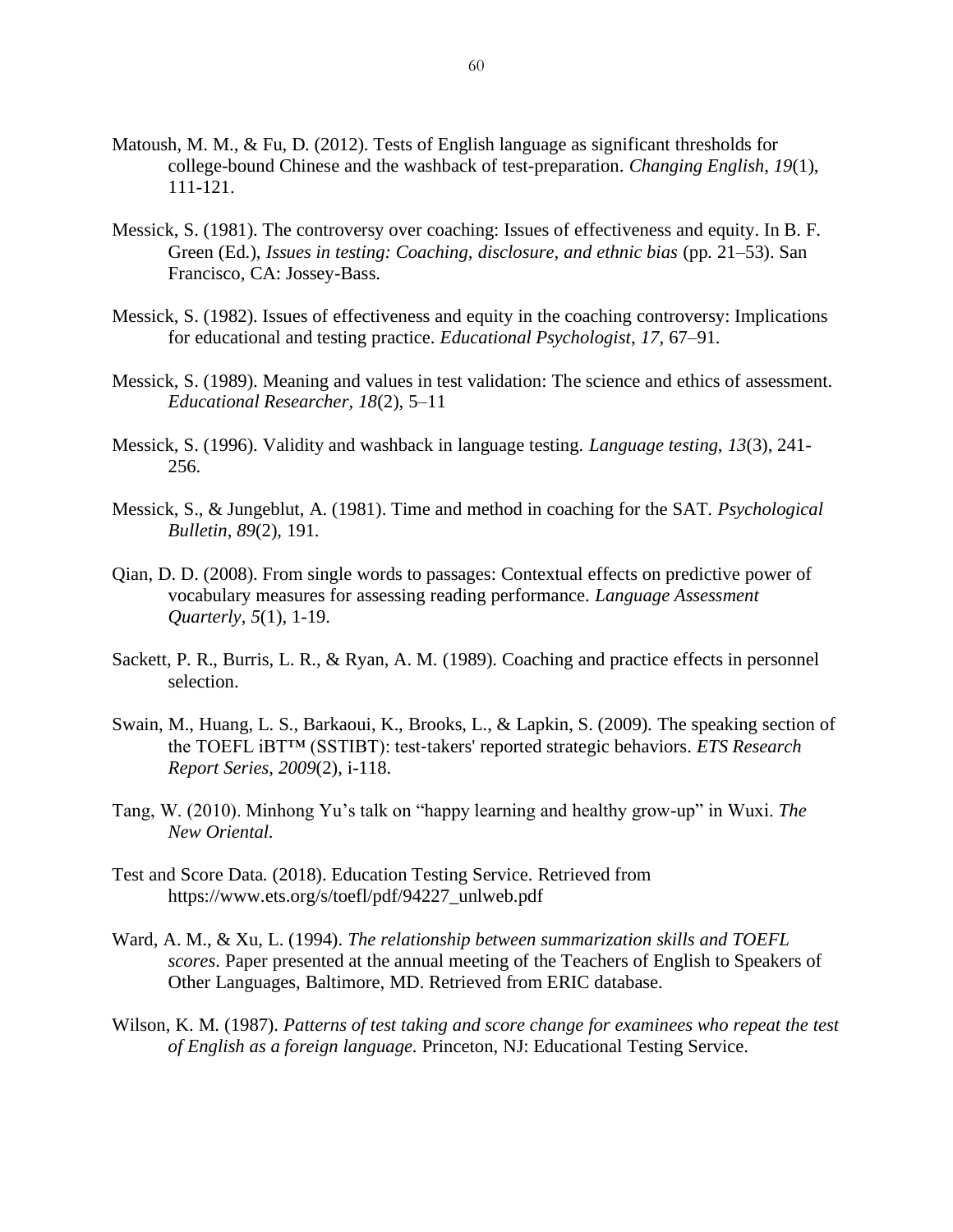- Winke, P., & Lim, H. (2017). The Effects of Test Preparation on Second-Language Listening Test Performance. *Language Assessment Quarterly, 14(4),* 380-397.
- Wu, A., & Pang, A. (2013, February 27). Test of English Easily Bested by Cheats in China. *The Epoch Times.* Retrieved from: https://www.theepochtimes.com/test-of-english-easily-bested-by-cheats-inchina\_1476987.html
- Xie (2010). "Accumulate Goodwill Credit" Becomes Popular among College Students in China. The China Youth. January 22, 2010*.* Retrieved from: http://www.cyol.net/zqb/content/2010-01/22/content\_3053111.htm
- Xie, Q., & Andrews, S. (2013). Do test design and uses influence test preparation? Testing a model of washback with Structural Equation Modeling. *Language Testing, 30(1),* 49–70.
- Yu, G., He, L., Rea‐Dickins, P., Kiely, R., Lu, Y., Zhang, J., ... & Fang, L. (2017). Preparing for the Speaking Tasks of the TOEFL iBT® Test: An Investigation of the Journeys of Chinese Test Takers. *ETS Research Report Series*, *2017*(1), 1-59.
- Yu, G., & Jin, Y. (2014). English language assessment in China: *Policies, practices and impacts. Assessment in Education: Principles, Policy & Practice,* 21(3), 245–250. <https://doi.org/10.1080/0969594x.2014.937936>
- Zhang, Y. (2008). *Repeater analysis for TOEFL iBT* (Research Memorandum No. RM-08-05). Princeton, NJ: Educational Testing Service.